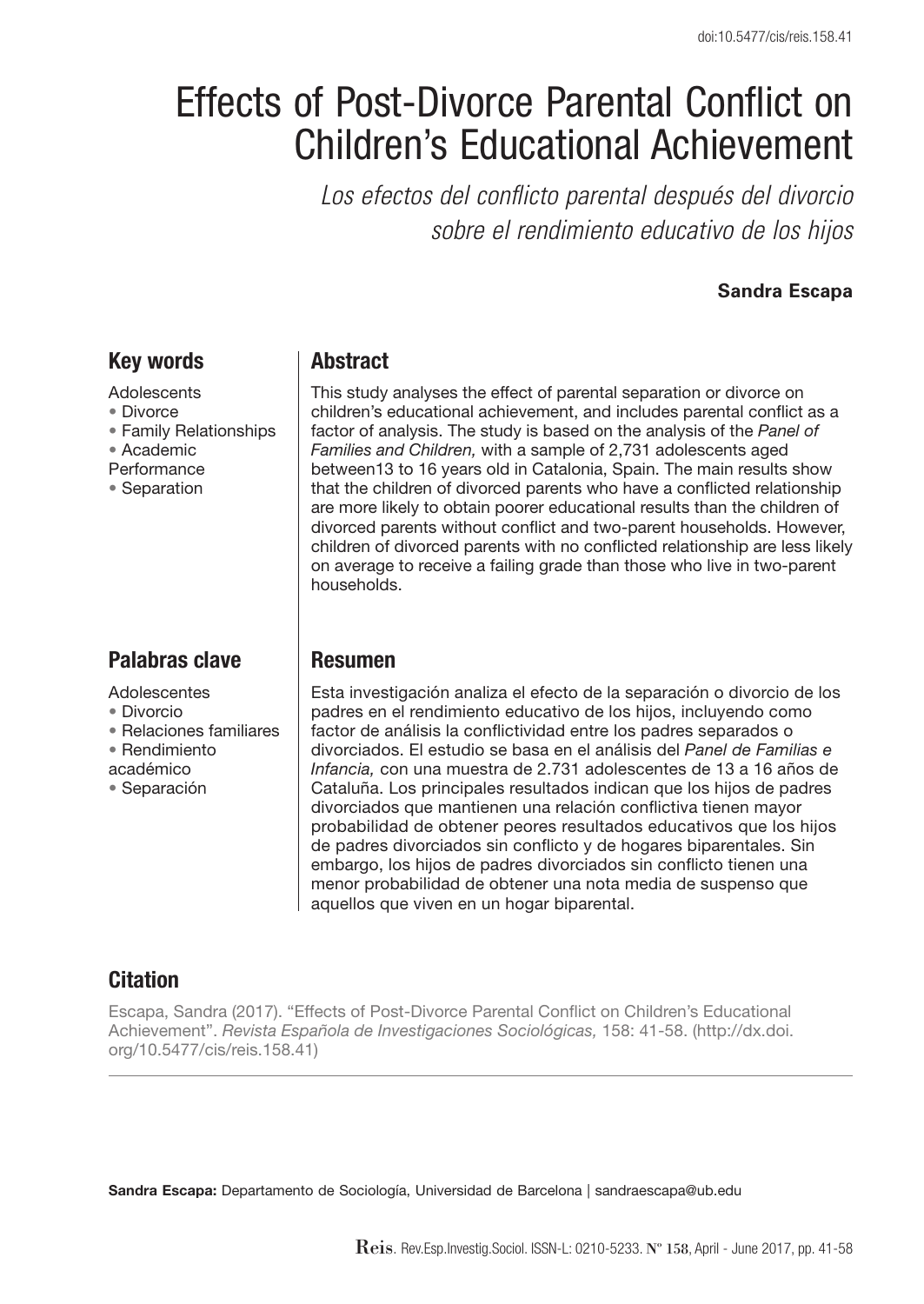## INTRODUCTION<sup>1</sup>

Since the early 20th century, the majority of advanced societies have experienced a series of demographic changes which have had major implications for the configuration of families. The age at which women become mothers has increased over time and the number of children they have has significantly decreased. Marriage rates have dropped, whereas the number of unmarried couples and cohabitees has increased. The average age at marriage is higher and marriages are more unstable, so divorce rates have grown (Castro, 2014). In Spain, divorce figures have changed extremely quickly over a relatively short period of time. Divorce was not legal until 19812, but in just over 30 years, divorce rates have already exceeded the average of OECD countries (1.9 in 2012), are in the same position as Germany (2.2 per one thousand people), and are above the rates in France, Norway and The Netherlands, among others. In recent years, with the increase in separations and divorces, the situations and circumstances surrounding couples' separations have also changed. For example, they may take place before having children, or when their children are older or have become emancipated. However, in general, separations occur when the children are still living at home. In most OECD countries, approximately half of the divorces happen in families with dependent children (OECD, 2015).

These transformations have led to new family structures. The proportion of two-parent or intact families (mother and father living together) has diminished, and the number of children who live in one-parent families or stepfamilies (with one of their parents and their new partner) has increased. As a result of these changes, several studies have shown that minors who live only with one of their parents, unlike those who live with both, are more likely to experience cognitive, social and emotional problems, not only during childhood, but also in their adult life. The shortcomings these children face increase their risk of having behaviour problems and negative emotional states, and of failure at school (Amato, 2010 and 2005; Aughinbaugh *et al.,* 2005; McLanahan and Sandefur, 1994). However, these studies indicate that it is not single-parent families or stepfamilies that increase the vulnerability levels of minors. Some factors correlated with these family structures, such as additional financial difficulties, lack of (mainly emotional) attention from the non-resident parent and conflicts between the parents resulting from the divorce process, have a significant impact on the development of these children.

Several authors have asserted that parental conflict, as well as the quality of the relationship of parents with their children, has a much stronger effect on the children's wellbeing than divorce itself (Forehand *et al.,* 1994; Johnston, 1994; Long *et al.,* 1988; Shaw and Emery, 1987; Amato, 1986). Conflict during marriage is one of the most common reasons for divorce. While it may seem that the separation of a couple could solve the parental conflict, it is estimated that in 24 to 33% of divorced families, the parents continue to have disputes between them two years after their separation (Sarrazin and Cyr, 2007). In some cases, the parental conflict may even increase after the divorce due to disputes over properties, custody, payment of child support and mistrust of their exspouse, among other reasons (McLanahan and Sandefur, 1994).

The trends observed regarding marriage dissolutions to date suggest that the number of break-ups may continue to increase in the future. Therefore, the number of children who

<sup>1</sup> I am grateful to Albert Julià Cano, Pau Marí-Klose, Marga Marí-Klose, and M. José González, and to the anonymous reviewers for their helpful comments.

<sup>2</sup> The Constitution approved in the Second Spanish Republic dates back to1931, and recognised for the first time the right to divorce, regulated by the 1932 Divorce Act *(Ley del Divorcio),* but was repealed by Franco's dictatorship.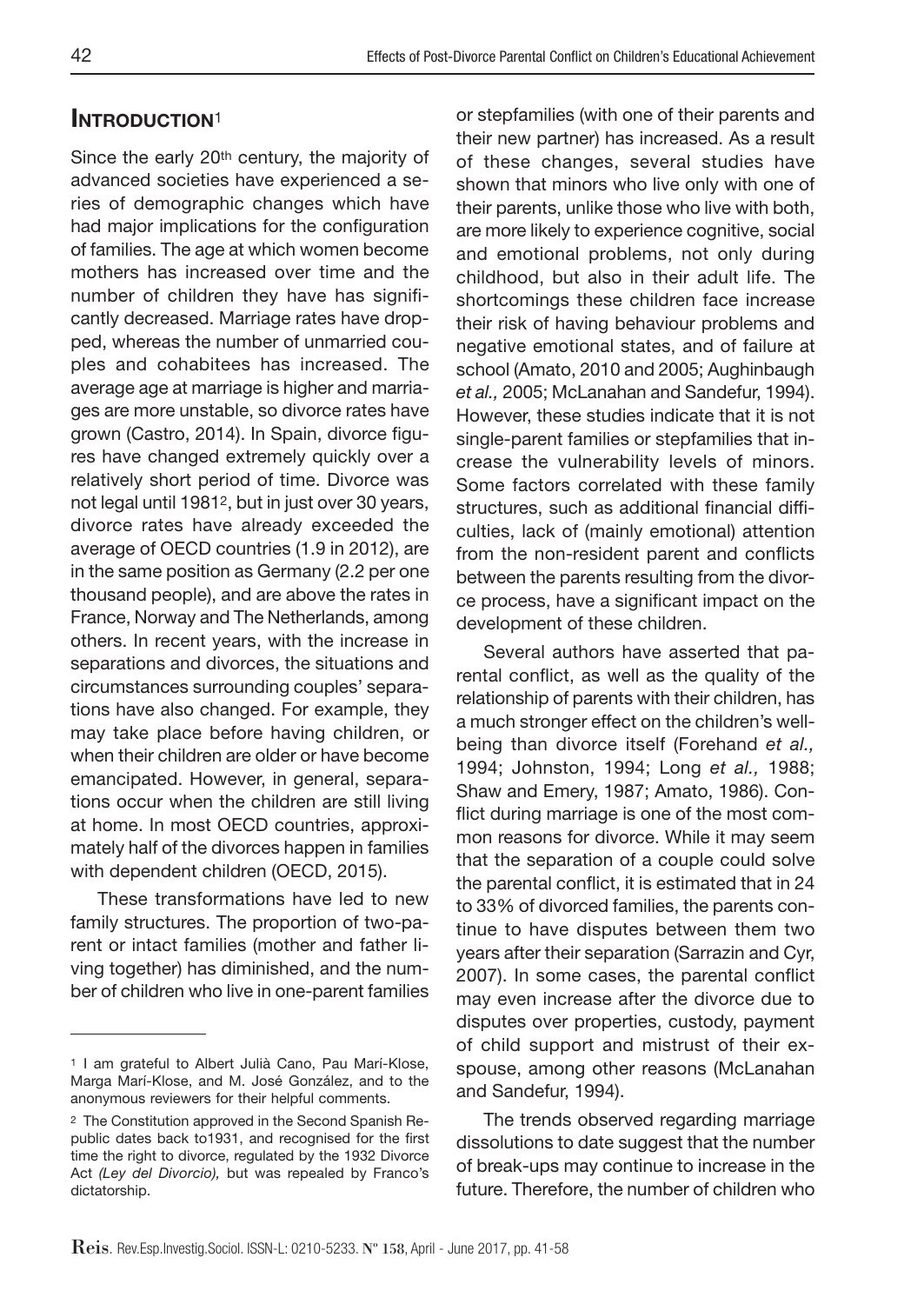will experience the process of their parents divorcing, and the possible conflict between them, is likely to grow as well. Identifying those factors which have negative effects on the minors is essential to provide public policies to support both the children and the parents during separation processes. The purpose of this study is to analyse the effect of the separation or divorce of the parents on the educational achievement of their children, using conflict levels between the separated or divorced parents as a key variable. The analysis used the data from the *Panel de Familias e Infancia*, a survey conducted with nearly three thousand adolescents resident in Catalonia (Spain) and their respective families.

#### DIVORCE, CONFLICT AND consequences for children's educational achievement

There is a long tradition of research into the relationship between divorce and children's well-being. Some studies have stressed the correlation between growing up in a singleparent or a stepfamily and the probability of living under the poverty threshold (McLanahan and Percheski, 2008; McLanahan, 2004), and of experiencing mental health problems (Cherlin, 2008). But above all, there are numerous studies that have shown the negative effect between divorce and academic achievement, such as, for example, obtaining poorer results or marks, and early school leaving (Anthony *et al.,* 2014; De Lange *et al.,* 2014; Amato, 2005 and 2001; Jeynes, 2002; McLanahan and Sandefur, 1994). Some longitudinal studies have also shown that the adverse repercussions of divorce on children's performance do not only take place at the time of the separation, but in the long term (Sun, 2001). However, not all children—just like not all adults— experience the effects of divorce in the same way; the impact may depend on sociodemographic variables (sex and age when the divorce occurs), pre-divorce family atmosphere and, mainly, the combination of

post-divorce stress factors (conflict) and resources (economic and parental support) (Amato, 2010 and 2000; Amato and James, 2010).

Contradictory results have been obtained regarding sociodemographic variables. Some research has found that boys who do not live with their two parents are more likely to have poorer marks than girls who are part of this type of family structure (Julià *et al.,* 2015). Other researchers have observed that the effect is more negative on girls than on boys (Neighbors *et al.*; 1992); whereas some others have concluded that divorce affects boys and girls in the same way in terms of reading results, but that it affects girls more negatively regarding their maths results (Anthony *et al.,* 2014). On the contrary, some studies have not found any significant differences in the effects of divorce on performance by sex (Amato, 2001; Sun and Li, 2001).

Something similar occurs with age. Most of the research has shown that the effects of divorce on educational performance are more negative when the divorce takes place at an early stage of childhood (Jeynes, 2002; Amato, 2001). Other studies have indicated that the effect is worse if it happens in adolescence, as this is a stage when children are more independent regarding studying and doing school work, and the tasks to be completed are more complex and demanding (Anthony *et al.,* 2014; Lansford, 2009). There is a third group of researchers that have concluded that there are no significant differences (Mednick, 1990).

Regarding resources, the transition period from the time of the parents' divorce involves a number of changes that may have consequences related to the loss not only of economic capital (and possibly of educational resources), but also of social capital (moving to a different place of residence, changes in friend networks, less contact with the non-resident parent or with other relatives,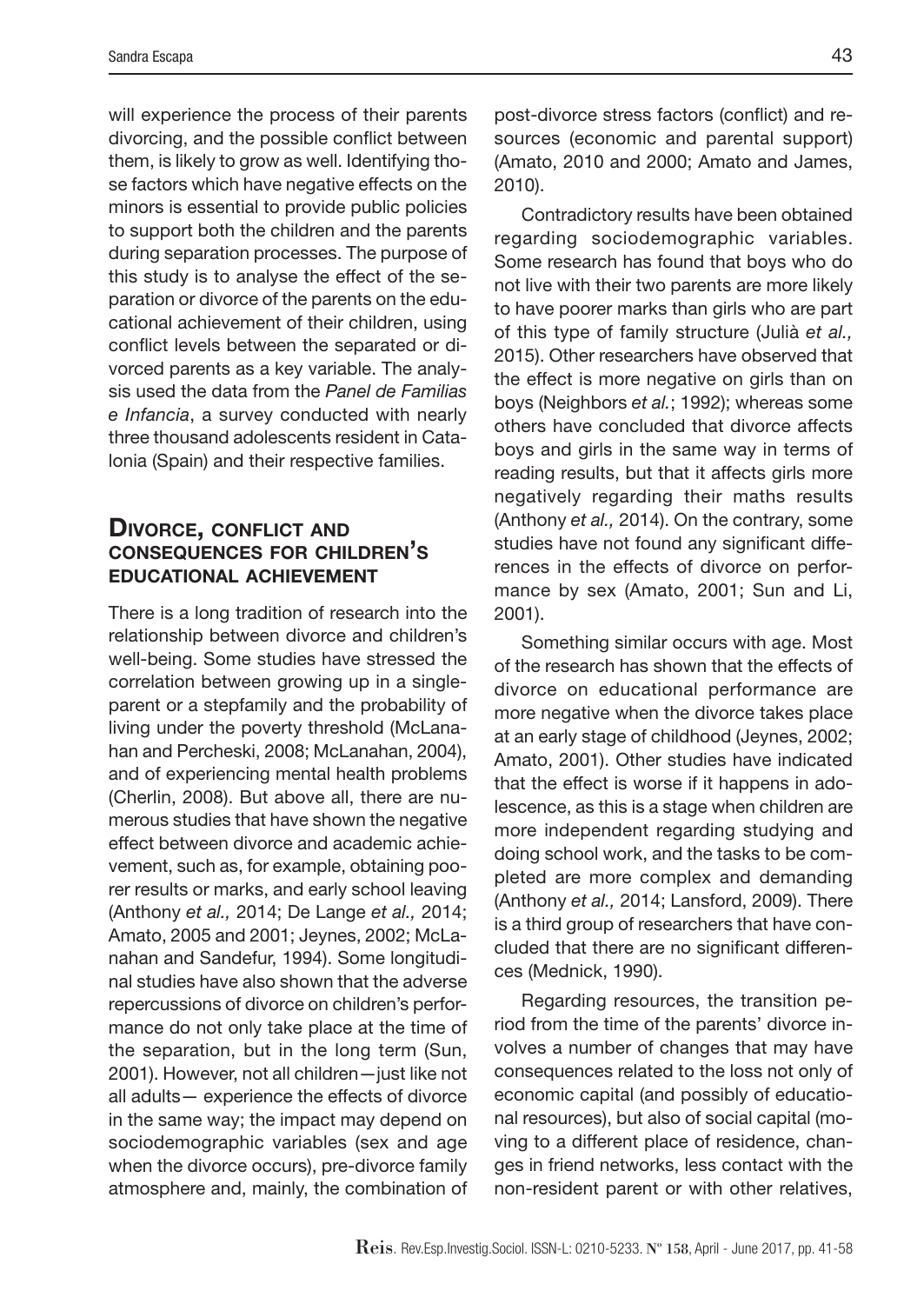and changes in the relationship between the parents) (Hanson *et al.,* 1998; McLanahan and Sandefur, 1994). This ultimately affects the minor's quality of life, school performance and/or behaviour (Fomby and Cherlin, 2007; Tucker *et al.,* 1998).

Amato (2001) provided three theoretical perspectives to show the post-divorce negative consequences for children's wellbeing. Firstly, the economic deprivation experienced in the home when going from two salaries to one (even if the non-resident parent pays child support). This deprivation is reflected in shortcomings in educational capital: books, school materials, insufficient income to afford support classes and extracurricular activities, among others. Secondly, the erosion of social capital for the children. After the divorce, the children start to live with one of the parents (generally the mother) and their contact with the non-resident parent (generally the father) is reduced. Additionally, the mother usually needs to work longer hours to increase her income, so she spends less time at home. This situation may cause some emotional difficulties for the children, which in turn may influence their learning of social skills, and may even have consequences not only for their standard of living at the time, but also in the long term. Thirdly, another negative consequence of the parents' divorce can be the psychological stress to which the children may be exposed. This can be due not only to the parents' conflict-ridden relationship, but also to their mobility (change of home and school), loss of contact with relatives such as grandparents, and even to the relationship with the new partners of their parents or step brothers or sisters living in the same home with them.

Short-term and long-term tensions before and after the break-up of a marriage increase the risk of a broad range of conduct, emotional, relational and academic problems among children (Riggio and Valenzuela, 2011; Amato, 2010; Forehand *et al.,* 1994;

Johnston, 1994; Long *et al.,* 1988; Shaw and Emery, 1987; Amato, 1986). The stressful experiences that the children of divorced parents have may give rise to emotional anxiety and lower ability to adapt in school, which may have a negative effect on the child's motivation for learning. These conducts explain the negative association between the parents' divorce and the children's educational performance (Amato, 2010).

Some studies concentrate on family conflicts regardless of whether they are divorcerelated or not. Slater and Haber (1984) noted that adolescents who lived in families that engaged in a high level of conflict had low self-esteem and a high degree of anxiety, regardless of whether their parents were divorced or lived together. Other studies have indicated that marriage disputes (high conflict levels in two-parent homes) have negative effects both on the psychological well-being and on the academic results of the children, comparable to those of divorced parents (Musick and Meier, 2010; Amato and Sobolewski, 2001).

There is a debate as to whether what matters for minors' well-being is the family structure (divorce) or the family process (conflict). Some authors have argued that the changes to the family structure are more important than the family process in terms of understanding the well-being of the children (Hetherington, 2003 and 1989; McLanahan and Booth, 1989). On the contrary, others believe that the main factor is the family process, above and beyond divorce (Demo, 1992; Marotz-Baden *et al.,* 1979). But there is a third line of debate, which considers that neither the family process nor the family structure are in themselves the only factors in associating divorce with child well-being; instead, it is the combination of the two that has an influence on children (Hanson, 1999; Jekielek, 1998; Amato *et al.,* 1995). This last group of authors showed that the long-term consequences of divorce depend on the marriage conflict prior to the actual divorce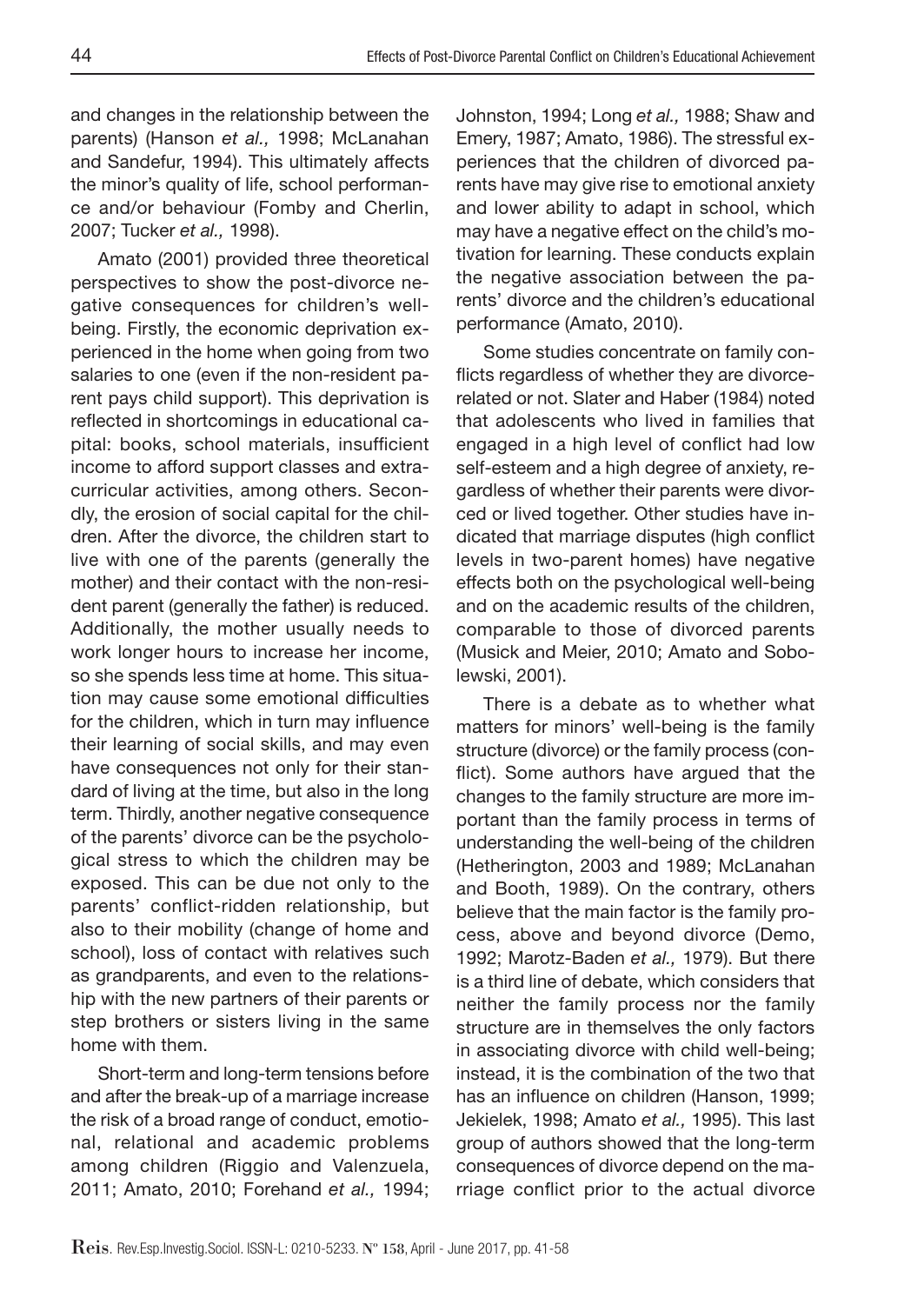(Amato *et al.,* 1995; Forehand *et al.,* 1994). When there is a high level of conflict between the couple before the divorce, the level of the children's well-being is higher when the parents divorce than in those cases when they remain together, as this involves that the children move away from a dysfunctional family environment (Booth and Amato, 2001; Hanson, 1999; Jekielek, 1998; Amato *et al.,* 1995). However, when there is a low level of conflict, the children's well-being is affected if the partners seek a divorce instead of remaining together.

Long *et al.* (1988) carried out an analysis to differentiate between divorced parents who engaged in high levels of conflict before and after their separation, and divorced parents who engaged in high levels of conflict before the divorce but in low levels of conflict after the divorce (both compared with twoparent families), in order to observe the different effects on the well-being of their adolescent children. Their results showed that the children of divorced parents who maintained a high level of conflict after their separation obtained poorer school results than the children of two-parent families or divorced parents who engaged in low levels of conflict. There were no significant differences (regarding children's school results) between lowconflict divorced couples and two-parent families. Along the same lines as Long *et al.* (1988), this study analyses the impact on the educational performance of minors from divorced families (who engage in high or low levels of conflict) with respect to two-parent families.

#### STATEMENT OF THE PROBLEM

Sociological studies on the effect of parental conflict on the educational achievement of children are almost non-existent in Spain. However, there are more studies focused on divorce and the effects that it can have on children. For example, an exhaustive monograph on divorce in Spain conducted by Ruiz (1999) analysed the effects of family breakups on adults (related to work, health, housing, economic aspects) and also the academic and relational effects on children.

Some research has been focused on the causes of divorce (Treviño *et al.,* 2000; Houle *et al.,* 1999), and most studies on the consequences of divorce are restricted to the economic repercussions of single-parenting and the increase of the risk of child poverty arising from it (Flaquer *et al.,* 2006; Morgado *et al.,* 2003; Fernández and Tobío, 1998). However, recently many authors have further analysed the effect of the family structure (Martínez, 2008 and 2003) and the participation of the non-resident father or mother (Marí-Klose and Marí-Klose, 2012 and 2010; Brullet *et al.,* 2011) on the children's educational performance.

In contrast, there has been greater analysis of the impact of parental conflict on children's well-being. It has been observed that the higher the conflict levels, the more likely it is for children to experience depression, anxiety and conduct problems (López-Larrosa *et al.,* 2012; Justicia and Cantón, 2011).

The recent interest in the impact of divorce and family transitions on minors has resulted from the considerable increase in the number of marriage dissolutions over the last few years. The gross divorce rate in Spain in 2014 was 2.2 per 1000 inhabitants (2.3 if the nullities and separations were included), which is higher than the average in the OECD countries (OECD, 2015). Catalonia is the autonomous region with the highest gross rate of marriage dissolutions: 2.65 per 1000 inhabitants in 2015 (only the autonomous city of Ceuta has a higher rate, with 2.8) (Institute for National Statistics, INE). Over half of the divorces in Catalonia involve couples with underage children (52% in 2014, Idescat).

The purpose of this study is to compare the effect of the family structure and the con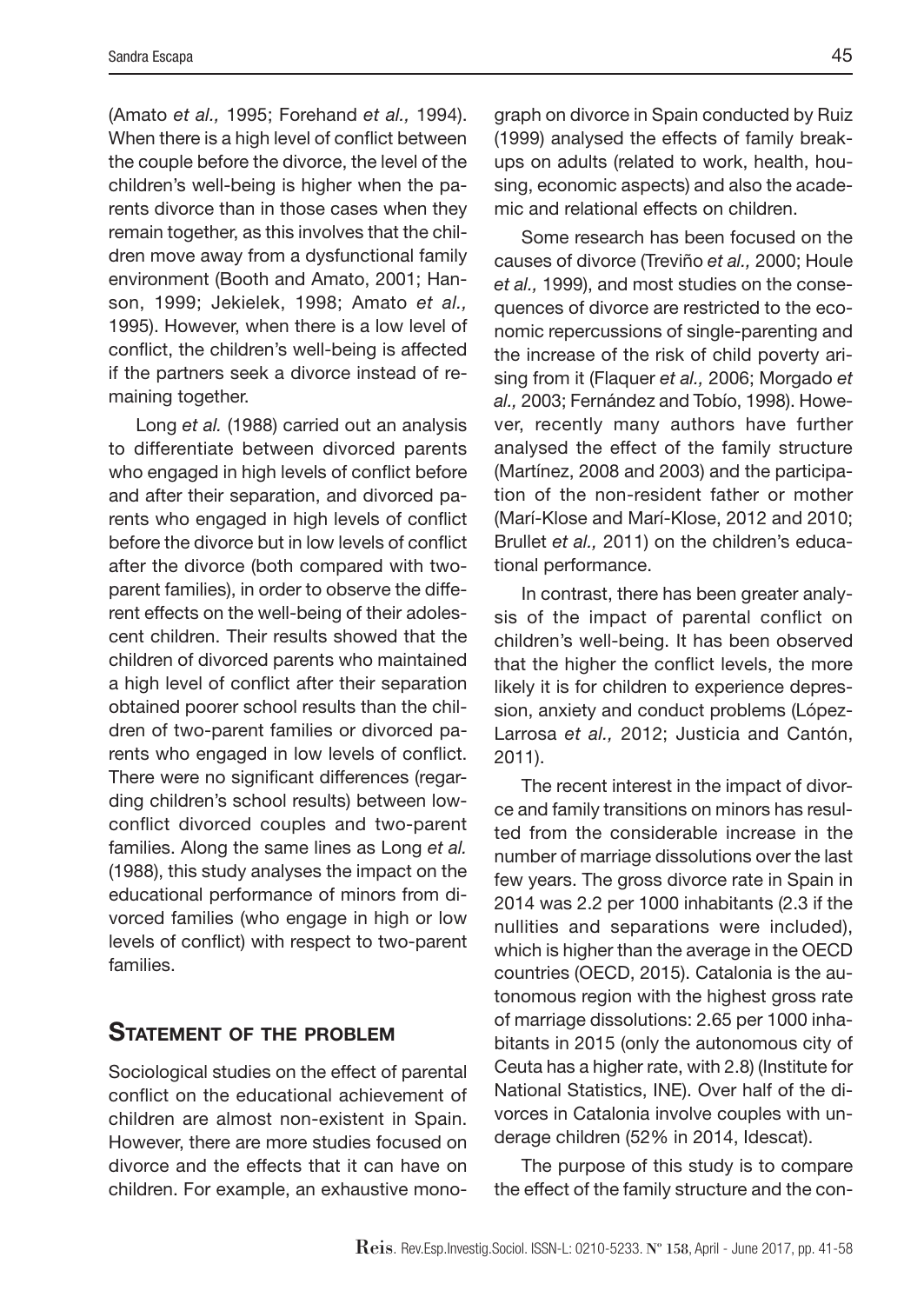flict levels between separated or divorced parents on the educational performance of the children. To enhance the analysis, it included parents who were divorced but had no contact with each other, and those homes where the child lived only with one of the parents for reasons other than divorce (singleparenting out of choice, non-recognition by the father or death of one of the parents). This study seeks to further the understanding of the factors that cause the children of divorced parents to have poorer academic achievement, and highlights the role of conflict as an intervening factor.

Based on the literature review, the following hypotheses are posed:

- 1. The children of divorced parents who have a conflict-ridden relationship will have poorer educational achievement than the children of divorced parents who engage in a low level of conflict. This hypothesis is along the same lines as the results obtained by Long *et al.* (1988).
- 2. The children of divorced parents who do not engage in conflict will not have poorer educational achievement than the children who live with their mother and father. This hypothesis suggests that the main negative factor on performance is conflict between the former spouses. If there is no such conflict, there will be no significant differences between the children of two-parent or intact families and those of divorced families who do not engage in conflict, consistent with the results obtained by Long *et al.* (1988).
- 3. The children of divorced parents who have no contact with each other will have poorer educational performance than the children of divorced parents who do not engage in conflict, but not as poor as the children of divorced parents who engage in conflict. In this case, the child does not experience a situation of conflict, but the lack of communication between the mother and father is likely to translate into

a lack of communication between the child and the non-resident parent.

4. The minors who live in single-parent families for a reason other than the separation or divorce of their parents will have poorer educational achievement than the children of divorced parents who do not engage in conflict, but not as poor as the children of divorced parents who engage in conflict or those who have no contact with each other. There are various reasons for single-parenting in this group, and therefore it is difficult to isolate a single cause that can affect the performance of the children to a greater or lesser extent. Some authors have noted that it is important to distinguish between the different motives that lead to a certain family structure (divorce, death, choice, parent in the country of origin), as they affect children in different ways (Borgers *et al.,* 1996). However, that fact there are only a few cases of single-parenting arising from situations other than the separation of the spouses mean that they need to be dealt with jointly.

# **METHOD**

## Data

A longitudinal study called *Panel de Familias e Infancia* (Family and Childhood Panel) (PFI) was used to carry out the different analyses proposed in this paper. It was designed and conducted by the *Consorcio Instituto de Infancia y Mundo Urbano* (Children and Urban World Institut Consortium) (CIIMU) in Catalonia (Spain) between 2006 and 2010. The PFI contains information about the family structure, several well-being indicators and a wide range of social, family and school-related factors. Based on a representative sample of the population of the students of public and private secondary schools in Catalonia (Spain), 2,995 adolescents were surveyed. All of them had been born between 1990 and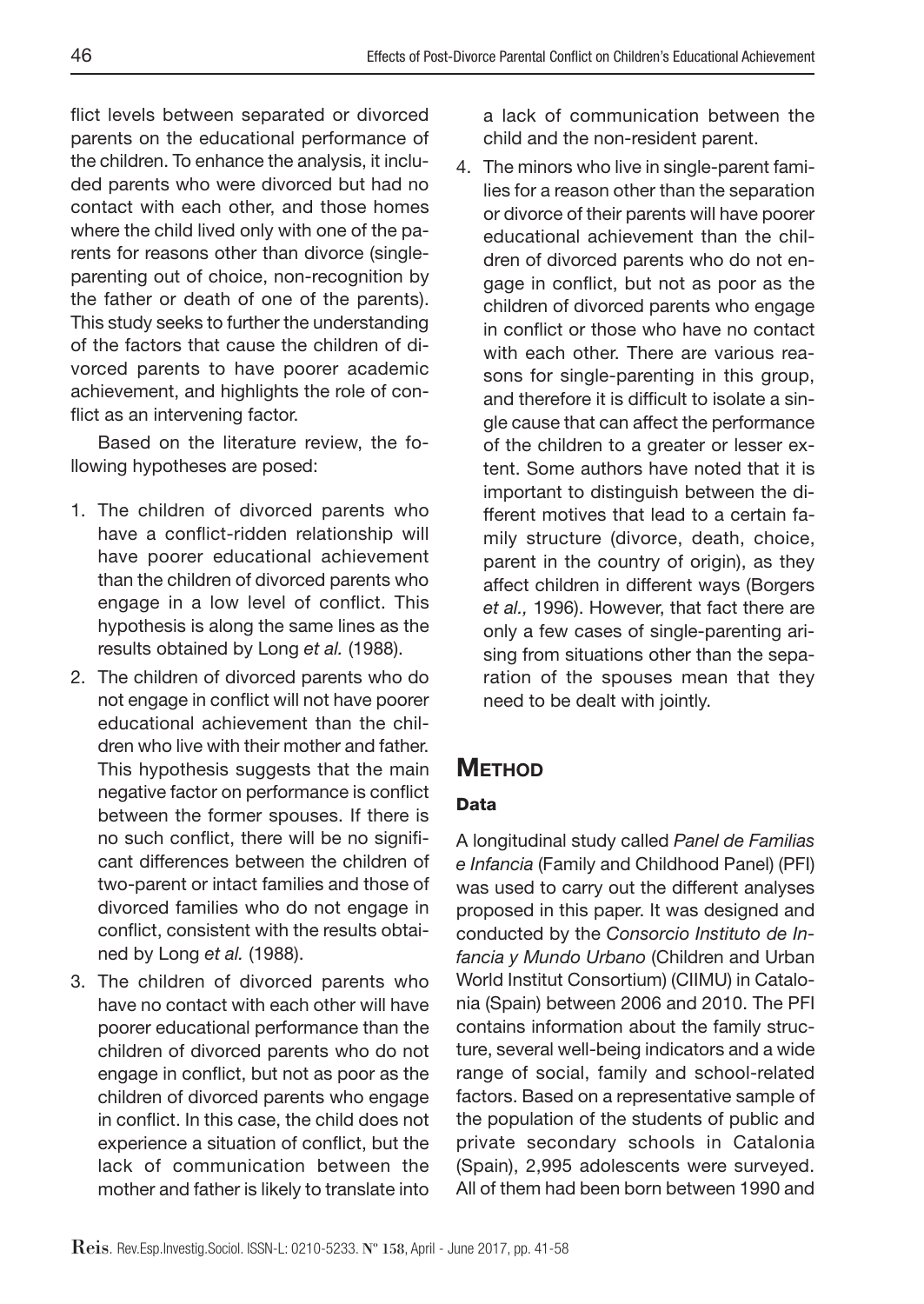1993 (they were aged 13 to 16 at the time of the first interview). One of their parents or their legal guardian was also interviewed (in 79.3% of the cases it was the mother and in 19.6% of the cases it was the father). This study analysed the data from the first wave (2006), since it is the only one that included information about conflict between the parents in the case of separation or divorce, provided by the father or the mother who answered the interview questions.

Given the lack of information on some of the variables included in the analysis, the sample was reduced. The final sample consisted of 2,731 cases<sup>3</sup>.

#### Definition of the variables

In order to analyse the effects of the family structure and the levels of conflict between separated or divorced parents on the educational performance of the participant adolescents, two dependent variables were chosen for educational performance: 1) *having an average mark of 'fail' in the last evaluation period;* and 2) *having an average mark of 'excellent' in the last evaluation period.* This is how success and failure situations were identified in terms of educational attainment.

In the PFI survey, the participants were asked to provide the grade they obtained in the last evaluation period on a total of 14 subjects, and the average was calculated over the total number of subjects studied. Those who did not reach 5 (on a scale of 1 to 10) were deemed to have an average grade of 'fail', and those who obtained a grade of 9 or above were regarded to have an average grade of 'excellent'4.

*Family structure and conflict levels* was introduced as an independent variable. This was a combination of the variables *home structure* (two-parent, single-parent, stepfamily); *reason for the family structure if living with one of the parents, with or without the new partner of such parent* (separation or divorce, death, others); and *quality of the relationship between the separated or divorced parents* (very good or good = do not engage in conflict; not very good, bad or very bad  $=$ engage in conflict; no contact). The information about these three variables was obtained by asking the participant parent questions with closed answers. The result was a variable with 5 categories: 1) two-parent; 2) separation or divorce engaging in conflict; 3) separation or divorce not engaging in conflict; 4) separation or divorce without no contact between the parents; 5) single-parent family for other reasons. Categories 2, 3, 4 and 5 include both single-parent families and stepfamilies.

Several control variables were included: *sex of the adolescent*, *origin of parents* (in two categories: immigrant mother and father, which includes the cases when the mother is immigrant and the father has not recognised the child; and when at least one of parents is Spanish); *total annual household income* (in four categories: quartile 1 being the lowest income and quartile 4 the highest income); and type of school attended by the adolescent (public school, and private or publiclyfunded private school)5.

<sup>3</sup> The percentage of the sample that was eliminated is sufficiently small and does not have a specific profile. Therefore there are no reasons to believe that the exclusion of these cases may have caused any significant bias.

<sup>4</sup> Although the variable average grade is ordinal, it is analysed as qualitative, since the variation between ob-

taining a grade of 2 or 3 (still a fail) is not the same as that between obtaining a grade of 4 or 5 (4 is a fail, whereas 5 is a pass). The interest of the research lies not so much on looking at the effect of the divorce on the increase of the grades, but at the effect that these situations have on failure at school or on excellence in education.

<sup>5</sup> The variable *educational level of the parents* is highly correlated with income level. Due to the higher effect and significance of the *household income*, it was decided to include only this last variable.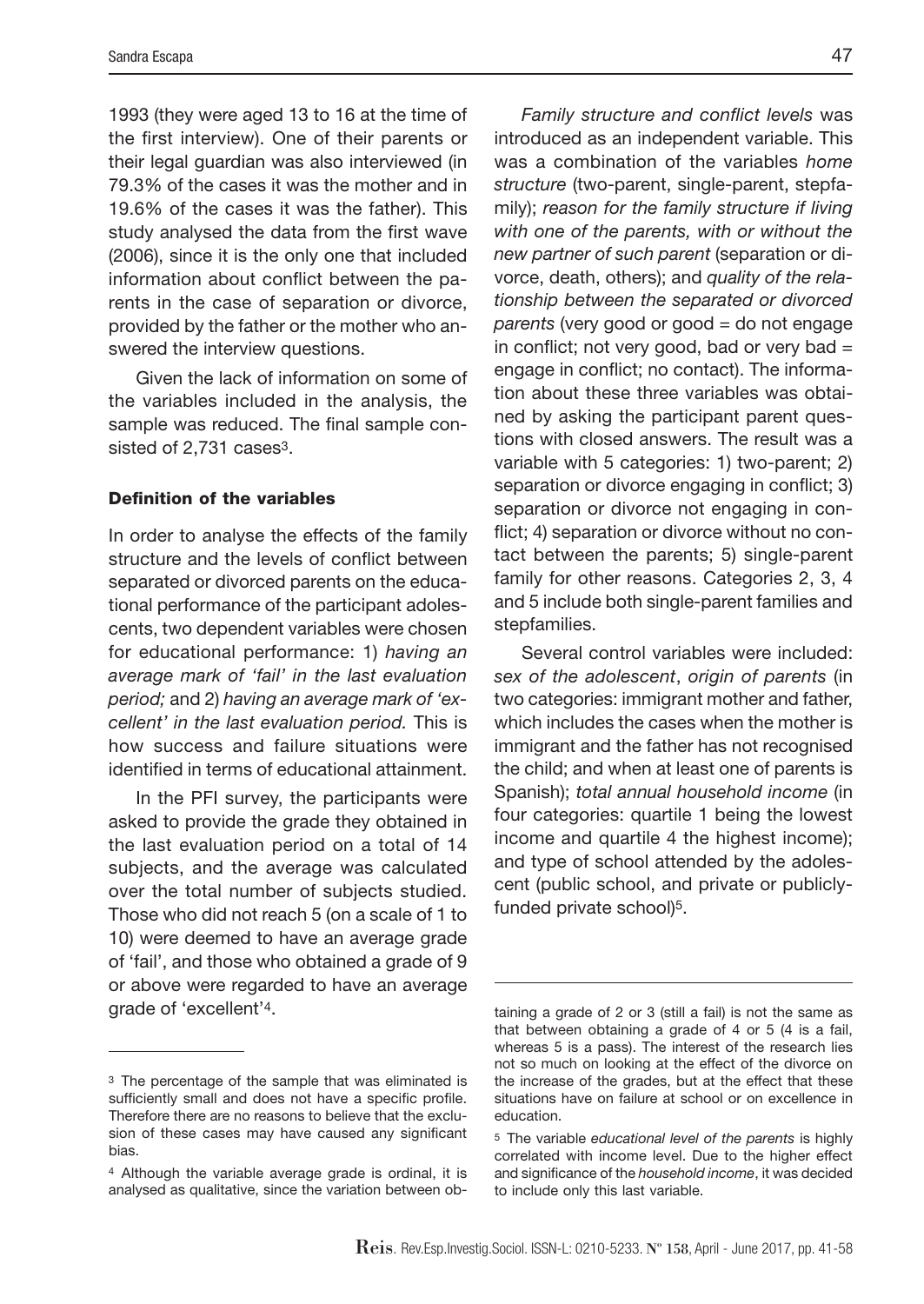|                                        |              |            | Average grade in the previous<br>evaluation period |  |  |
|----------------------------------------|--------------|------------|----------------------------------------------------|--|--|
|                                        | <b>Total</b> | Fail       | Excellent                                          |  |  |
|                                        | % (n)        | % (n)      | % (n)                                              |  |  |
| Family structure and conflict levels   |              |            |                                                    |  |  |
| Two parents                            | 82.9 (2.264) | 8.6 (195)  | 17.0 (384)                                         |  |  |
| Separation or divorce with conflict    | 3.9(107)     | 16.8(18)   | 6.5(7)                                             |  |  |
| Separation or divorce no conflict      | 5.2(142)     | 5.6(8)     | 10.6(15)                                           |  |  |
| No contact after separation or divorce | 3.9(107)     | 19.6(21)   | 7.5(8)                                             |  |  |
| Other situations with one parent       | 4.1(111)     | 17.1(19)   | 9.0(10)                                            |  |  |
| Sex of adolescent                      |              |            |                                                    |  |  |
| Male                                   | 43.5 (1.187) | 12.5 (148) | 11.7 (139)                                         |  |  |
| Female                                 | 56.5 (1.544) | 7.3(113)   | 18.5 (285)                                         |  |  |
| Age of adolescent                      |              |            |                                                    |  |  |
| 13                                     | 27.8 (759)   | 8.2(62)    | 14.4 (109)                                         |  |  |
| 14                                     | 23.5 (641)   | 11.2(72)   | 13.4 (86)                                          |  |  |
| 15                                     | 27.2 (744)   | 8.6(64)    | 18.3 (136)                                         |  |  |
| 16                                     | 21.5(587)    | 10.7(63)   | 15.8 (93)                                          |  |  |
| Origin of parents                      |              |            |                                                    |  |  |
| Spanish                                | 92.9 (2.538) | 9.1(231)   | 16.3 (414)                                         |  |  |
| Foreign                                | 7.1(193)     | 16.1(33)   | 5.2(10)                                            |  |  |
| Annual household income                |              |            |                                                    |  |  |
| First quartile                         | 21.3(581)    | 15.8 (92)  | 8.8(51)                                            |  |  |
| Second quartile                        | 23.8 (651)   | 10.6(69)   | 12.7(83)                                           |  |  |
| Third quartile                         | 30.8 (841)   | 9.0(76)    | 16.3 (137)                                         |  |  |
| Fourth quartile                        | 24.1 (658)   | 3.6(24)    | 23.3 (153)                                         |  |  |
| Type of school                         |              |            |                                                    |  |  |
| Public                                 | 50.7 (1,385) | 10.5(145)  | 15.7 (217)                                         |  |  |
| Private or publicly-funded private     | 49.3 (1,346) | 8.6(116)   | 15.4 (207)                                         |  |  |
| Total                                  | 100 (2,731)  | 9.6(261)   | 15.5 (424)                                         |  |  |

TablE 1. *Percentages and number of cases (n) of dependent and independent variables. Catalonia 2006*

*Source:* Own calculations based on data from survey Panel de Familias e Infancia, CIIMU.

#### Statistical analysis

Three hierarchical logistic regression models were performed for each dependent variable analysed: failure at school (average grade: fail) and excellence in education (average grade: excellent). Model 1 included only the variable *family structure and conflict levels.*  Model 2 incorporated the control variables *sex of the adolescent, origin of the parents*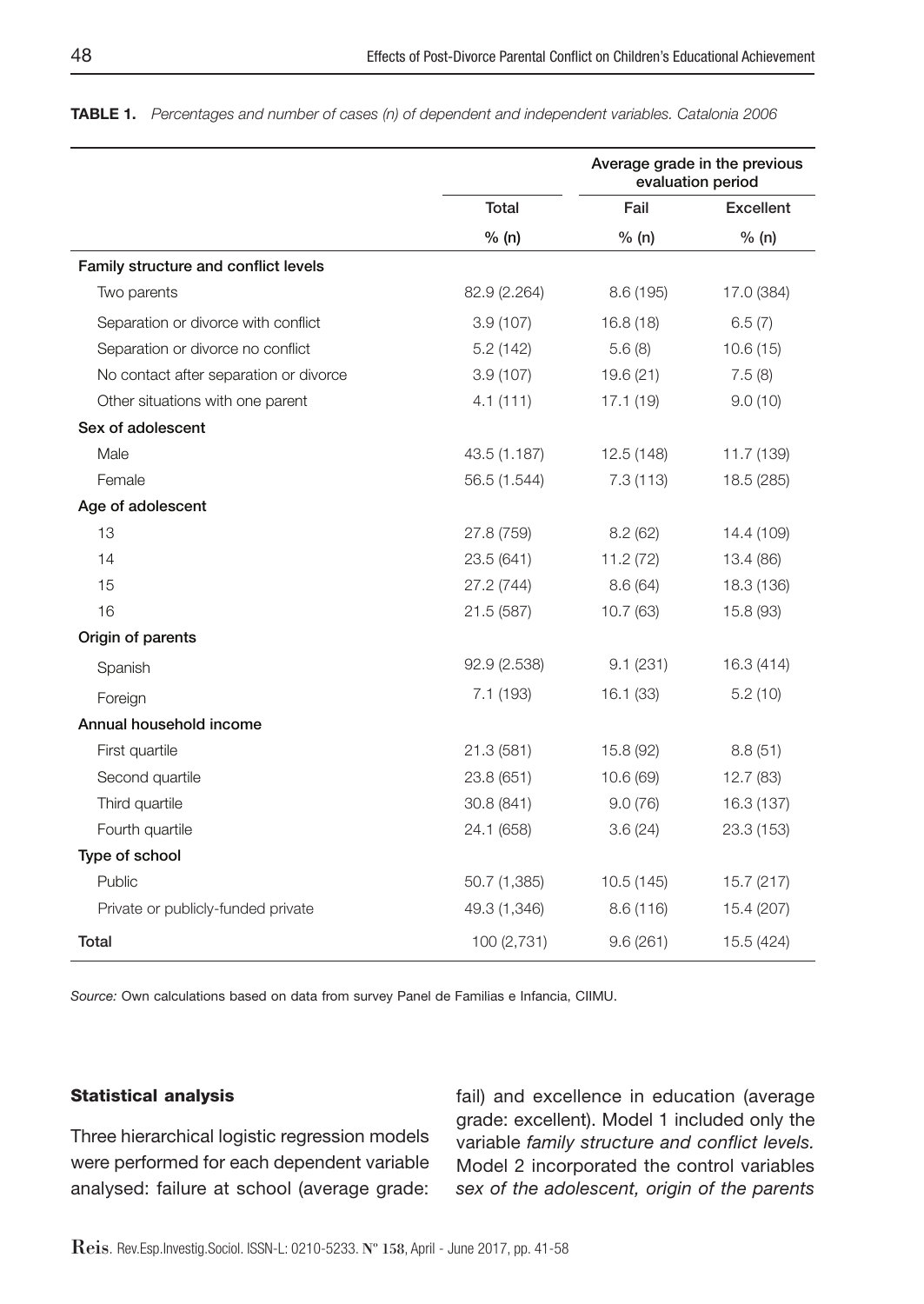and *type of school*. In Model 3 the *total household income* variable was added. As is common practice in the social sciences, four standard levels of significance were identified (p<0.1, p<0.05, p<0.01 and p<0.001).

#### FAMILY STATUS OF THE SAMPLE **MEMBERS**

A total of 81.7% of the adolescents in the sample lived with their biological mother and father. There were 12.3% single-parent families and 6% stepfamilies (the children lived with one of their parents and that parent's new partner). The main reason why the participant adolescents lived with only one of their parents was their separation or divorce: 72.3% of the cases were due to the break-up of the couple, 14.7% of the cases were due to the death of one of the parents, and the remaining 13% of the cases were due to other reasons (mainly, because the father did not recognise the child, or because they were immigrants and one of the parents lived in their country of origin).

Nine out of ten of the minors who lived with only one of their parents lived with their mother, although in most cases they still had contact with their father. Only 27.3% of the parents surveyed admitted that their child never saw their non-resident father/mother. Regarding their relationship with their expartner/spouse (the biological mother or father of the adolescent), 34.6% of them stated that it was good or very good, while 28.1% of the parents interviewed reported that their relationship was bad or very bad.

# **RESULTS**

Table 2 shows the results of the logistic regression models for each of the dependent variables. The first three models analysed the effect of the family structure and conflict levels, together with other explanatory variables, on the risk of obtaining an average grade of 'fail' in the last evaluation. In model 1.1 it can be seen that, for the children of divorced parents who engaged in conflict, the odds ratio (OR) was 2.1 (that is, they were 2.1 times more likely to fail than for those children who lived with one of their parents for reasons other than the divorce or separation of their parents). Within *family structure and conflict levels,* the children of divorced parents who had no contact with each other had the highest odds ratio ( $OR = 2.6$ ), that is, they were 2.6 times more likely to fail than the others, and the OR was statistically significant. However, the OR for obtaining an average grade of 'fail' was lower when the parents were separated and did not engage in conflict, compared to the OR for the children of two-parent families, although the results were not significant.

When introducing the control variables: *sex of the adolescent*, *origin of the parents* and *type of school* (model 1.2), the results remained virtually unchanged, and had the same significance as in the previous model6. The variable *total annual household income* was introduced in model 1.3, and it was then that some changes were identified in the effect of the family structure according to conflict levels. Thus, controlling for household income (where a positive, significant relationship was observed the poorer the family was), the likelihood of failing at school (OR) diminished, as well as the statistical significance of post-divorce conflict, no contact after divorce and cohabitating with one parent for other reasons, with respect to twoparent families. In this model the lack of post-divorce conflict was statistically significant (p<0.05), and the likelihood of failing

<sup>6</sup> In previous analyses it was seen that the age of the adolescents was not significant in any of the models. This is a sample of adolescents within a very restricted age range (13-16 years old), and therefore there were very few differences between them, as they were in a very similar life period. This is why the variable *age of the adolescent* was not included in the analysis.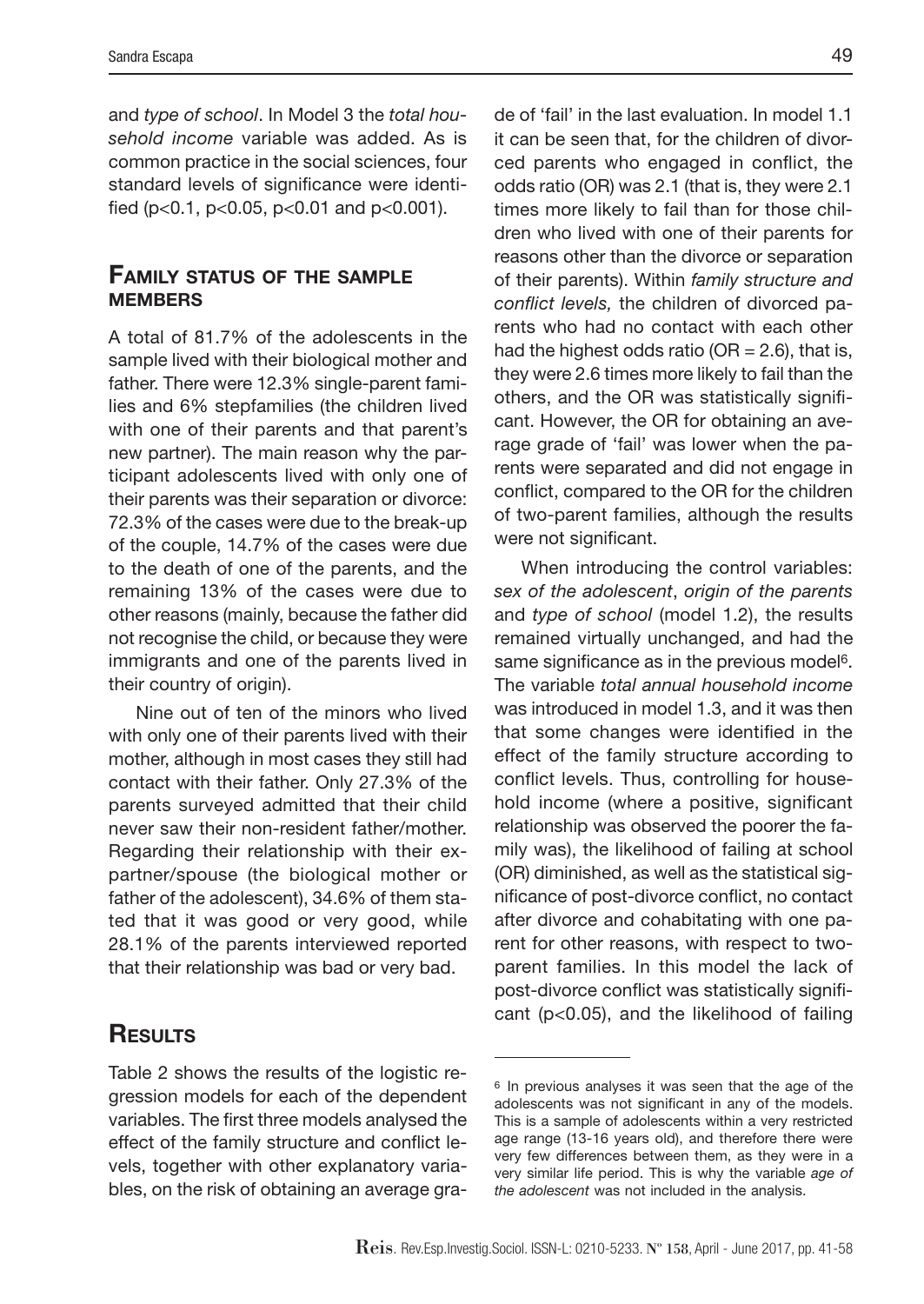TablE 2. *Logistic regression analysis. Dependent variables: Having obtained an average grade of fail and having obtained an average grade of excellent. Catalonia, 2006*

|                                                            | Average grade fail        |                        |                           | Average grade excellent |                        |                           |  |
|------------------------------------------------------------|---------------------------|------------------------|---------------------------|-------------------------|------------------------|---------------------------|--|
|                                                            | Model<br>1.1              | Model<br>1.2           | Model<br>1.3              | Model<br>2.1            | Model<br>2.2           | Model<br>2.3              |  |
| Family structure and conflict<br>levels (ref. two-parents) |                           |                        |                           |                         |                        |                           |  |
| Separation or divorce with<br>conflict                     | $2.146$ **                | $2.002$ **             | 1.591<br>$+$              | $0.343$ **              | $0.366**$              | $0.456$ *                 |  |
|                                                            | (0.269)                   | (0.272)                | (0.277)                   | (0.395)                 | (0.397)                | (0.400)                   |  |
| Separation or divorce no<br>conflict                       | 0.633                     | 0.609                  | $0.468$ *                 | $0.578$ *               | $0.601 +$              | 0.744                     |  |
|                                                            | (0.372)                   | (0.373)                | (0.378)                   | (0.279)                 | (0.280)                | (0.284)                   |  |
| No contact after separation or                             |                           |                        |                           |                         |                        |                           |  |
| divorce                                                    | 2.591<br>$***$<br>(0.255) | 2.530 ***              | 1.917<br>$^{\star\star}$  | $0.396$ **              | $0.405*$               | $0.531 +$                 |  |
|                                                            |                           | (0.258)                | (0.263)                   | (0.372)                 | (0.374)                | (0.378)                   |  |
| Other situations with parent                               | $2.191$ **<br>(0.263)     | $1.992$ **<br>(0.271)  | 1.624<br>$+$<br>(0.275)   | $0.485$ *<br>(0.336)    | $0.566 +$<br>(0.341)   | 0.680<br>(0.344)          |  |
| Sex (ref. Female)                                          |                           |                        |                           |                         |                        |                           |  |
| Male                                                       |                           | 1.835 ***              | $***$<br>1.918            |                         | 0.582<br>$***$         | $***$<br>0.561            |  |
|                                                            |                           | (0.133)                | (0.134)                   |                         | (0.112)                | (0.113)                   |  |
| Origin of parents (ref.<br>Spanish)                        |                           |                        |                           |                         |                        |                           |  |
| Foreign                                                    |                           | $1.627$ *              | 1.405                     |                         | $0.295$ ***            | $0.339***$                |  |
|                                                            |                           | (0.219)                | (0.222)                   |                         | (0.333)                | (0.336)                   |  |
| Type of school (ref. private/<br>publicly-funded private)  |                           |                        |                           |                         |                        |                           |  |
| Public                                                     |                           | 1.150                  | 0.928                     |                         | 1.099                  | $1.313 +$                 |  |
|                                                            |                           | (0.134)                | (0.139)                   |                         | (0.107)                | (0.112)                   |  |
| Income (ref. fourth quartile)                              |                           |                        |                           |                         |                        |                           |  |
| First quartile (low)                                       |                           |                        | $***$<br>4.687            |                         |                        | 0.342<br>***              |  |
|                                                            |                           |                        | (0.249)                   |                         |                        | (0.183)                   |  |
| Second quartile                                            |                           |                        | $***$<br>3.143<br>(0.249) |                         |                        | 0.469<br>$***$<br>(0.155) |  |
| Third quartile                                             |                           |                        | $***$<br>2.598<br>(0.242) |                         |                        | $***$<br>0.628<br>(0.134) |  |
| Constant                                                   | 0.094<br>$***$<br>(0.075) | $0.063$ ***<br>(0.127) | 0.027<br>$***$<br>(0.228) | $0.204$ ***<br>(0.056)  | $0.252$ ***<br>(0.087) | 0.371<br>$***$<br>(0.110) |  |
| Nagelkerke R <sup>2</sup>                                  | 2.09%                     | 4.21%                  | 7.73%                     | 1.57%                   | 4.20%                  | 6.88%                     |  |
| -2 Log likelihood                                          | 1,695.04                  | 1,667.525              | 1,621.248                 | 2,333.048               | 2,290.847              | 2,247.078                 |  |
| N                                                          | 2,731                     | 2,731                  | 2,731                     | 2,731                   | 2,731                  | 2,731                     |  |

Standard errors in brackets. Significance levels:  $\uparrow$  p < 0.1; \* p < 0.05; \*\* p < 0.01; \*\*\* p < 0.001. *Source:* Own calculations based on data from survey Panel de Familias e Infancia, CIIMU.

Reis. Rev.Esp.Investig.Sociol. ISSN-L: 0210-5233. Nº 158, April - June 2017, pp. 41-58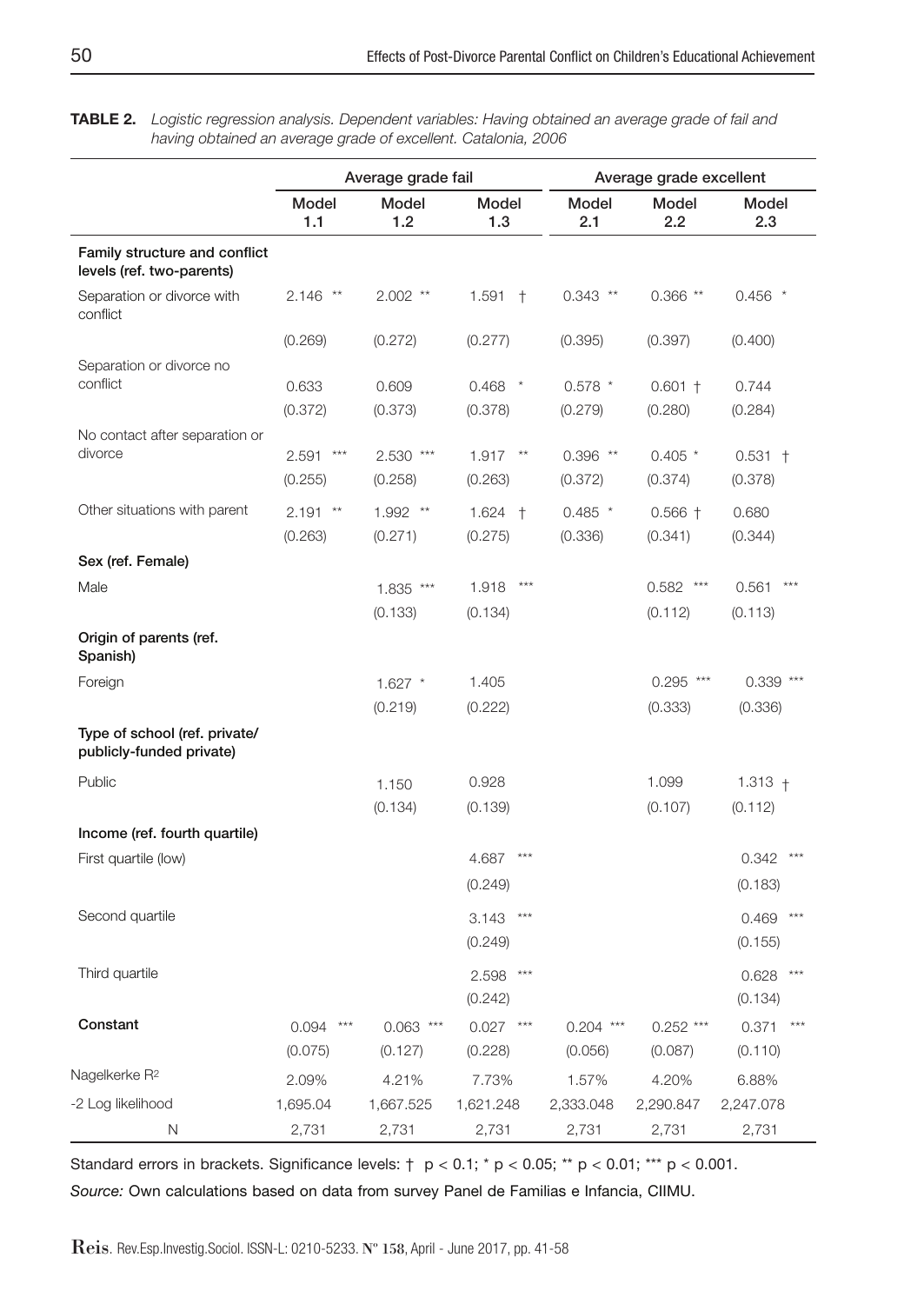was half as likely ( $OR = 0.468$ ) as for those adolescents who lived with both their mother and their father7. To understand this result, it should be noted that there no information was available as to the type of relationships within two-parent families. The two-parent families in the sample may have included a number of couples who had a conflicted relationship, but it may have gone undetected (which in some cases may result in separation or divorce). This could be the reason why the children of divorced parents had a lower OR than those living in a two-parent family regarding failing at school. Living with both their mother and their father did not imply that there was no conflict between them.

The impact of living with one parent in the first model (model 2.1) was statistically significant in all its forms with respect to obtaining an average grade of 'excellent', but some differences were identified between them. The Odd Ratio of obtaining an average grade of 'excellent' for the children of divorced parents who did not engage in conflict and for those who lived with one parent for reasons other than their parents' separation was half of the OR for those who lived in a two-parent home. Nevertheless, the OR for educational success of the children of divorced parents who engaged in conflict was 2.7 times smaller than the OR for the children who lived with both their mother and father, and 2.5 times smaller in the cases where the parents had no contact whatsoever. When the variables were introduced in model 2.2, it was seen that being male and the fact that the parents were of foreign origin had a negative and highly significant effect on having an average grade of 'excellent.' The type of

school was not significant, as was the case when analysing the risk of obtaining an average grade of 'fail.' No important differences were found in the results of obtaining an 'excellent' mark according to family structure and conflict levels when these three variables were introduced (sex, origin of the parents and type of school), although the significance levels did change, and were reduced in all cases except in those when their parents were divorced and engaged in conflict.

However, substantial differences were observed in model 2.3. The introduction of household income had a great impact on the educational performance of the adolescents in the sample (p<0.001 in all of the quartiles), with separation and divorce without engaging in conflict, and cohabitation with one parent for other reasons, no longer being significant. Separation or divorce where the parents engaged in conflict or had no contact with each other reduced its significance levels, as well as its negative significance of obtaining an average grade of 'excellent' (the odd ratio being 2.1 and 1.9 lower with respect to two-parent families, respectively). Moreover, household income was found to be a determining factor in accounting for academic achievement. Whether to account for the average mark of 'fail' or for the average mark of 'excellent', the sample members who belonged to homes with greater economic deprivation (1st quartile) were 4.6 times more likely (odd ratio  $= 4.6$ ) to have an average mark of 'fail' and 3 times less likely to have an average mark of 'excellent' than the youngsters from higher income level households (p<0.001).

#### Conclusion and discussion

In view of the results, firstly it can be concluded that the children of divorced parents who engaged in conflict were more likely to have poorer educational results than the children of divorced couples who did not engage in

<sup>7</sup> In previous analyses an interaction was performed between variable family structure and conflict levels and sex of the adolescent, to see whether the cohabitation situation and the relationship between the parents affected sons differently from the way it affected daughters. As the results were not significant in any case, they were not included in Table 2.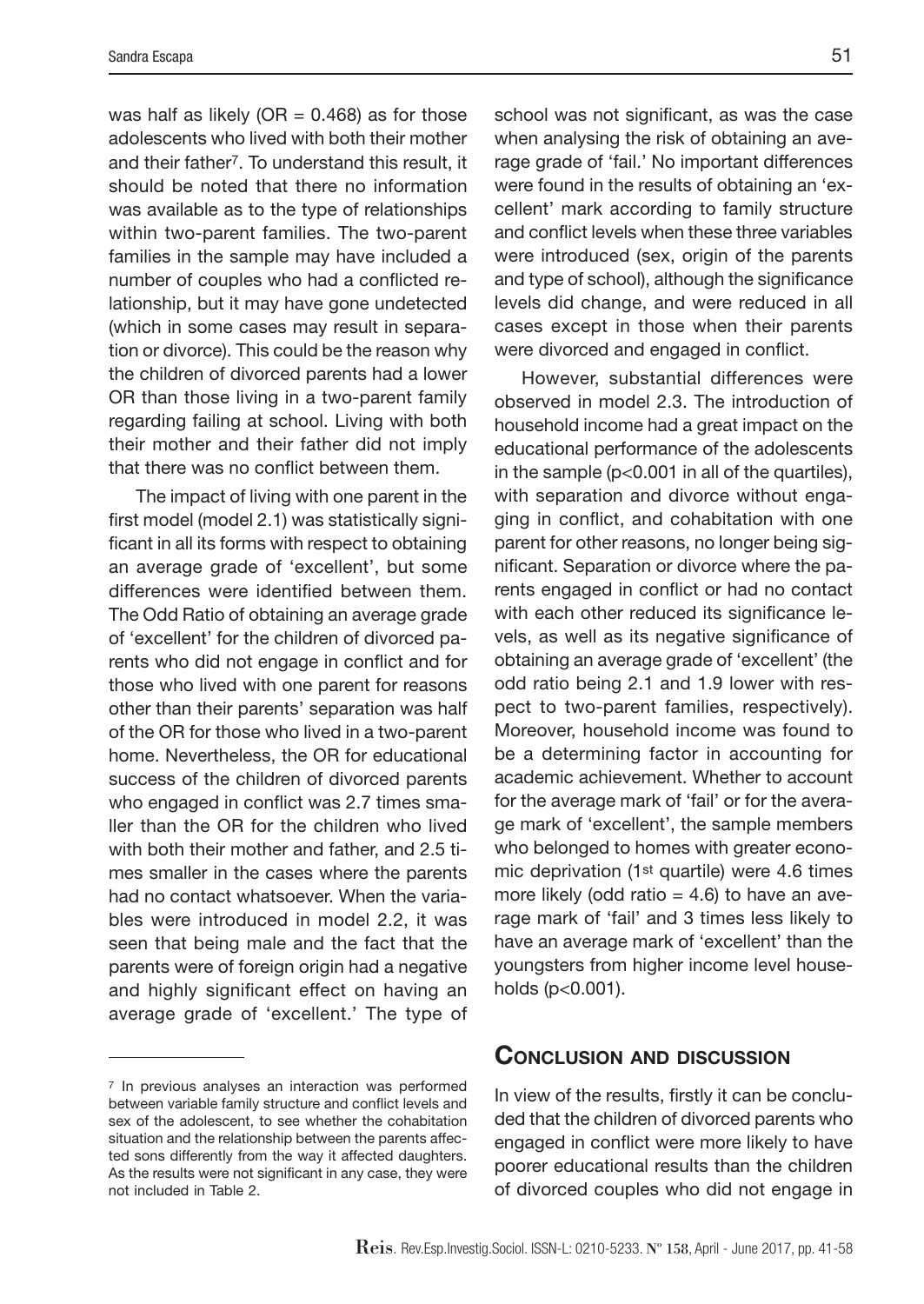conflict and were from two-parent homes, which confirmed hypothesis 1. This was consistent with the findings in the study conducted by Long *et al.* (1998). Secondly, the children of divorced parents who had no contact with each other were more likely to obtain an average grade of 'fail' than any of the other groups according to home structure and conflict levels. This only partly confirmed hypothesis 3, which held that they would obtain poorer results than the children of divorced parents who did not engage in conflict, but not poorer than the children of divorced parents who engaged in conflict. Thirdly, the adolescents who lived with one of their parents for reasons other than separation or divorce (whether in single-parent or stepfamily homes) had the same probabilities in terms of educational achievement as the children of divorced parents who engaged in conflict, and were more likely to have poorer grades than the children of divorced parents who did not engage in conflict, only partly confirming hypothesis 4. It was anticipated that the conflict between the parents would have a stronger influence than any other situation, but the broad range of situations encompassed by this group (death of one of the parents, single-parenting by choice, etc.) meant that the negative effects of this type of family structure could not be analysed in detail. Finally, the most surprising finding was that related to the effect of separation or divorce when the parents did not engage in conflict on the children's educational performance (hypothesis 2). This study showed that the children of divorced parents who did not engage in conflict were less likely (50%) to obtain an average mark of 'fail' than the children of two-parent families.

Various studies have stressed the importance that the age of the children at the time of the separation had in terms of assessing the effects on their educational achievement (Anthony *et al.,* 2014; Lansford, 2009; Jeynes, 2002; Amato, 2001). Previous analyses have already looked at the effect of the variable *age when the divorce took place,* on the one hand, and on the other hand, the variable *years elapsed since the divorce occurred* in the regression model, but they were not significant in neither case, and there was no substantial change in the variance of the models (which is why they have not been included in the models presented here). It could be plausible to assume that conflict only appears in recent break-ups, but when the average number of years since they divorced was compared with the current degree of conflict, the results showed that there were no significant differences. Among divorced or separated couples who engaged in conflict, the number of years elapsed since the divorce was 5.9. An average of 6.3 years was found to have elapsed among divorced parents who did not engage in conflict, whereas an average of 8.0 was found among those who had no contact with each other.

While this study represents important progress in specifying the possible consequences of the different relationships in the various family models and the relationship of the parents on the educational performance of adolescent children, it would be advisable to have information on the level of conflict among two-parent families available, in order to analyse this relationship more accurately. The fact that the children of families who lived with two parents were more likely to obtain an average 'fail' grade than the children of divorced or separated families who did not engage in conflict contributes to sustaining the argument that conflict is the most decisive factor, more so than divorce or separation *per se,* as has been argued by some studies (Aughinbaugh *et al.,* 2005; Amato *et al.,* 1995; Hanson, 1999; Jekielek, 1998). It is not always beneficial to live in a two-parent family, particularly when there is parental conflict (Musick and Meier, 2010). It would be interesting for future research to collect information about the potential conflict in twoparent families in order to reach more rigorous conclusions about the relationship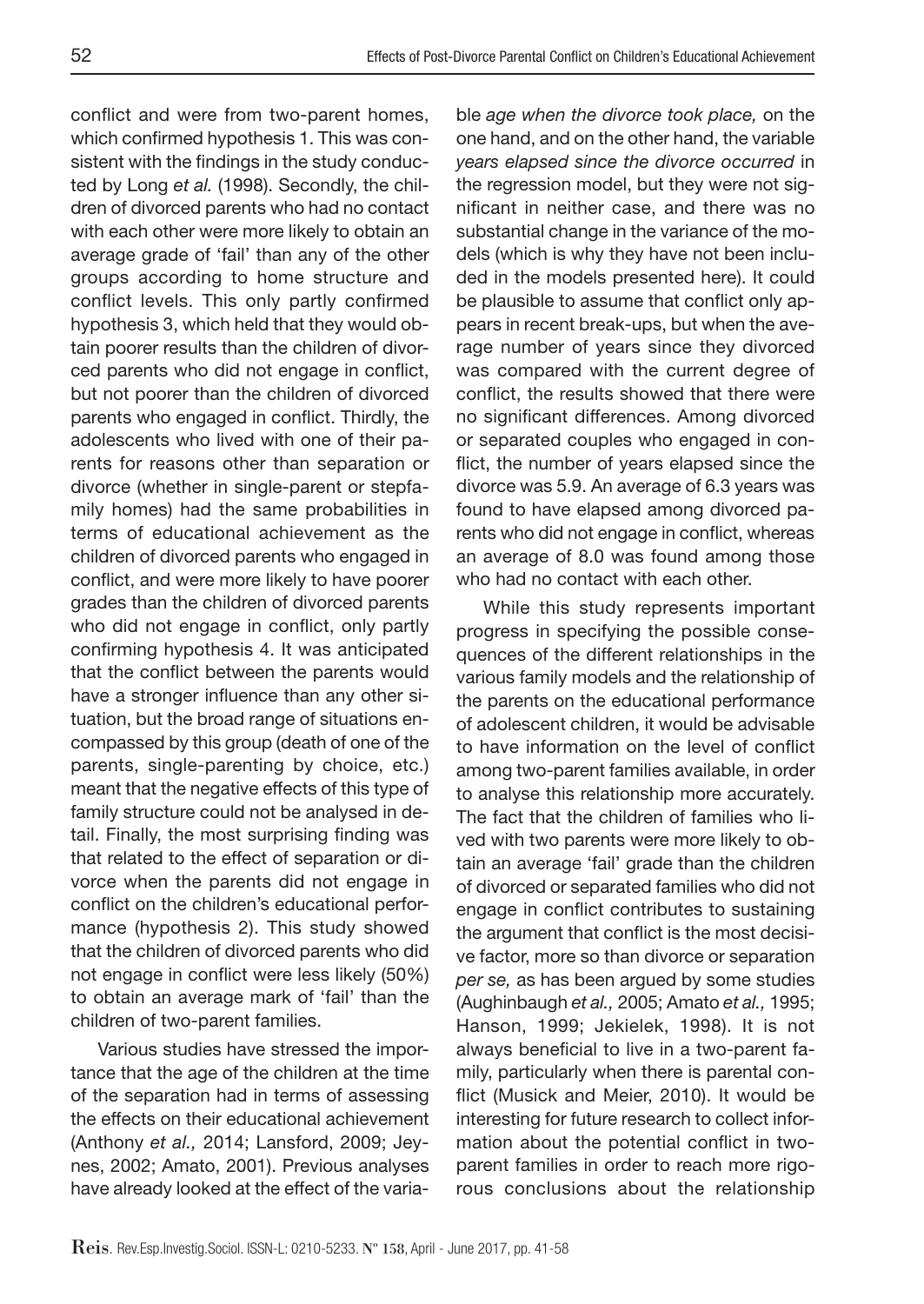between family structure/conflict and the children's academic achievement.

It would also be important to conduct analyses using longitudinal studies, both of family structure and of parental conflict. The *Panel de Familias e Infancia* contains longitudinal data, but cannot be used to reconstruct how the quality of the parental relationship evolves. If longitudinal data were available on family structure and conflict before and after the break-up, it would be possible to isolate the effects on the adolescents of the parental conflict that led to the break-up and those that took place after the break-up. It would be possible to establish whether divorce is a preferable solution to maintaining a conflictridden relationship with a partner.

The educational achievement of minors has a crucial impact on their transition to adult life (Marí-Klose and Marí-Klose, 2010), which is why this study furthers the understanding of the variables that may influence school performance. In general, the results of this research suggest that the educational performance of minors does not depend on whether they live with both of their parents or only with one of them, but on whether their care, attention and resources are appropriately ensured. It is misleading to focus only on the family structure and its effects on children's well-being, without paying attention to the family dynamics before and, especially, after the break-up. The data examined here suggest the need to further the knowledge of the effects of conflict in two-parent families, and under what conditions the decision to divorce is in the child's best interest.

However, it must be taken into account that this sample only includes data on adolescent children. It would be interesting to obtain data that includes the effects of the family structure and parental conflict on younger children. The majority of the studies conducted to date have shown that the effects of divorce on educational performance are more negative when the divorce oc-

curs when the children are at an early age (Jeynes, 2002; Amato, 2001). Conversely, other researchers have found that the effect is worse in adolescence (Anthony *et al.,* 2014; Lansford, 2009). But, does experiencing parental conflict in infancy have the same effect as experiencing it in adolescence? Children in their early years are supposedly less sensitive to environmental changes, above all regarding emotional aspects, compared to adolescents (Papalia *et al.,* 2004). It would be necessary to pursue research in this direction.

Furthermore, it is important to promote policies to encourage the positive involvement of the non-resident parent, as well as to foster a cooperative relationship between parents after their divorce. The advantages of this cooperative relationship would be a greater investment of time and money of the parents who do not live with their children (as suspicion about the upbringing of the children would diminish), and minimising shortfalls in terms of care and economic resources that are often experienced in single-parent homes, due to the lack of involvement and support of the non-resident parent. Mediation services and parental training courses for divorced parents may facilitate these objectives (Emery *et al.,* 2005; Fariña and Arce, 2005; Emery, 1994). In the United States, for example, a programme for divorced parents called 'Dads for Life' has been promoted to encourage the involvement of the non-resident parent in the care of the children and reinforce upbringing skills, work to reduce parental conflict and foster joint parenting (DeGarmo *et al.,* 2008; Cookston *et al.,* 2006; Braver *et al.,* 2005). Other programmes also implemented in the United States involve children in programmes such as 'Children's Support Group', 'Children of Divorce Intervention Project' (Pedro-Carroll, 2005) and 'New Beginnings' (Wolchik *et al.,* 2002). They provide emotional support to minors, foster communication between parents and children, help children express their feelings and teach both parents and children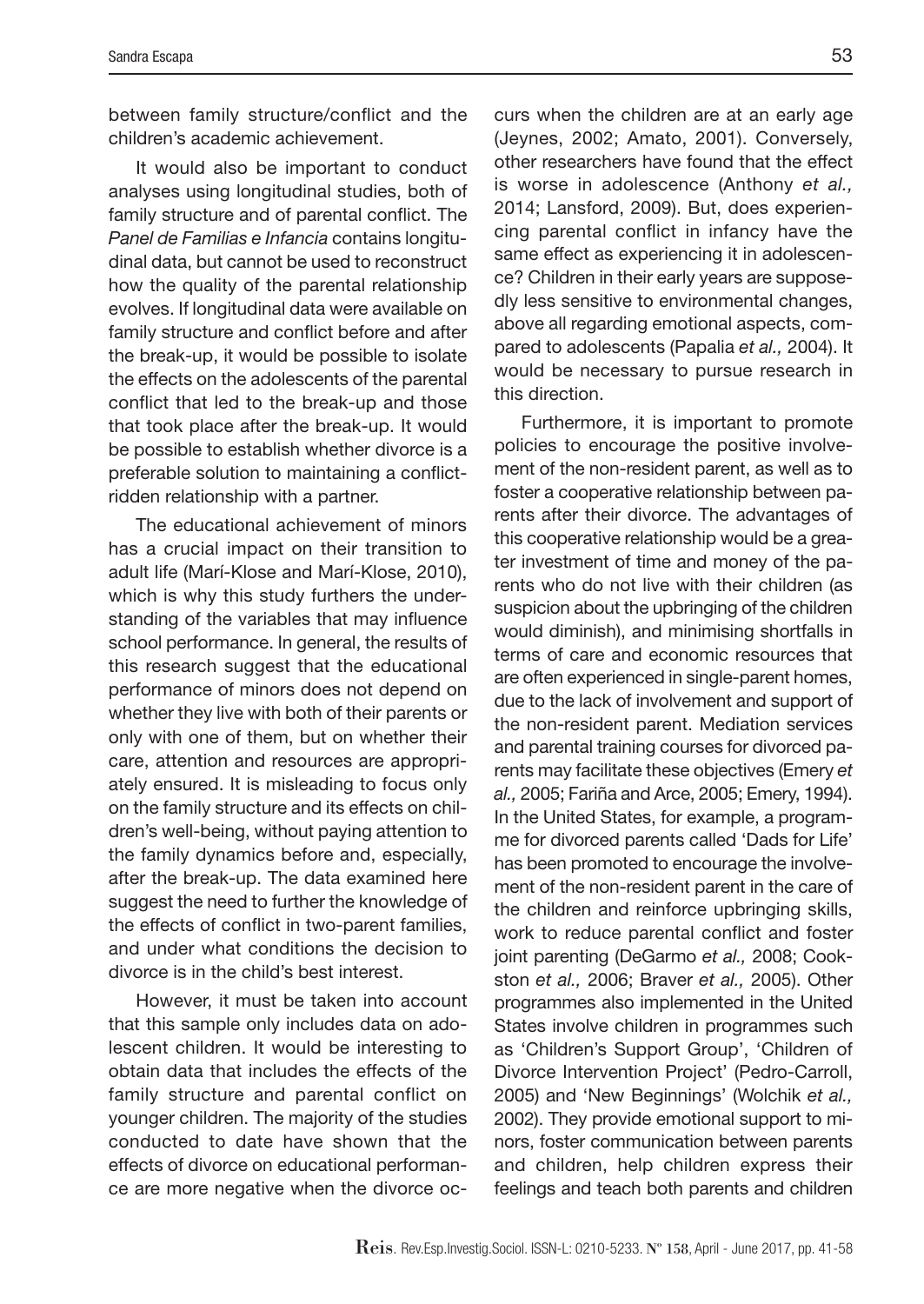cognitive skills to control their anger and resolve conflicts (Winslow *et al.,* 2004). The improvement in the quality of post-divorce father-mother relationship is therefore one of the major challenges to protect children from the negative effects associated with a conflict-ridden divorce.

# **BIBLIOGRAPHY**

- Amato, Paul R. (1986). "Marital Conflict, the Parentchild Relationship and Child Selfesteem". *Family Relations*, 35(3): 403-410.
- Amato, Paul R. (2000). "The Consequences of Divorce for Adults and Children". *Journal of Marriage and Family*, 62(4): 1269-1287.
- Amato, Paul R. (2001). "Children of Divorce in the 1990s: An Update of the Amato and Keith (1991) Meta-analysis". *Journal of Family Psychology*, 15(3): 355.
- Amato, Paul R. (2005). "The Impact of Family Formation Change on the Cognitive, Social, and Emotional Well-Being of the Next Generation". *Future of Children*, 15: 75-96.
- Amato, Paul R. (2010). "Research on Divorce: Continuing Trends and New Developments". *Journal of Marriage and Family*, 72(3): 650-666.
- Amato, Paul R. and James, Spencer (2010). "Divorce in Europe and the United States: Commonalities and Differences across Nations". *Family Science*, 1(1): 2-13.
- Amato, Paul R. and Sobolewski, Juliana M. (2001). "The Effects of Divorce and Marital Discord on Adult Children's Psychological Well-being". *American Sociological Review,* 66(6): 900-921.
- Amato, Paul R.; Spencer Loomis, Laura and Booth, Alan (1995). "Parental Divorce, Marital Conflict, and Offspring Well-being during Early Adulthood". *Social Forces*, 73(3): 895-915.
- Anthony, Christopher J.; DiPerna, James C. and Amato, Paul R. (2014). "Divorce, Approaches to Learning, and Children's Academic Achievement: A Longitudinal Analysis of Mediated and Moderated Effects". *Journal of School Psychology*, 52(3): 249- 261.
- Aughinbaugh, Alison; Pierret, Charles R. and Rothstein, Donna S. (2005). "The Impact of Family Structure Transitions on Youth Achievement:

Evidence from the Children of the NLSY79". *Demography*, 42: 447-468.

- Booth, Alan, and Amato, Paul R. (2001). "Parental Predivorce Relations and Offspring Postdivorce Well‐Being". *Journal of Marriage and Family*, 63(1): 197-212.
- Borgers, Natacha; Dronkers, Jaap and Van Praag, Bernard M. S. (1996). "The Effects of Different Forms of Two- and Single-Parent Families on the Wellbeing of Their Children in Dutch Secondary Education". *Social Psychology of Education*, 1: 147-169.
- Braver, Sanford L.; Griffin, William A. and Cookston, Jeffrey T. (2005). "Prevention Programs for Divorced Nonresident Fathers". *Family Court Review*, 43(1): 81-96.
- Brullet, Cristina *et al.* (2011). "Geografías de la paternidad no residente: ¿ausente o vinculado?". *Documents d'Anàlisi Geogràfica*, 57(1): 83-103.
- Castro, Teresa (2014). "La transformación de las familias en España desde una perspectiva sociodemográfica". Fundación Foessa. Available at: http:// www.foessa2014.es/informe/uploaded/documentos\_trabajo/13112014045006\_7884.pdf, consulted on April 24, 2016.
- Cherlin, Andrew J. (2008). *Public and Private Families: An Introduction* (5th ed.) Boston: McGraw-Hill.
- Cookston, Jeffrey T. *et al.* (2006). "Effects of the Dads for Life Intervention on Interparental Conflict and Coparenting in the Two Years After Divorce". *Family Process*, 46(1): 123-137.
- De Lange, Marloes; Dronkers, Jaap and Wolbers, Maarten H. J. (2014). "Single-parent Family Forms and Children's Educational Performance in a Comparative Perspective: Effects of School's Share of Single-parent Families". *School Effectiveness and School Improvement*, 25(3): 329-350.
- DeGarmo, David S.; Patras, Joshua and Eap, Sopagna (2008). "Social Support for Divorced Fathers' Parenting: Testing a Stress-buffering Model". *Family Relations*, 57(1): 35-48.
- Demo, David H. (1992). "Parent-Child Relations: Assessing Recent Changes". *Journal of Marriage and the Family*, 54: 104-117.
- Emery, Robert E. (1994). *Renegotiating Family Relationships: Divorce, Child Custody, and Mediation*. New York: Guilford.
- Emery, Robert E.; Sbarra, David and Grover, Tara (2005). "Divorce Mediation: Research and Reflections". *Family Court Review*, 43(1): 22-37.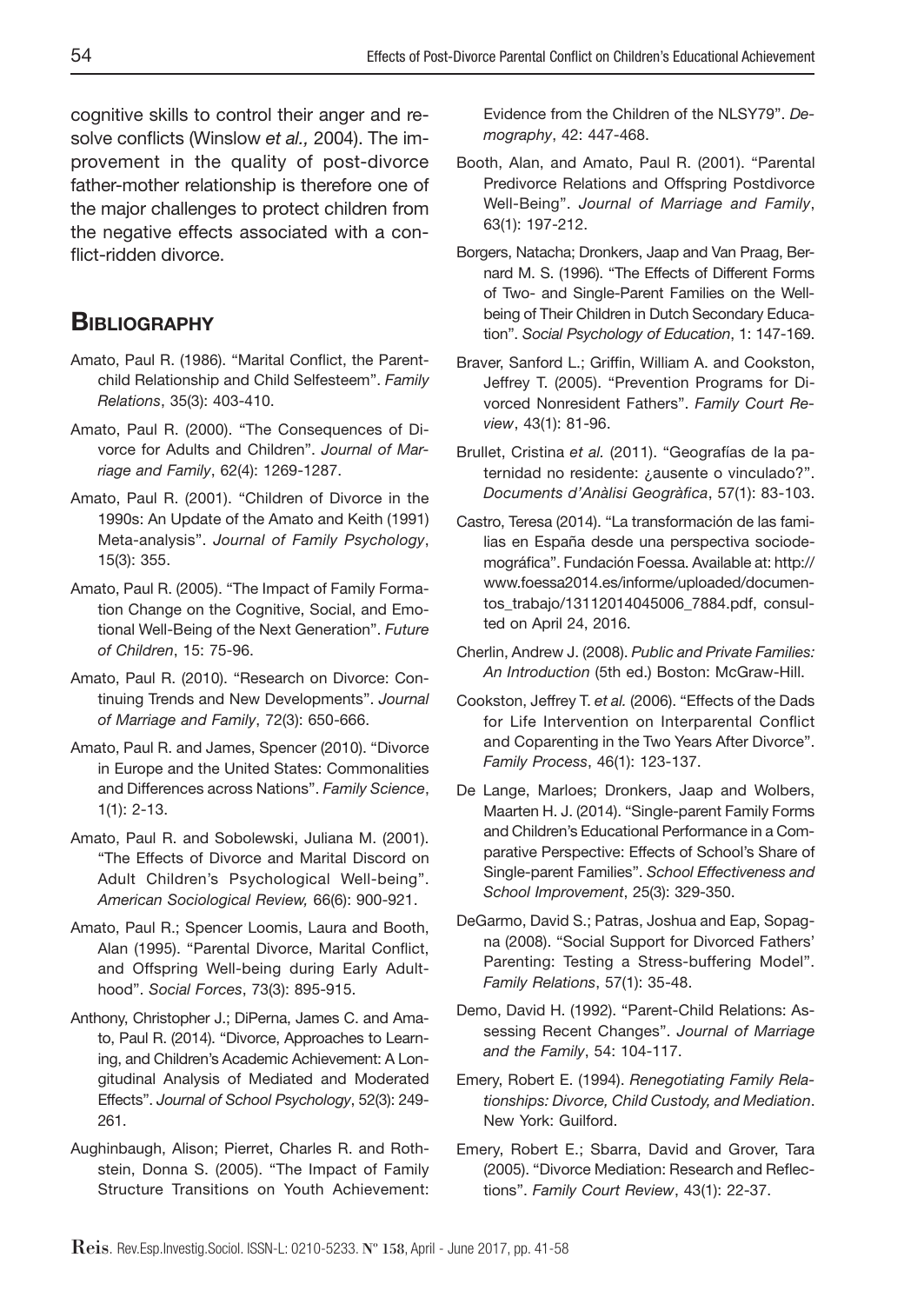- Fariña, Francisca and Arce, Ramón (2005). "La mediación familiar: una alternativa extrajudicial para resolver rupturas de pareja". In: Suárez, J. M. (coord.). *Mediar para resolver conflictos*. *Perspectiva pedagógica 2*. Lugo: Axac.
- Fernández, Juan A. and Tobío, Constanza (1998). "Las familias monoparentales en España". *Revista Española de Investigaciones Sociológicas*, 22: 67-97.
- Flaquer, Lluís; Almeda, Elisabeth and Navarro, Lara (2006). *Monoparentalidad e infancia.* Barcelona: Obra Social La Caixa.
- Fomby, Paula and Cherlin, Andrew J. (2007). "Family Instability and Child Well-Being". *American Sociological Review,* 72: 181-204.
- Forehand, Rex *et al.* (1994). "Interparental Conflict and Parental Divorce: The Individual, Relatives, and Interactive Effects on Adolescents across four Years". *Family Relations,* 43(4): 387-393.
- Hanson, Thomas L. (1999). "Does Parental Conflict Explain Why Divorce Is Negatively Associated with Child Welfare?". *Social Forces*, 77(4): 1283- 1316.
- Hanson, Thomas L.; McLanahan, Sara S. and Thomson, Elisabeth (1998). "Windows on Divorce: Before and After". *Social Science Research*, 27: 329-349.
- Hetherington, E. Mavis (1989). "Coping with Family Transitions: Winners, Losers, and Survivors". *Child Development*, 60: 1-14.
- Hetherington, E. Mavis (2003). "Social Support and the Adjustment of Children in Divorced and Remarried Families". *Childhood*, 10: 217-236.
- Houle, René *et al.* (1999). "Análisis biográfico del divorcio en España". *Revista Española de Investigaciones Sociológicas*, 88: 11-35.
- Jekielek, Susan M. (1998). "Parental Conflict, Marital Disruption and Children's Emotional Well-being". *Social Forces*, 76(3): 905-936.
- Jeynes, William (2002). *Divorce, Family Structure, and the Academic Success of Children*. Binghamton, NY: Haworth Press.
- Johnston, Janet R. (1994). "High-Conflict Divorce". *The Future of Children. Children and Divorce*, 4(1): 165-182.
- Julià, Albert; Escapa, Sandra and Marí-Klose, Marga (2015). "Nuevos riesgos sociales y vulnerabilidad educativa de chicos y chicas en España". *Revista de Educación*, 369: 9-30.
- Justicia, M. José and Cantón, José (2011). "Conflicto entre padres y conducta agresiva y delictiva de los hijos". *Psicothema*, 23(1): 20-25.
- Lansford, Jennifer E. (2009). "Parental Divorce and Children's Adjustment". *Perspectives on Psychological Science*, 4(2): 140-152.
- Long, Nicholas *et al.* (1988). "Continued High or Reduced Interparental Conflict Following Divorce: Relation to Young Adolescent Adjustment". *Journal of Consulting and Clinical Psychology,* 56: 467-469.
- López-Larrosa, Silvia; Sánchez-Souto, Vanesa and Mendiri, Paula (2012). "Los adolescentes y el conflicto interparental destructivo: impacto en la percepción del sistema familiar y diferencias según el tipo de familia, la edad y el sexo de los adolescents". *Universitas Psychologica*, 11(4): 1255-1262.
- Marí-Klose, Marga and Marí-Klose, Pau (2010). "Las nuevas modalidades familiares como contexto de transición a la vida adulta: el logro educativo en hogares monoparentales". *Revista de Estudios de Juventud*, 90: 162-179.
- Marí-Klose, Marga and Marí-Klose, Pau (2012). "Separats després del divorci? La implicació del pare no resident i el seu impacte en el benestar dels nois i noies". In: Gómez-Granell, C. and Marí-Klose, P. (dirs.). *Família i relacions intergeneracionals: un espai d'oportunitats per a l'educació dels fills*. Barcelona: Ajuntament de Barcelona.
- Marotz-Baden, R. *et al.* (1979). "Family Form or Family Process? Reconsidering the Deficit Family Model Approach". *The Family Coordinator*, 28(1): 5-14.
- Martínez, José Saturnino (2003). "Family Structure Effects over Children Educational Level and Status Attainment in Spain", 6th ESA Conference. Available at: https://www.um.es/ESA/papers/ Rn9\_86.pdf, consulted on April 24, 2016.
- Martínez, José Saturnino (2008). "Clase social, tipo de familia y logro educativo en Canarias". *Papers*, 87: 77-100.
- McLanahan, Sara (2004). "Diverging Destinies: How Children Fare Under the Second Demographic Transition". *Demography*, 41(4): 607-627.
- McLanahan, Sara and Booth, Karen (1989). "Motheronly Families: Problems, Prospects, and Politics". *Journal of Marriage and the Family*, 51: 557-580.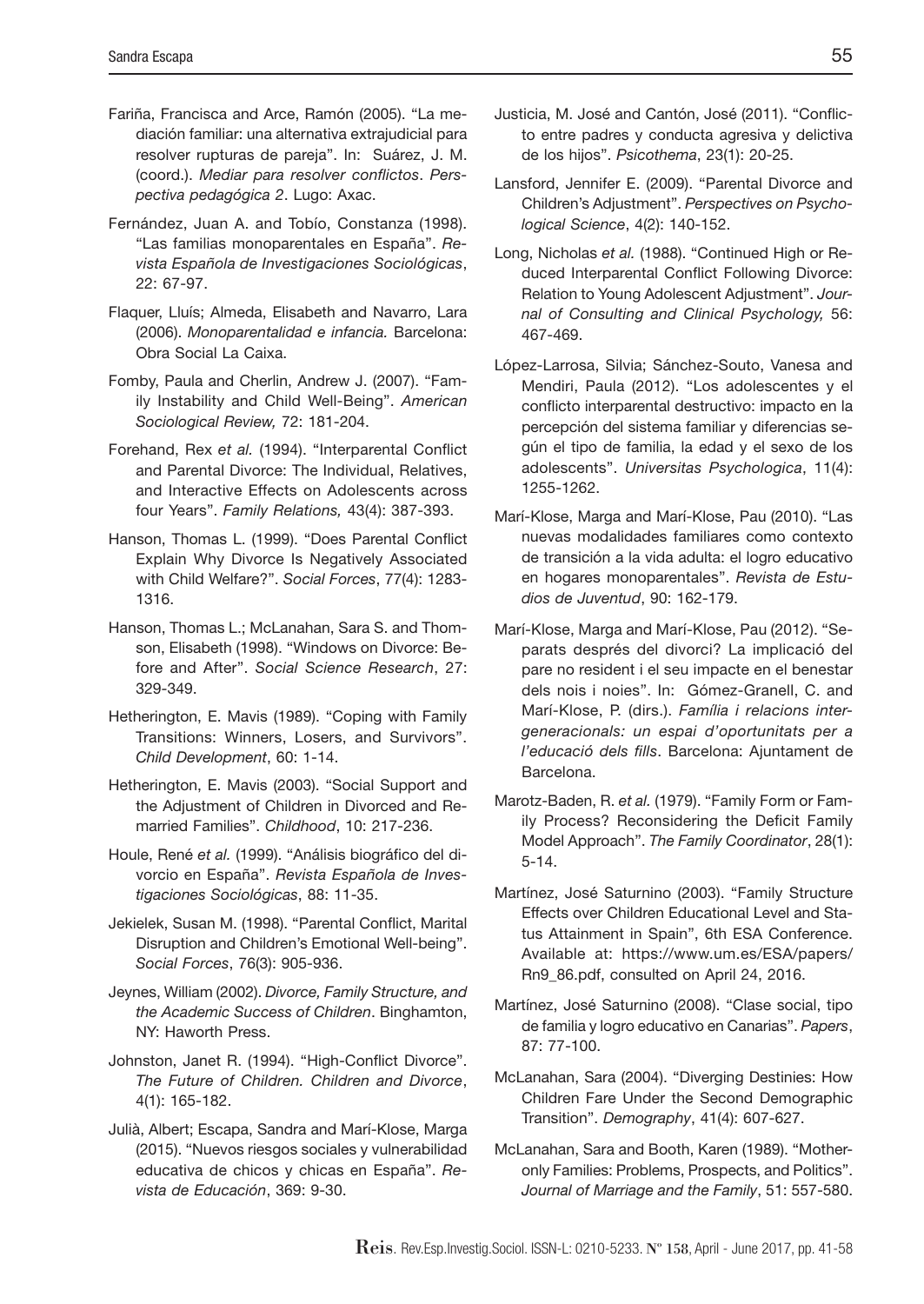- McLanahan, Sara and Percheski, Christine (2008). "Family Structure and the Reproduction of Inequalities". *Annual Review of Sociology*, 34: 257- 276.
- McLanahan, Sara and Sandefur, Gary (1994). *Growing up with a Single Parent: What Hurts, what Helps*. Cambridge: Harvard University.
- Mednick, Birgitte R. *et al.* (1990). "Long-term Effects of Divorce on Adolescent Academic Achievement". *Journal of Divorce*, 13(4): 69-88.
- Morgado, Beatriz; González, M.ª del Mar and Jiménez, Irene (2003). "Familias monoparentales: problemas, necesidades y recursos". *Portularia*, 3: 137-160.
- Musick, Kelly and Meier, Ann (2010). "Are both Parents always better than one? Parental Conflict and Young Adult Well-being". *Social Science Research*, 39(5): 814-830.
- Neighbors, Bryan; Forehand, Rex and Armistead, Lisa (1992). "Is Parental Divorce a Critical Stressor for Young Adolescents? Grade Point Average as a Case in Point". *Adolescence,* 27(107): 639.
- OECD (2015). *OECD Family Database*. Available at: http://www.oecd.org/els/family/database.htm, consulted on March 21, 2016.
- Papalia, Diane E.; Olds, Sally W. and Feldman, Ruth D. (2004). *A Child's World: Infancy through Adolescence*. New York: McGraw-Hill.
- Pedro-Carroll, JoAnne (2005). "Fostering Resilience in the Aftermath of Divorce. The Role of Evidence-based Programs for Children". *Family Court Review*, 43(1): 52-64.
- Riggio, Heidi R. and Valenzuela, Ann Marie (2011). "Parental Marital Conflict and Divorce, Parentchild Relationships, and Social Support among Latino-American Young Adults". *Personal Relationships*, 18: 392-409.

RECEPTION: July 7, 2015 REVIEW: February 26, 2016 ACCEPTANCE: July 20, 2016

- Ruiz, Diego (1999). *Después del divorcio. Los efectos de la ruptura matrimonial en España*. Madrid: CIS.
- Sarrazin, Janie and Cyr, Francine (2007). "Parental Conflicts and Their Damaging Effects on Children". *Journal of Divorce and Remarriage*, 47(1): 77-93.
- Shaw, Daniel S. and Emery, Robert E. (1987). "Parental Conflict and other Correlates of the Adjustment of School-age Children whose Parents Have Separated". *Journal of Abnormal Child Psychology*, 15(2): 269-281.
- Slater, Elisa J. and Haber, Joel D. (1984). "Adolescent Adjustment Following Divorce as a Function of Familial Conflict". *Journal of Consulting and Clinical Psychology*, 52: 920-921.
- Sun, Yongmin (2001). "Family Environment and Adolescents' Well‐Being Before and After Parents' Marital Disruption: A Longitudinal Analysis". *Journal of Marriage and Family*, 63(3): 697-713.
- Sun, Yongmin and Li, Yuanzhang (2001). "Marital Disruption, Parental Investment, and Children's Academic Achievement A Prospective Analysis". *Journal of Family Issues*, 22(1): 27-62.
- Treviño, Rocío *et al.* (2000). "Los determinantes demográficos y familiares de las rupturas de uniones en España: La normalización del fenómeno". *Revista de Demografía Histórica*, 18(1): 101-136.
- Tucker, C. Jack; Marx, Jonathan and Long, Larry (1998). "'Moving On': Residential Mobility and Children's School Lives". *Sociology of Education,* 71(2): 111-129.
- Winslow, Emily B.; Wolchik, Sharlene A. and Sander, Irwin (2004). "Preventive interventions for Children of Divorce". *Psychiatric Times*, 21(2): 43-47.
- Wolchik, Sharlene A. *et al.* (2002). "Six Year Followup of Preventive Interventions for Children of Divorce". *Journal of the American Medical Association*, 288(15): 1874-1881.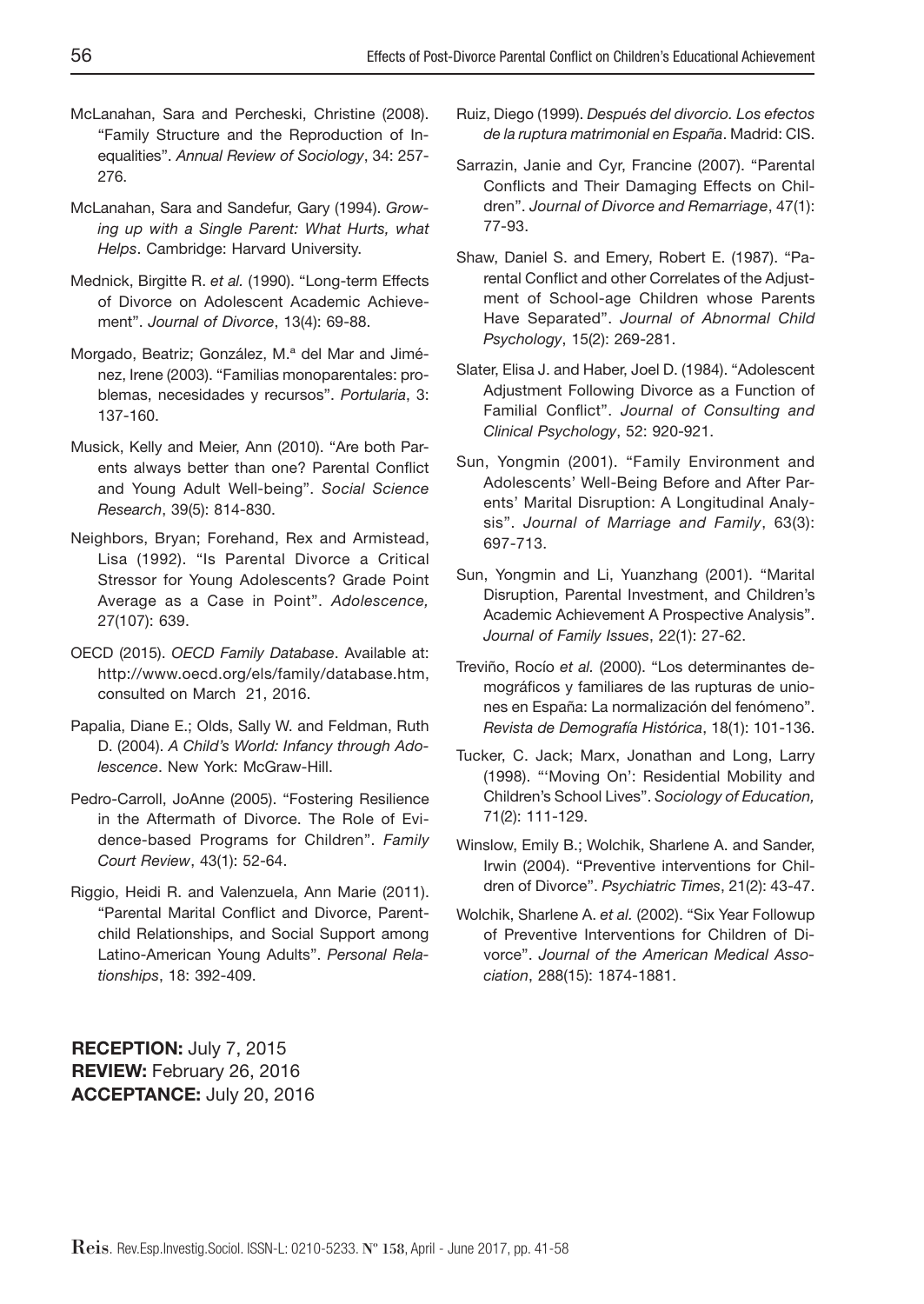# Los efectos del conflicto parental después del divorcio sobre el rendimiento educativo de los hijos

*Effects of Post-Divorce Parental Conflict on Children's Educational Achievement*

#### **Sandra Escapa**

## Palabras clave

Adolescentes

- Divorcio
- Relaciones familiares
- Rendimiento
- académico
- Separación

# Key words

**Adolescents** 

- Divorce
- Family Relationships
- Academic
- **Performance**
- Separation

#### Resumen

Esta investigación analiza el efecto de la separación o divorcio de los padres en el rendimiento educativo de los hijos, incluyendo como factor de análisis la conflictividad entre los padres separados o divorciados. El estudio se basa en el análisis del *Panel de Familias e Infancia,* con una muestra de 2.731 adolescentes de 13 a 16 años de Cataluña. Los principales resultados indican que los hijos de padres divorciados que mantienen una relación conflictiva tienen mayor probabilidad de obtener peores resultados educativos que los hijos de padres divorciados sin conflicto y de hogares biparentales. Sin embargo, los hijos de padres divorciados sin conflicto tienen una menor probabilidad de obtener una nota media de suspenso que aquellos que viven en un hogar biparental.

## **Abstract**

This study analyses the effect of parental separation or divorce on children's educational achievement, and includes parental conflict as a factor of analysis. The study is based on the analysis of the *Panel of Families and Children,* with a sample of 2,731 adolescents aged between13 to 16 years old in Catalonia, Spain. The main results show that the children of divorced parents who have a conflicted relationship are more likely to obtain poorer educational results than the children of divorced parents without conflict and two-parent households. However, children of divorced parents with no conflicted relationship are less likely on average to receive a failing grade than those who live in two-parent households.

# Cómo citar

Escapa, Sandra (2017). «Los efectos del conflicto parental después del divorcio sobre el rendimiento educativo de los hijos». *Revista Española de Investigaciones Sociológicas,* 158: 41-58. (http://dx.doi.org/10.5477/cis/reis.158.41)

La versión en inglés de este artículo puede consultarse en http://reis.cis.es

Sandra Escapa: Departamento de Sociología, Universidad de Barcelona | sandraescapa@ub.edu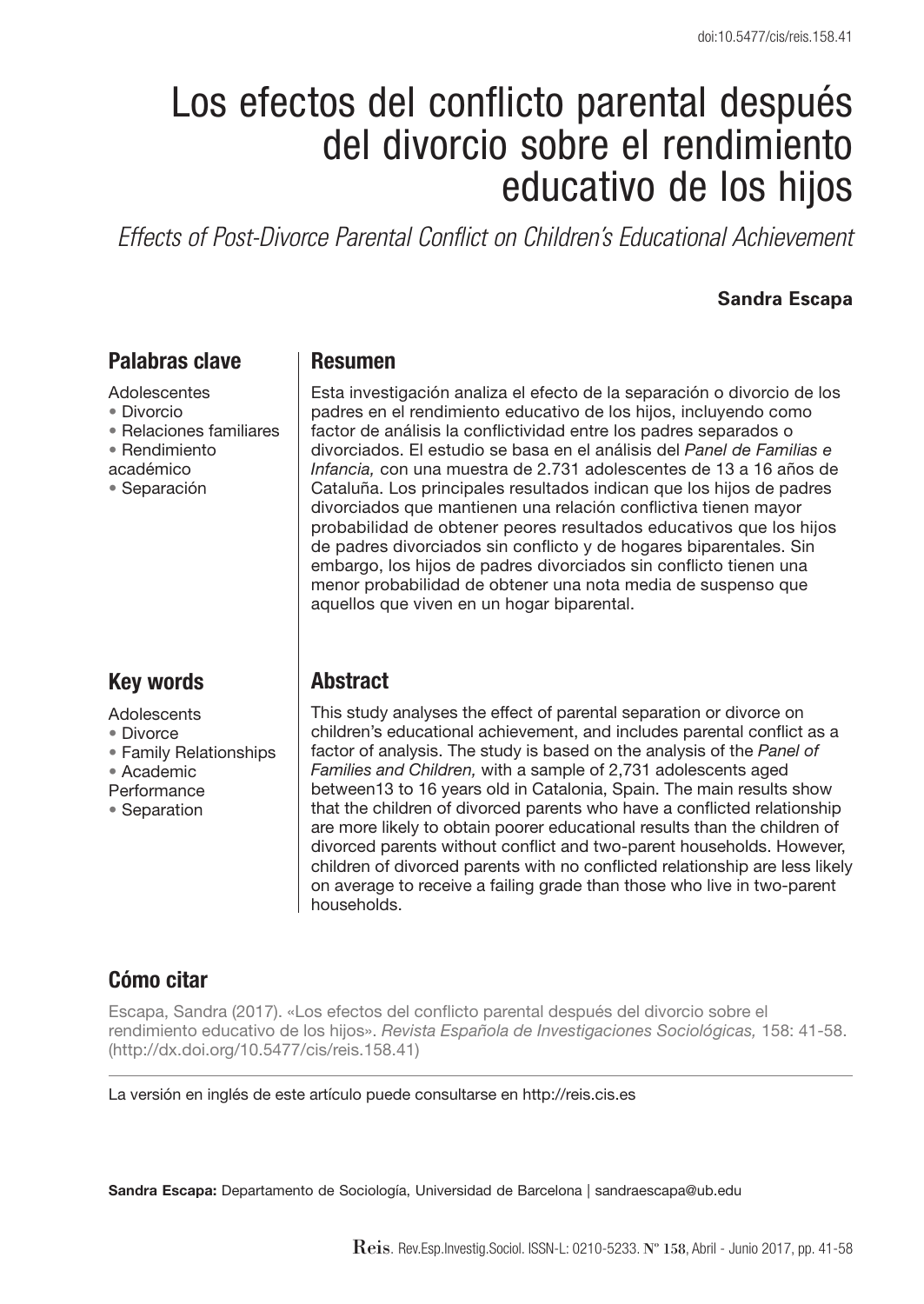## INTRODUCCIÓN<sup>1</sup>

La mayoría de las sociedades avanzadas están viviendo, desde inicios del siglo xx, una serie de cambios demográficos de grandes implicaciones en la configuración de las familias. Por un lado, cada vez se retrasa más la edad de la maternidad y ha disminuido significativamente el número de hijos. Por otro lado, la tasa de matrimonios ha disminuido, mientras que la de parejas de hecho y la de cohabitación ha aumentado. La edad media al contraer matrimonio es mayor y los matrimonios son más inestables, aumentando las tasas de divorcio (Castro, 2014). En España las cifras de divorcios han cambiado de forma extremadamente rápida en un periodo relativamente corto. El divorcio no fue legal hasta 19812, pero en poco más de treinta años la tasa de divorcios ya ha sobrepasado la media de países de la OCDE (de 1,9 en 2012), situándose en la misma posición que Alemania (2,2 por cada mil personas) y superando a países como Francia, Noruega y Holanda, entre otros. En estos años, con el incremento de las separaciones y divorcios, las modalidades y circunstancias que rodean la ruptura de la pareja también varían. Por ejemplo, puede producirse antes de tener hijos, o bien cuando los hijos ya son mayores y se han independizado. Pero, por lo general, ocurre cuando los hijos todavía están en casa. En la mayoría de los países de la OCDE, aproximadamente la mitad de los divorcios se producen en familias con hijos dependientes (OECD, 2015).

Estas transformaciones conducen a nuevas estructuras familiares. La proporción de familias biparentales o intactas (madre y padre conviviendo juntos) ha disminuido, y los niños y niñas que viven en familias monoparentales (un solo progenitor) o familias reconstituidas (uno de los progenitores con su nueva pareja) van en aumento. Como resultado de estos cambios, diversas investigaciones muestran que los menores que viven con solo uno de sus progenitores, a diferencia de los que viven con ambos, tienen más probabilidad de experimentar problemas cognitivos, sociales y emocionales, no solo durante la infancia, sino también en la etapa adulta. Las desventajas a las que se enfrentan estos menores aumentan el riesgo de experimentar problemas de conducta, estados de ánimo negativos y fracaso escolar (Amato, 2010 y 2005; Aughinbaugh *et al.*, 2005; McLanahan y Sandefur, 1994). Sin embargo, estos estudios indican que no son las familias monoparentales o reconstituidas en sí mismas las que incrementan la vulnerabilidad de los menores. Algunos factores correlacionados con estas estructuras familiares, como la mayor privación económica, la falta de atención (sobre todo emocional) del progenitor no residente y la existencia de conflicto entre los padres que emerge del proceso de divorcio, tienen una incidencia significativa en el desarrollo de los hijos.

Varios autores coinciden en señalar que el conflicto parental, así como la calidad de relación de los padres con los hijos, tiene un efecto mucho mayor en el bienestar de los hijos que el divorcio en sí mismo (Forehand *et al.*, 1994; Johnston, 1994; Long *et al.*, 1988; Shaw y Emery, 1987; Amato, 1986). El conflicto durante el matrimonio es una de las causas más habituales de divorcio. Y aunque pueda parecer que la ruptura de la pareja puede disolver el conflicto parental, se calcula que entre un 24 y un 33% de las familias que acaban divorciándose siguen arrastrando conflictos pasados dos años de la separación (Sarrazin y Cyr, 2007). En algunos casos hasta puede aumentar el conflicto entre padres después del divorcio, por ejemplo, por disputas por las propiedades, la custo-

<sup>1</sup> Agradezco los oportunos comentarios de Albert Julià Cano, Pau Marí-Klose, Marga Marí-Klose y M. José González, así como de los revisores anónimos.

<sup>2</sup> La Constitución de la II República española, de 1931, reconoció por primera vez el derecho al divorcio, regulado por la Ley del Divorcio de 1932, pero se abolió con la llegada de la dictadura franquista.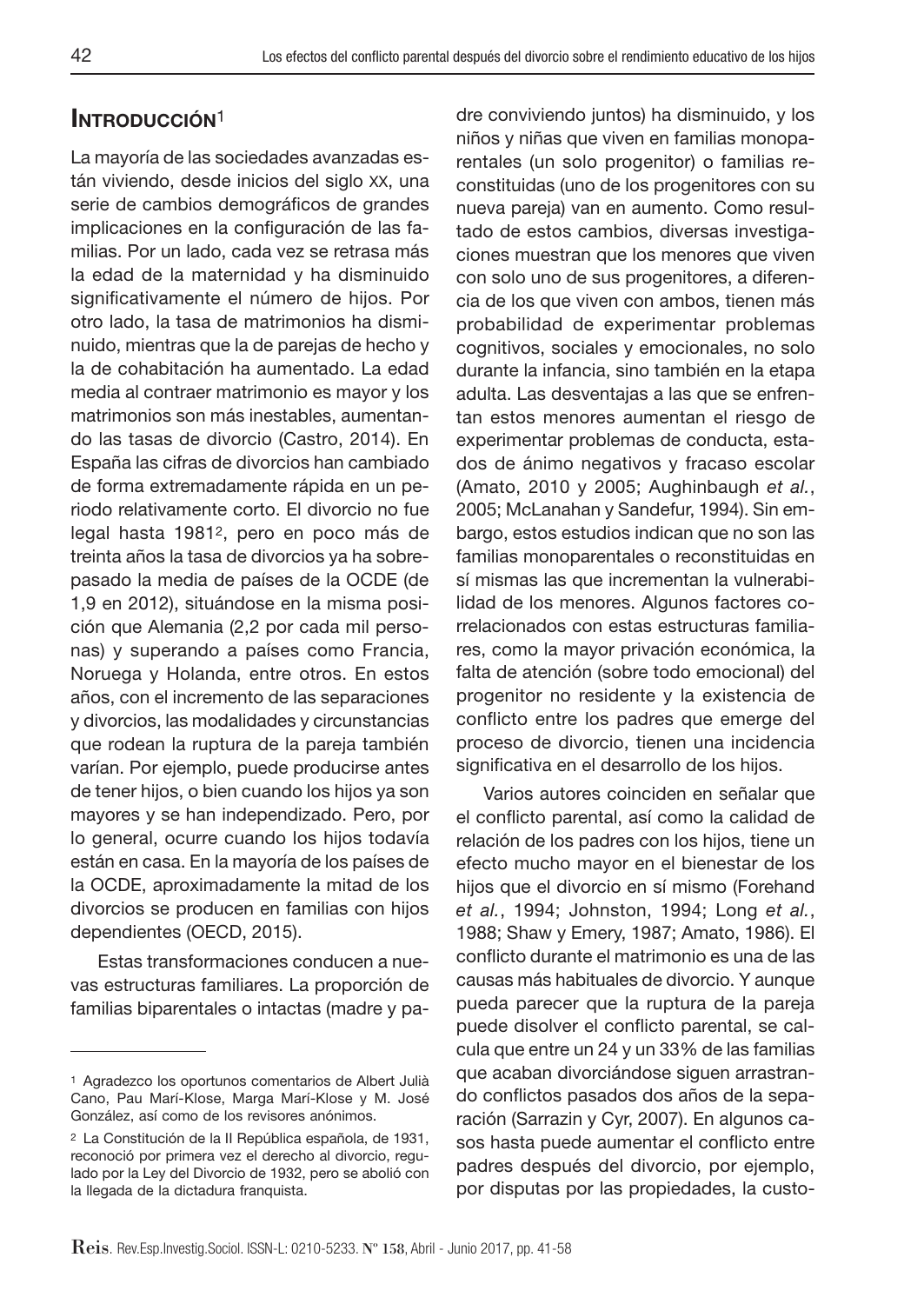dia, el pago de la manutención o recelos entre las exparejas (McLanahan y Sandefur, 1994).

Las tendencias observadas hasta hoy sobre disoluciones matrimoniales sugieren que el número de rupturas puede seguir aumentando en el futuro, por lo que también puede crecer el número de niños y niñas que vivirán el proceso de divorcio de sus padres y, tal vez, el conflicto entre ellos. Identificar los factores que pueden tener un efecto negativo en los menores es esencial para poder plantear políticas públicas de apoyo tanto a los hijos e hijas como a los padres durante los procesos de separación de las parejas. Así, el objetivo del presente trabajo es analizar el efecto de la separación o divorcio de los padres en el rendimiento educativo de los hijos, incluyendo como variable clave la conflictividad entre los padres separados o divorciados. Para el análisis se utilizan los datos del *Panel de Familias e Infancia*, una encuesta realizada a casi tres mil adolescentes residentes en Cataluña y a sus respectivas familias.

## DIVORCIO, CONFLICTO Y consecuencias en el rendimiento educativo de los hijos e hijas

Existe una larga tradición en el estudio de la relación entre divorcio y bienestar de los hijos. Algunas investigaciones han destacado la correlación entre crecer en una familia monoparental o reconstituida y una mayor probabilidad de vivir por debajo del umbral de pobreza (McLanahan y Percheski, 2008; McLanahan, 2004) y de experimentar problemas de salud mental (Cherlin, 2008), pero sobre todo destacan los estudios que muestran el efecto negativo entre divorcio y logro académico, como, por ejemplo, obtener peores resultados o calificaciones y abandonar los estudios de forma prematura (Anthony *et al*., 2014; De Lange *et al*., 2014; Amato, 2005 y 2001; Jeynes, 2002; McLanahan y

Sandefur, 1994). Estudios longitudinales, además, han mostrado que las repercusiones adversas del divorcio sobre el rendimiento de los hijos/as no suceden solo en el momento de la separación, sino a largo plazo (Sun, 2001). Pero no todos los niños y niñas (al igual que no todos los adultos) experimentan los efectos del divorcio de la misma forma, sino que pueden depender de variables sociodemográficas (sexo o edad en la que se produce el divorcio), del ambiente familiar predivorcio y, sobre todo, de la configuración de factores de estrés (conflicto) y de recursos (apoyo económico y parental) postdivorcio (Amato, 2010 y 2000; Amato y James, 2010).

Respecto a las variables sociodemográficas, los resultados son contradictorios. Hay investigaciones que indican que los chicos que viven en hogares no biparentales tienen mayor probabilidad de tener peores notas que las chicas en este tipo de estructuras familiares (Julià *et al.*, 2015). Otros han observado que el efecto es más negativo en las niñas que en los niños (Neighbors *et al*., 1992) o que el divorcio afecta de igual manera a chicos y chicas en los resultados en lectura, pero más negativamente en las chicas cuando observamos los resultados en matemáticas (Anthony *et al.*, 2014). Por último, algunas investigaciones no han encontrado diferencias significativas del efecto del divorcio en el rendimiento según sexo (Amato, 2001; Sun y Li, 2001).

Algo similar sucede con la edad. La mayoría de las investigaciones muestra que los efectos del divorcio sobre el rendimiento educativo son más negativos cuando el divorcio sucede en etapas más tempranas (Jeynes, 2002; Amato, 2001). Otras que el efecto es peor en la adolescencia, ya que es una etapa en la que el niño o niña es más independiente a la hora de estudiar y hacer los deberes y las tareas son más complejas y exigentes (Anthony *et al*., 2014; Lansford, 2009). Y un tercer grupo indica que no hay diferencias significativas (Mednick, 1990).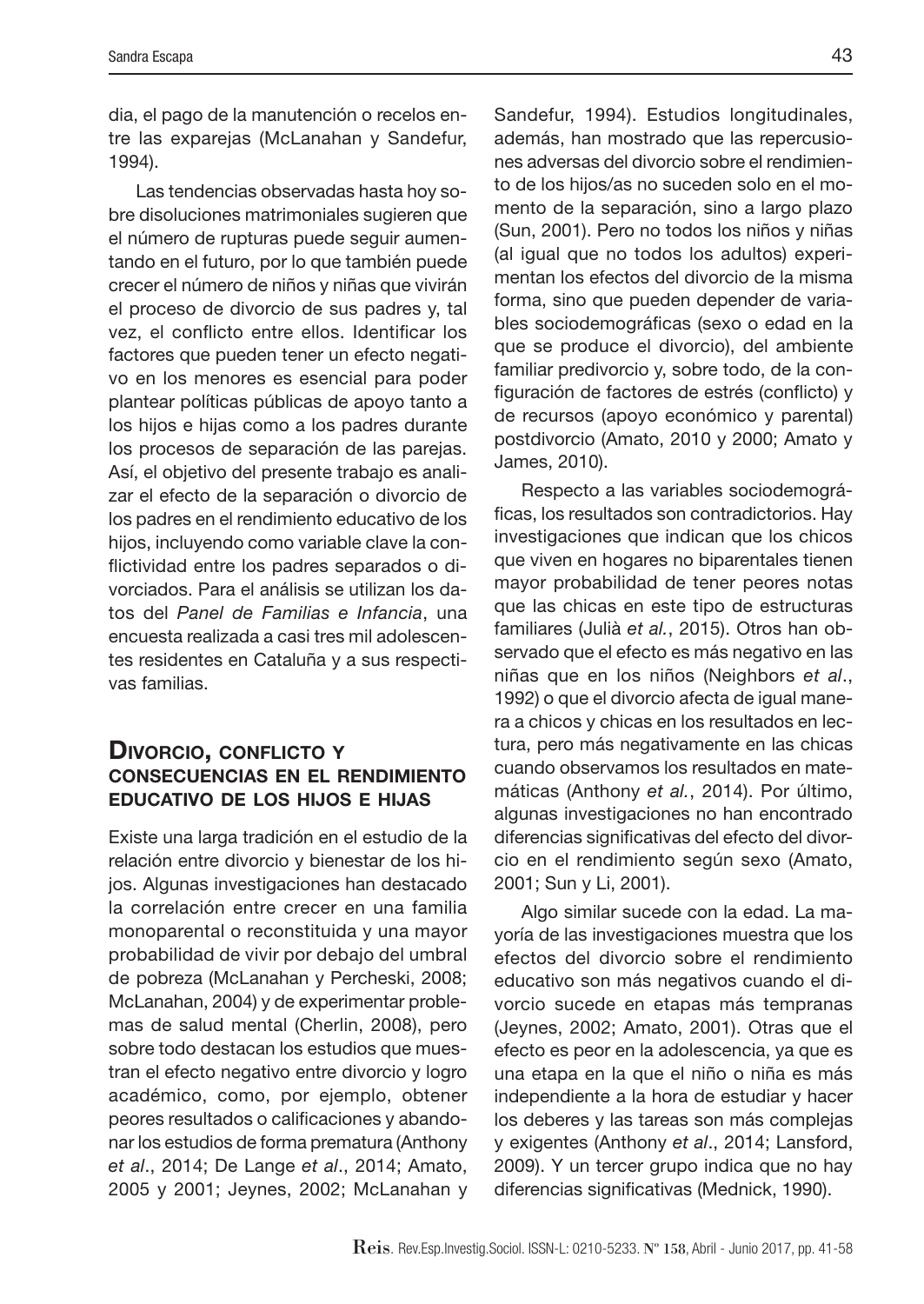En relación a los recursos, la transición del divorcio de los padres conlleva una serie de cambios que pueden tener consecuencias relacionadas con la pérdida, no solo de capital económico (y por lo tanto de posibles recursos educativos), sino también de capital social (movilidad residencial, alteración en la red de amistades, reducción de contacto con el padre no residente u otros parientes, y cambios en la relación entre los progenitores) (Hanson *et al.*, 1998; McLanahan y Sandefur, 1994), lo que termina afectando, entre otras dimensiones de la calidad de vida del menor, el desempeño escolar o su comportamiento (Fomby y Cherlin, 2007; Tucker *et al.*, 1998).

Amato (2001) ofrece tres perspectivas teóricas para mostrar las consecuencias negativas del divorcio en el bienestar de los niños. En primer lugar, la privación económica que los hogares sufren como resultado de pasar de dos salarios a uno (incluso cuando el progenitor no residente paga una pensión de manutención para el hijo). Esta privación se refleja en carencias en el capital educativo: libros, material escolar, recursos para pagar las clases de refuerzo escolar o las actividades extraescolares. En segundo lugar, la erosión del capital social para los niños. Después del divorcio, los niños pasan a vivir con uno de los progenitores (generalmente la madre) y a reducir el contacto con el progenitor no residente (generalmente el padre). Además, la madre acostumbra a tener que trabajar más horas para lograr mayores ingresos, por lo que pasa menos tiempo en casa. Esta situación puede generar ciertas carencias emocionales en los niños, que a su vez pueden influir en el aprendizaje de habilidades sociales, y llegar a tener consecuencias no solo en la calidad de vida presente sino también a largo plazo. Por último, la tercera consecuencia negativa del divorcio de los padres, que destaca el autor, es el estrés psicológico al que los niños pueden estar expuestos. Este puede ser debido no solo a la relación conflictiva de los padres, sino

también a la movilidad (cambio de hogar y de centro escolar), la pérdida de contacto con familiares como los abuelos e incluso por la relación con las nuevas parejas de sus padres o los hermanastros que viven en el mismo hogar.

Las tensiones a corto y a largo plazo que preceden y siguen a la ruptura matrimonial aumentan el riesgo de una variedad de problemas de comportamiento, emocionales, relacionales y académicos entre los niños (Riggio y Valenzuela, 2011; Amato, 2010; Forehand *et al.*, 1994; Johnston, 1994; Long *et al.*, 1988; Shaw y Emery, 1987; Amato, 1986). Las experiencias estresantes que pueden vivir los hijos de padres divorciados dan lugar a sentimientos de angustia emocional y a una disminución de la capacidad de adaptación en la escuela, lo cual puede afectar negativamente la motivación del hijo o hija hacia el aprendizaje. Estas conductas explicarían la asociación negativa entre el divorcio de los padres y el rendimiento educativo de los hijos (Amato, 2010).

Algunos estudios diferencian el conflicto en las familias más allá del divorcio. Slater y Haber (1984) observaron que los adolescentes que vivían en familias con un alto grado de conflicto, tanto si sus padres estaban divorciados como si vivían juntos, mostraban una baja autoestima y un alto nivel de ansiedad. Otros estudios han observado que las disputas matrimoniales (conflicto alto en hogares biparentales) tienen efectos negativos tanto en el bienestar psicológico como en los resultados académicos de los hijos, comparables a los hijos de padres divorciados (Musick y Meier, 2010; Amato y Sobolewski, 2001).

Precisamente en este sentido, existe un debate sobre si lo que importa para explicar el bienestar de los menores es la estructura familiar (el divorcio) o el proceso familiar (el conflicto). Algunos autores han defendido que son más importantes los cambios en la estructura familiar que el proceso familiar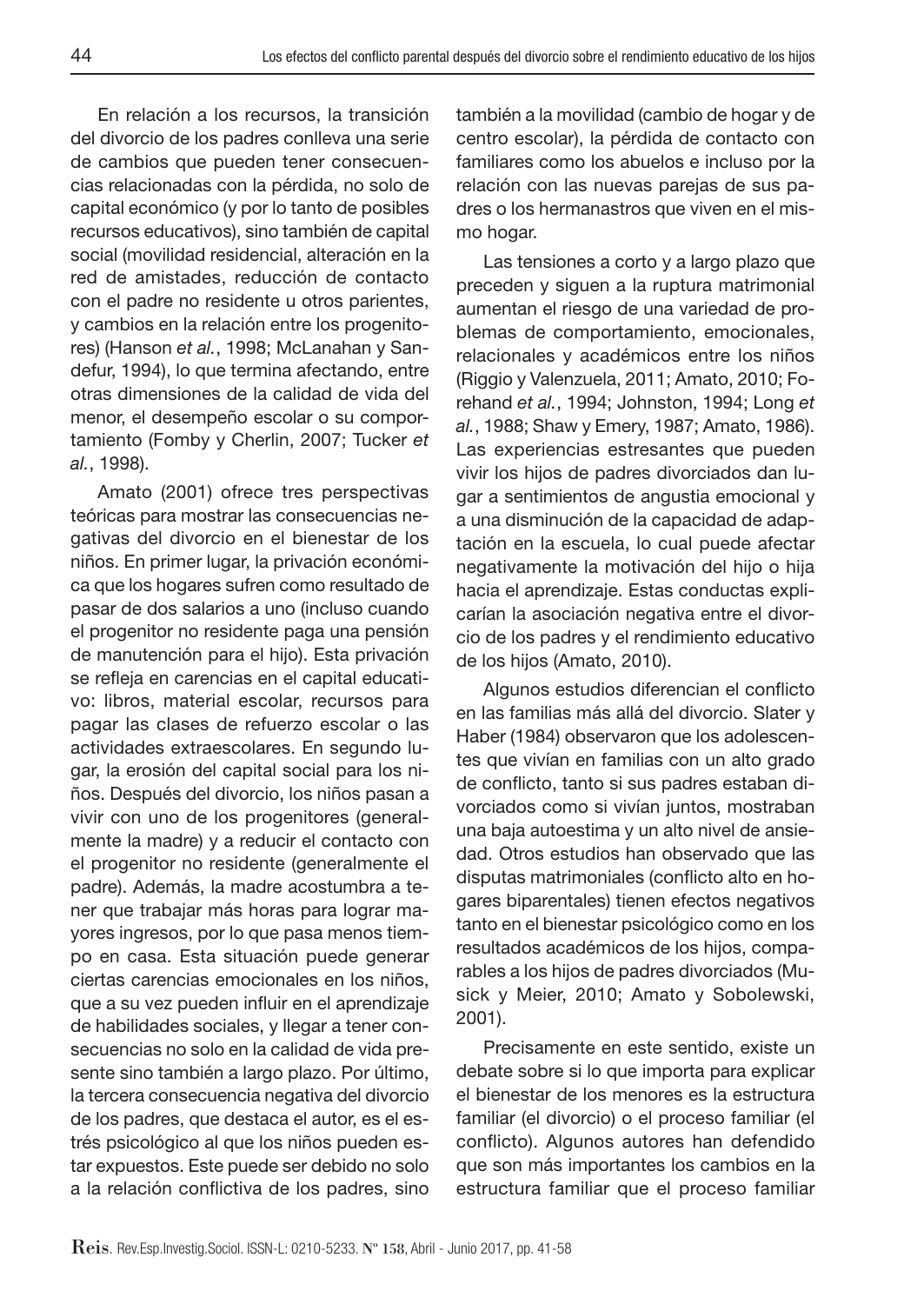para entender el bienestar de los hijos (Hetherington, 2003 y 1989; McLanahan y Booth, 1989). En cambio, otros consideran lo contrario, que el factor es el proceso familiar antes del divorcio (Demo, 1992; Marotz-Baden *et al.*, 1979). Pero existe una tercera vía en torno al debate, en la que se considera que no es ni el proceso ni la estructura familiar por sí solos los únicos responsables de la asociación entre divorcio y bienestar infantil, sino que la combinación de ambos es lo que influye a los hijos (Hanson, 1999; Jekielek, 1998; Amato *et al.*, 1995).

Este último grupo de autores muestra que las consecuencias a largo plazo del divorcio dependen del conflicto matrimonial previo a producirse el divorcio (Amato *et al.*, 1995; Forehand *et al.*, 1994). Cuando existe un alto nivel de conflicto en la pareja antes del divorcio, el nivel de bienestar entre los hijos es mayor en aquellos casos en los que los padres se divorcian que no en aquellos en los que padre y madre permanecen juntos, ya que se alejan así de un ambiente familiar disfuncional (Booth y Amato, 2001; Hanson, 1999; Jekielek, 1998; Amato *et al.*, 1995). En cambio, cuando el nivel de conflicto es bajo, el bienestar de los niños se resiente si la pareja se divorcia en vez de permanecer juntos.

Long *et al.* (1988) realizaron un análisis diferenciando entre padres divorciados con alta conflictividad antes y después de la separación, y padres divorciados con alta conflictividad antes del divorcio pero poca conflictividad después —comparando ambos con familias biparentales—, con el objetivo de observar los distintos efectos sobre el bienestar de los hijos adolescentes. Sus resultados muestran que los hijos de padres divorciados que siguen manteniendo un alto nivel de conflicto después de la separación obtienen peores resultados escolares que los hijos de familias biparentales o divorciadas con baja conflictividad. Y entre los divorciados de baja conflictividad y el grupo de familias biparentales no existen diferencias

significativas. En la misma línea del trabajo de Long *et al.* (1988), el presente estudio analiza el impacto en el rendimiento educativo de los menores de las familias divorciadas con alta o baja conflictividad respecto a las familias biparentales.

## **PLANTEAMIENTO** de la problemática

En España los estudios sociológicos acerca del efecto del conflicto parental en el logro educativo de los hijos son casi inexistentes. En cambio, existe un mayor número de estudios focalizados en el divorcio y los efectos que puede tener sobre los hijos. Por ejemplo, en una exhaustiva monografía sobre el divorcio en España realizada por Ruiz (1999) se analizan los efectos de las rupturas familiares en los adultos (consecuencias económicas, laborales, de salud, de vivienda) y también los efectos académicos y relacionales en los hijos.

Algunas investigaciones se han centrado en las causas del divorcio (Treviño *et al*., 2000; Houle *et al*., 1999) y la mayoría de las investigaciones que indagan en las consecuencias del divorcio se limitan a las consecuencias económicas de la monoparentalidad y el aumento del riesgo de pobreza infantil que se deriva (Flaquer *et al.*, 2006; Morgado *et al.*, 2003; Fernández y Tobío, 1998). Sin embargo, en los últimos años algunos autores han avanzado en el análisis del efecto de la estructura familiar en el rendimiento educativo (Martínez, 2008 y 2003) y de la participación del padre o la madre no residente en los menores (Marí-Klose y Marí-Klose, 2012 y 2010; Brullet *et al.*, 2011).

Desde la psicología, en cambio, sí que se ha analizado algo más el impacto del conflicto parental en el bienestar infantil, observando que a mayor conflictividad, mayor probabilidad de depresión, ansiedad y problemas de comportamiento en los hijos (López-Larrosa *et al.*, 2012; Justicia y Cantón, 2011).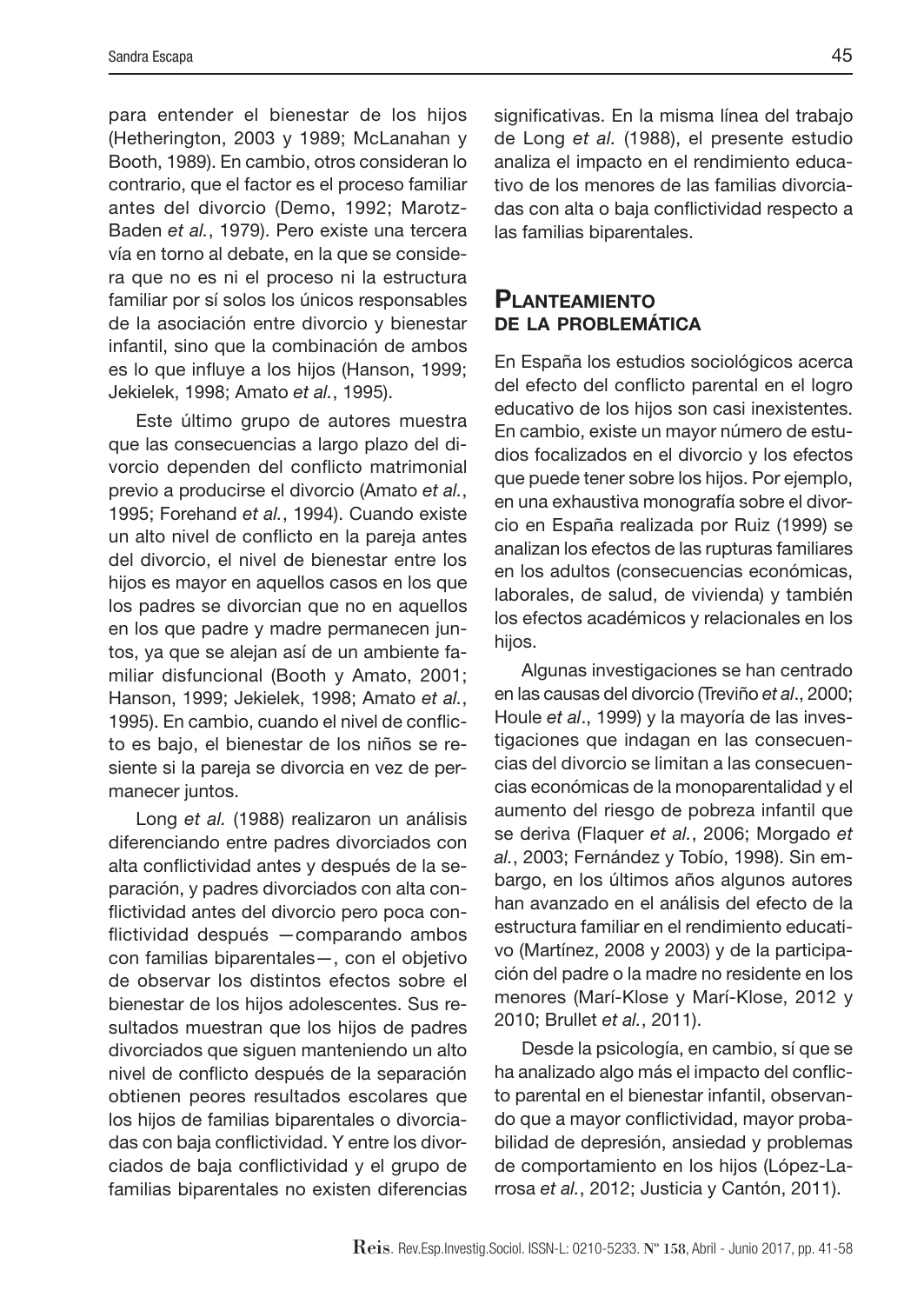El reciente interés por el impacto del divorcio y las transiciones familiares en los menores ha surgido por el gran aumento de las disoluciones matrimoniales en los últimos años. La tasa bruta de divorcio en 2014 fue de 2,2 por cada 1.000 habitantes (2,3 si añadimos las nulidades y separaciones) en España, superior a la media de los países de la OCDE (OECD, 2015). Cataluña es la primera comunidad autónoma con la tasa bruta de disoluciones matrimoniales más alta: con 2,65 por cada 1.000 habitantes en 2015 (solo superada por la Ciudad Autónoma de Ceuta con el 2,8) (INE). Asimismo, más de la mitad de los divorcios en Cataluña son de parejas con hijos menores de edad (52% en 2014, Idescat).

El objetivo de la presente investigación es comparar el efecto de la estructura familiar y el nivel de conflictividad entre los padres separados o divorciados en el rendimiento educativo de los hijos. Para enriquecer el análisis, se incluyen aquellos padres que están divorciados pero que no mantienen ningún tipo de relación entre ellos, y aquellos hogares en los que el niño/a vive con solo uno de sus progenitores pero por otros motivos distintos al divorcio (monoparentalidad por elección, no reconocimiento por parte del padre o defunción de uno de los progenitores). Así, el presente estudio pretende avanzar en el conocimiento de aquellos factores que causan un peor rendimiento académico en los hijos/as de padres divorciados, destacando el papel del conflicto como factor interviniente.

En base a la literatura previamente revisada se plantean las siguientes hipótesis:

- 1. Los hijos/as de padres divorciados con una relación conflictiva tendrán peor rendimiento educativo que los hijos/as de padres divorciados sin conflicto. Esta hipótesis está en la misma línea de los resultados de Long *et al.* (1988).
- 2. Los hijos/as de padres divorciados sin conflictividad no tendrán un rendimiento

educativo peor que los hijos/as que viven con la madre y el padre. Esta hipótesis plantea que el principal factor negativo en el rendimiento es el conflicto entre los excónyuges. Al no existir este conflicto, no habrá diferencias significativas entre los hijos de familias biparentales o intactas y los de padres divorciados sin conflicto, al igual que los resultados que obtienen Long *et al.* (1988).

- 3. Los hijos/as de padres divorciados que no mantienen ningún tipo de relación entre ellos tendrán peor rendimiento educativo que los hijos/as de padres divorciados sin conflicto, pero no tanto como los hijos de padres divorciados con conflicto. En este caso, el hijo/a no vive una situación de conflicto, pero es probable que esa falta de comunicación entre madre y padre también se traduzca en una falta de comunicación entre el hijo y el padre no residente.
- 4. Los menores que viven en familias con solo uno de sus progenitores por un motivo distinto a la separación o divorcio de los padres tendrán peor rendimiento educativo que los hijos/as de padres divorciados sin conflicto, pero no tanto como los hijos de padres divorciados con conflicto o que no mantienen ninguna relación. Las causas de monoparentalidad de este grupo son diversas, por lo que es difícil pensar en una única causa que pueda afectar más o menos el rendimiento de los menores. Algunos autores han observado que es importante distinguir entre los diversos motivos que llevan a una estructura familiar determinada (divorcio, fallecimiento, por decisión, progenitor en el país de origen), ya que afecta de manera distinta a los menores (Borgers *et al.*, 1996). Sin embargo, los pocos casos de monoparentalidad derivados de situaciones distintas a la separación de los cónyuges nos lleva a tratarlos conjuntamente.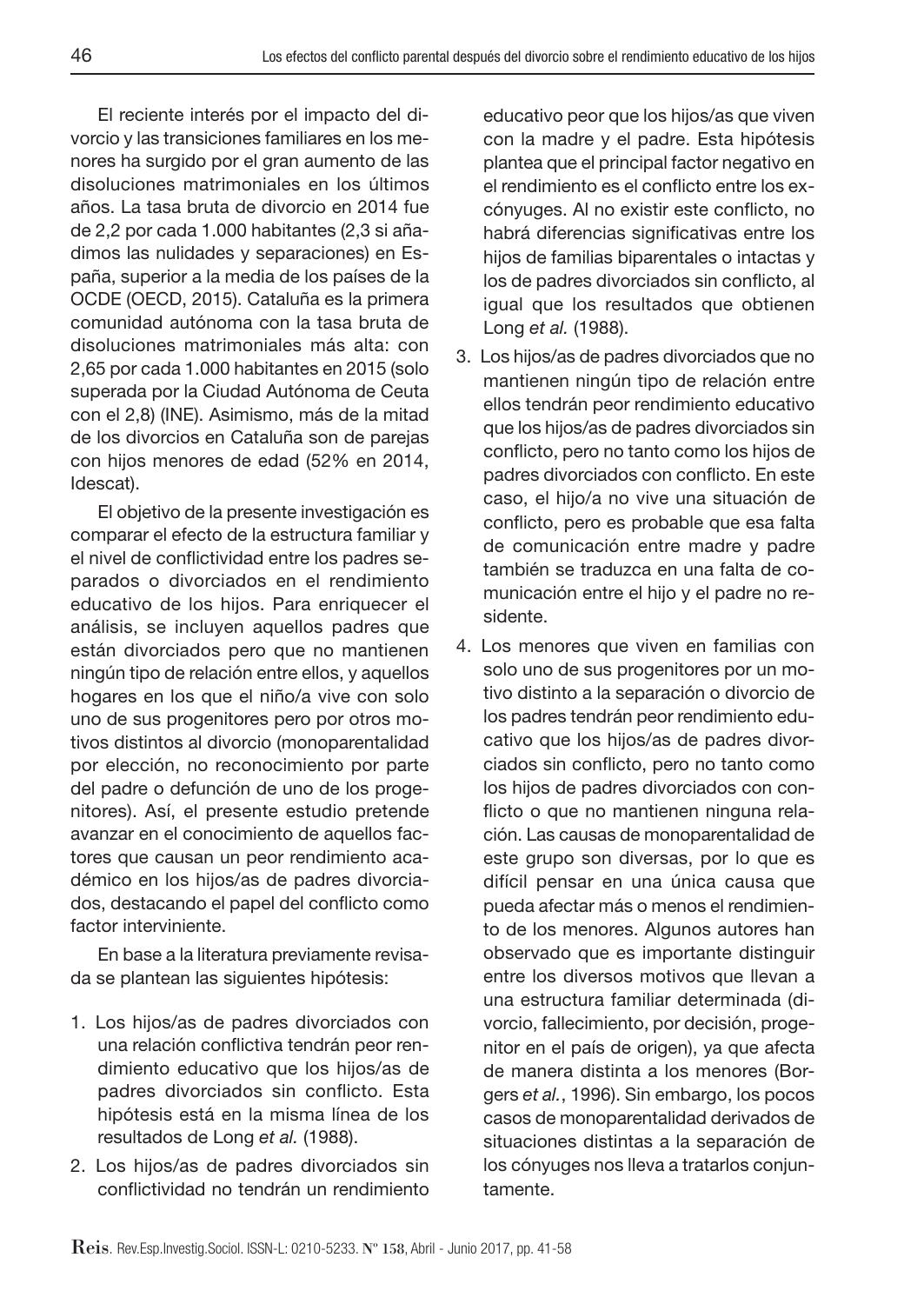## **M**ÉTODO

#### **Datos**

Para llevar a cabo los diferentes análisis planteados en esta investigación, se utiliza el *Panel de Familias e Infancia* (PFI), un estudio longitudinal diseñado y realizado por el Consorcio Instituto de Infancia y Mundo Urbano (CIIMU) de Cataluña que se llevó a cabo entre 2006 y 2010. El PFI recoge información sobre la estructura familiar, diversos indicadores de bienestar y una amplia diversidad de factores sociales, escolares y familiares. A partir de una muestra representativa de la población del alumnado de los centros educativos de secundaria públicos y privados de Cataluña, se encuestaron 2.995 adolescentes, nacidos entre 1990 y 1993, ambos incluidos (de 13 a 16 años de edad en el momento de la primera entrevista). También se encuestó a uno de los progenitores o al tutor legal (en el 79,3% de los casos fue la madre y en el 19,6% el padre). En el presente estudio se analizan los datos procedentes de la primera oleada (2006), ya que es la única que incluye información sobre la conflictividad entre los progenitores en caso de separación o divorcio, proporcionada por el padre o la madre que respondió la encuesta.

Tras la reducción de la muestra debido a la falta de información en algunas de las variables incluidas en los análisis, la muestra final es de 2.731 casos<sup>3</sup>.

#### Definición de las variables

Con el fin de analizar los efectos de la estructura de la familia y la conflictividad de los padres separados o divorciados en el rendimiento educativo de los adolescentes se han elegido dos variables dependientes sobre el rendimiento educativo: 1) *tener una nota me-* *dia de suspenso en la última evaluación*; y 2) *tener una nota media de excelente en la última evaluación*. De esta forma se podrán observar situaciones de éxito y fracaso en el rendimiento educativo.

En la encuesta del PFI se pregunta a los/ as adolescentes la nota obtenida en la última evaluación de un total de 14 asignaturas, se ha calculado la media sobre el total de asignaturas que han realizado. Aquellos que no llegan al 5 (en una escala de 0 a 10) se considera que tienen una media de suspenso, y aquellos que obtienen una nota superior a 9 se considera que tienen una nota media de excelente4.

Como variable independiente se incluye *Estructura familiar y conflictividad*. Es una combinación de las variables estructura del hogar (biparental, monoparental, reconstituida), motivo de la estructura familiar en el caso de convivir con uno de los progenitores con o sin la nueva pareja de este/a (separación o divorcio, fallecimiento, otros) y calidad de la relación entre los progenitores separados o divorciados (muy buena relación o buena = sin conflicto; regular, mala o muy mala = con conflicto; sin relación). La información de estas tres variables se ha obtenido de preguntas con respuestas cerradas realizadas al progenitor que respondió la encuesta. El resultado es una variable de cinco categorías: 1) biparental; 2) separación o divorcio con conflicto; 3) separación o divorcio sin conflicto; 4) separación o divorcio sin relación; 5) otros motivos con un solo progenitor. En las categorías 2, 3, 4 y 5 se incluyen tanto las familias monoparentales como las reconstituidas.

<sup>3</sup> El porcentaje de muestra eliminada es suficientemente pequeña y no sigue un perfil determinado, por lo que no hay razones para pensar que la exclusión de estos casos introduzca sesgos significativos.

<sup>4</sup> A pesar de que la variable *nota media* es ordinal, se analiza como cualitativa ya que no es lo mismo la variación de un 2 a un 3 (en la que sigue estando suspendido) que la de un 4 a un 5 (paso de un suspenso a un aprobado). El interés de la investigación no responde tanto en ver cuál es el efecto de la situación de divorcio en el incremento de las calificaciones, sino en el efecto que tienen dichas situaciones en el fracaso escolar o en la excelencia educativa.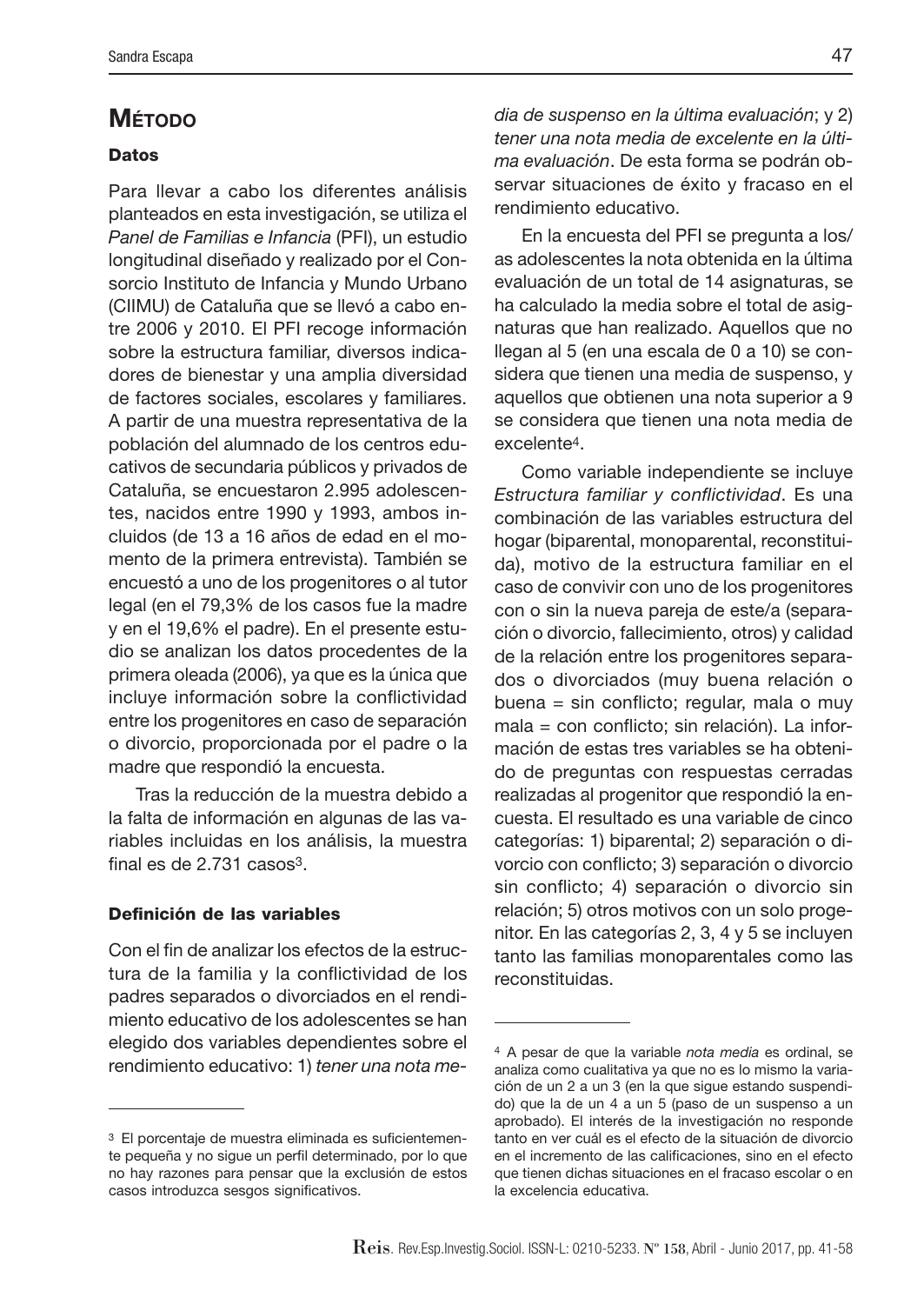|                                      | Nota media en la anterior<br>evaluación |            |            |
|--------------------------------------|-----------------------------------------|------------|------------|
|                                      | Total                                   | Suspenso   | Excelente  |
|                                      | % (n)                                   | % (n)      | % (n)      |
| Estructura familiar y conflictividad |                                         |            |            |
| Biparental                           | 82,9 (2.264)                            | 8,6 (195)  | 17,0 (384) |
| Separación o divorcio con conflicto  | 3,9(107)                                | 16,8(18)   | 6,5(7)     |
| Separación o divorcio sin conflicto  | 5,2(142)                                | 5,6(8)     | 10,6(15)   |
| Separación o divorcio sin relación   | 3,9(107)                                | 19,6(21)   | 7,5(8)     |
| Otras situaciones con un progenitor  | 4,1(111)                                | 17,1(19)   | 9,0(10)    |
| Sexo adolescente                     |                                         |            |            |
| Hombre                               | 43,5 (1.187)                            | 12,5 (148) | 11,7 (139) |
| Mujer                                | 56,5 (1.544)                            | 7,3 (113)  | 18,5 (285) |
| Edad adolescente                     |                                         |            |            |
| 13                                   | 27,8 (759)                              | 8,2(62)    | 14,4 (109) |
| 14                                   | 23,5 (641)                              | 11,2 (72)  | 13,4 (86)  |
| 15                                   | 27,2 (744)                              | 8,6 (64)   | 18,3 (136) |
| 16                                   | 21,5 (587)                              | 10,7(63)   | 15,8 (93)  |
| Origen de los padres                 |                                         |            |            |
| Español                              | 92,9 (2.538)                            | 9,1(231)   | 16,3 (414) |
| Extranjero                           | 7,1 (193)                               | 16,1(33)   | 5,2(10)    |
| Ingresos anuales hogar               |                                         |            |            |
| Primer cuartil                       | 21,3 (581)                              | 15,8 (92)  | 8,8(51)    |
| Segundo cuartil                      | 23,8 (651)                              | 10,6 (69)  | 12,7(83)   |
| Tercer cuartil                       | 30,8 (841)                              | 9,0(76)    | 16,3 (137) |
| Cuarto cuartil                       | 24,1 (658)                              | 3,6(24)    | 23,3 (153) |
| Titularidad del centro educativo     |                                         |            |            |
| Público                              | 50,7 (1.385)                            | 10.5(145)  | 15,7 (217) |
| Privado-concertado                   | 49,3 (1.346)                            | 8,6 (116)  | 15,4 (207) |
| Total                                | 100 (2.731)                             | 9,6(261)   | 15,5 (424) |

Tabla 1. *Porcentajes y número de casos (n) de las variables dependientes e independientes. Cataluña, 2006*

*Fuente:* Elaboración propia a partir de los datos del Panel de Familias e Infancia, CIIMU.

También se han incluido las variables de control *Sexo del / de la adolescente*, *Origen de los padres* (en dos categorías: madre y padre son de origen inmigrante, que incluye los casos en los que la madre es de origen inmigrante y el padre no ha reconocido al hijo/a; y cuando al menos uno de los progenitores es de origen español), *Ingresos totales anuales del hogar* (en cuatro categorías: el cuartil 1 corresponde a las rentas más ba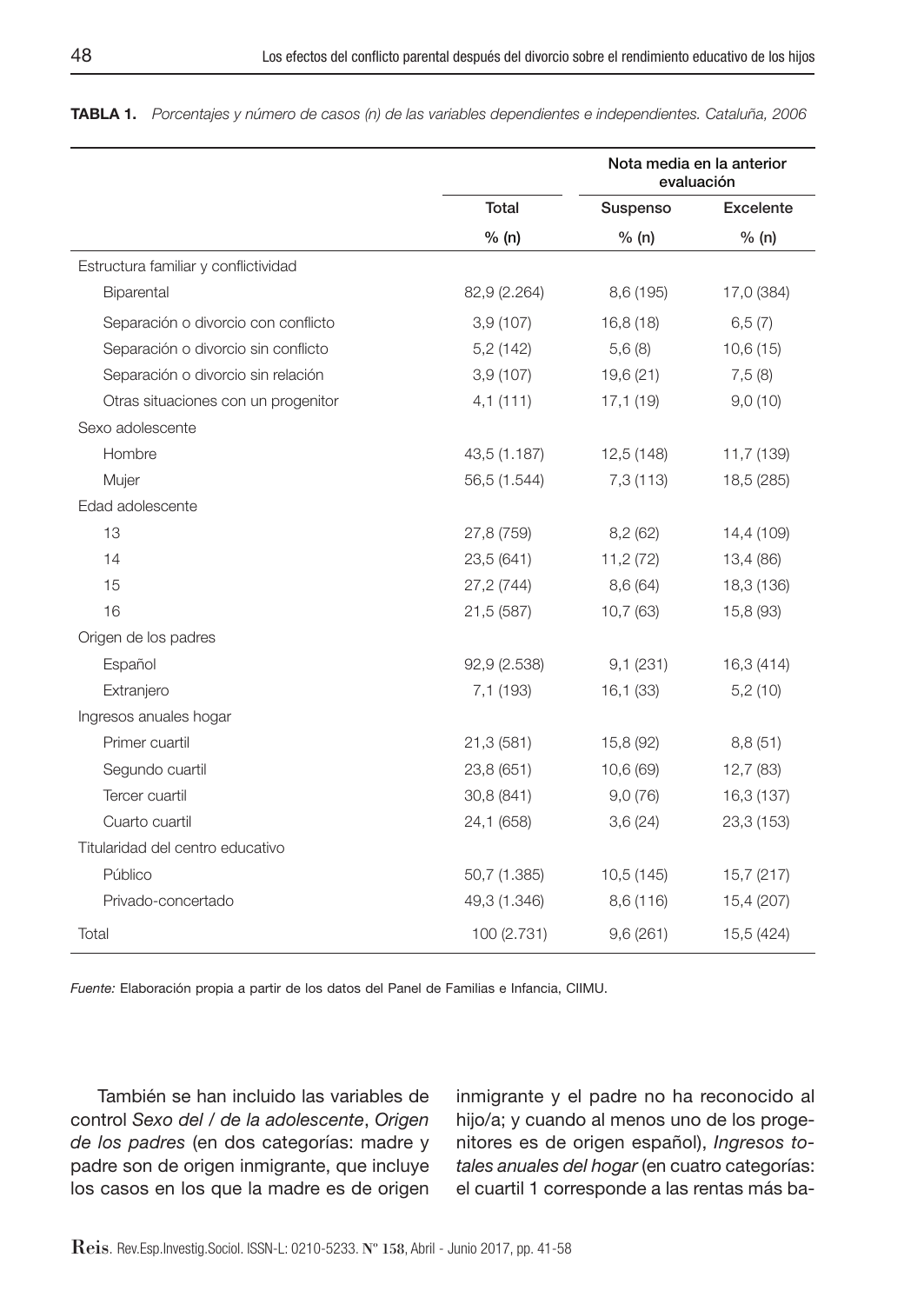jas y el cuartil 4 a las más altas) y *Titularidad del centro educativo del adolescente* (en dos categorías: público y privado o concertado)5.

En la tabla 1 se pueden observar los porcentajes y números absolutos de la distribución de la muestra.

#### Análisis estadístico

Se han realizado tres modelos de regresión logística jerárquica por cada variable dependiente analizada: fracaso escolar (nota media suspenso) y excelencia educativa (nota media excelente). En el modelo 1 se incluye únicamente la variable estructura familiar y conflictividad. El modelo 2 incorpora las variables de control sexo del adolescente, origen de los progenitores y la titularidad del centro escolar. Finalmente, en el modelo 3 se añade la variable ingresos totales anuales del hogar. Siguiendo los procedimientos habituales en ciencias sociales, se identifican cuatro niveles de significación estándar (p <0,1, p <0,05, p <0,01 y p <0,001).

#### La situación familiar de los adolescentes

El 81,7% de los adolescentes de la muestra vive con su madre y su padre biológicos. El 12,3% de los casos son familias monoparentales, y el 6% son familias reconstituidas (vive con uno de sus progenitores y su nueva pareja). El principal motivo por el que los adolescentes viven con solo uno de sus padres es la separación o divorcio de estos. Así, el 72,3% de los casos se debe a la ruptura de la pareja, el 14,7% por el fallecimiento de uno de los progenitores y el 13% restante es debido a otras causas (principalmente, porque el padre no ha reconocido a su hijo/a o son inmigrantes en que uno de los progenitores reside en el país de origen).

De los menores que viven con solo uno de los progenitores, nueve de cada diez lo hacen con su madre, aunque en la mayoría de los casos siguen manteniendo contacto con el padre. Solo el 27,3% de los progenitores entrevistados admite que su hijo/a no ve nunca a su padre/madre no residente. El 34,6% afirma que no tiene ningún tipo de relación con su expareja. El 37,3% de los progenitores separados o divorciados responde que la relación que mantiene con su expareja (madre o padre biológico del adolescente) es buena o muy buena y el 28,1% considera que la relación es mala o muy mala.

# **RESULTADOS**

En la tabla 2 se observan los resultados de los modelos de regresión logística para cada una de las variables dependientes. Los primeros tres modelos analizan el efecto de la estructura familiar y conflictividad juntamente con las otras variables explicativas sobre el riesgo de obtener una nota media de suspenso en la última evaluación. En el modelo 1.1 se observa que los hijos de padres divorciados con conflicto tienen una razón de probabilidad (*Odds Ratio*, OR) 2,1 veces mayor de suspender que los adolescentes que viven con su madre y su padre, la misma razón de probabilidad que aquellos que viven con uno de sus progenitores por otros motivos distintos al divorcio o separación de sus padres. Tener los padres divorciados y que estos no mantengan ningún tipo de relación es la categoría de «estructura familiar y conflictividad» que tiene una razón de probabilidad más alta de suspender (OR de 2,6), además de ser estadísticamente significativa. En cambio, la razón de probabilidad de suspender cuando los padres están separados sin conflictividad es inferior respecto a la de los hijos de familias biparentales, aunque los resultados no son significativos.

<sup>5</sup> La variable nivel educativo de los padres está altamente correlacionada con nivel de ingresos. Debido al mayor efecto y significatividad de los ingresos del hogar, se ha decidido incluir solo esta.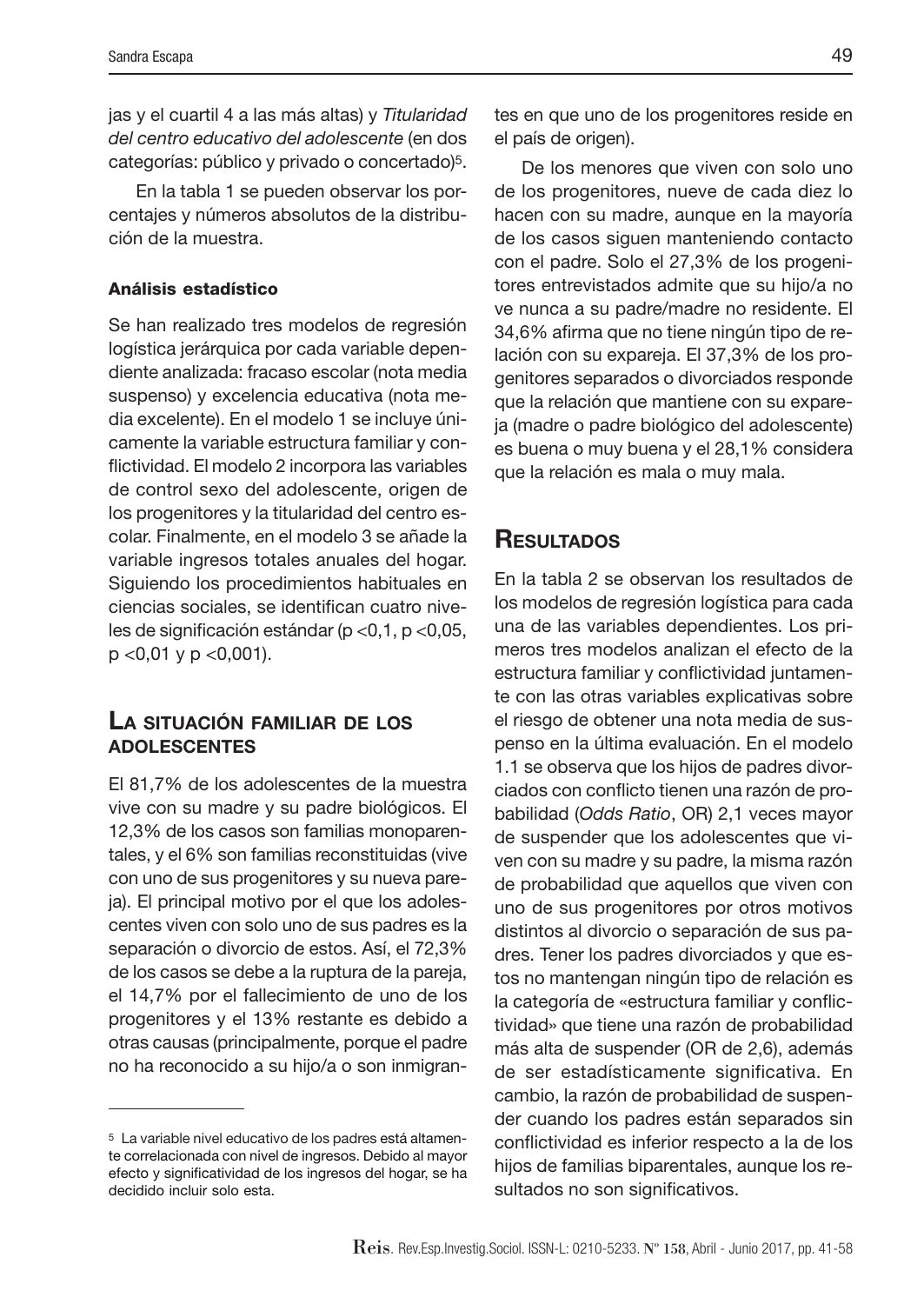Tabla 2. *Análisis de regresión logística. Variables dependientes: Haber obtenido una nota media de suspenso y Haber obtenido una nota media de excelente. Cataluña, 2006*

|                                                               | Nota media suspenso                  |                         |                            | Nota media excelente      |                            |                            |
|---------------------------------------------------------------|--------------------------------------|-------------------------|----------------------------|---------------------------|----------------------------|----------------------------|
|                                                               | Modelo<br>1.1                        | Modelo<br>1.2           | Modelo<br>1.3              | Modelo<br>2.1             | Modelo<br>2.2              | Modelo<br>2.3              |
| Estructura familiar y conflictivi-<br>dad (ref. biparental)   |                                      |                         |                            |                           |                            |                            |
| Separación o divorcio con conflicto 2,146 **                  | (0, 269)                             | $2,002$ **<br>(0, 272)  | $1,591$ $+$<br>(0, 277)    | $0,343$ **<br>(0, 395)    | $0,366$ **<br>(0, 397)     | $0,456$ *<br>(0,400)       |
| Separación o divorcio sin conflicto                           | 0,633<br>(0, 372)                    | 0,609<br>(0, 373)       | $0,468$ *<br>(0,378)       | $0,578$ *<br>(0, 279)     | $0,601$ +<br>(0,280)       | 0,744<br>(0, 284)          |
| Separación o divorcio sin relación                            | 2,591<br>$***$<br>(0, 255)           | $2,530$ ***<br>(0,258)  | 1,917<br>$**$<br>(0, 263)  | $0,396$ **<br>(0, 372)    | $0,405$ *<br>(0, 374)      | $0,531 +$<br>(0, 378)      |
| Otras situaciones con un progeni-<br>tor                      | 2,191<br>$^{\star\star}$<br>(0, 263) | 1,992 **<br>(0, 271)    | 1,624<br>$+$<br>(0, 275)   | $0,485$ *<br>(0, 336)     | $0,566$ +<br>(0, 341)      | 0,680<br>(0, 344)          |
| Sexo (ref. mujer)                                             |                                      |                         |                            |                           |                            |                            |
| Hombre                                                        |                                      | 1,835 ***<br>(0, 133)   | $***$<br>1,918<br>(0, 134) |                           | 0,582<br>$***$<br>(0, 112) | 0,561<br>(0, 113)          |
| Origen de los padres (ref. espa-<br>ñol)                      |                                      |                         |                            |                           |                            |                            |
| Extranjero                                                    |                                      | $1,627$ *<br>(0, 219)   | 1,405<br>(0,222)           |                           | 0,295<br>***<br>(0, 333)   | 0,339<br>(0, 336)          |
| Titularidad del centro educativo<br>(ref. privado-concertado) |                                      |                         |                            |                           |                            |                            |
| Público                                                       |                                      | 1,150<br>(0, 134)       | 0,928<br>(0, 139)          |                           | 1,099<br>(0, 107)          | $1,313 +$<br>(0, 112)      |
| Ingresos (ref. cuarto cuartil)                                |                                      |                         |                            |                           |                            |                            |
| Primer cuartil (bajo)                                         |                                      |                         | 4,687<br>(0, 249)          |                           |                            | 0,342<br>(0, 183)          |
| Segundo cuartil                                               |                                      |                         | $***$<br>3,143<br>(0, 249) |                           |                            | $***$<br>0,469<br>(0, 155) |
| Tercer cuartil                                                |                                      |                         | 2,598<br>$***$<br>(0, 242) |                           |                            | $***$<br>0,628<br>(0, 134) |
| Constante                                                     | $0.094$ ***<br>(0,075)               | $0.063$ ***<br>(0, 127) | 0,027<br>$***$<br>(0,228)  | 0,204<br>$***$<br>(0,056) | $0,252$ ***<br>(0,087)     | 0,371<br>(0, 110)          |
| Nagelkerke R <sup>2</sup>                                     | 2,09%                                | 4,21%                   | 7,73%                      | 1,57%                     | 4,20%                      | 6,88%                      |
| -2 Log likelihood                                             | 1.695,04                             | 1.667,525               | 1.621,248                  | 2.333,048                 | 2.290,847                  | 2.247,078                  |
| Ν                                                             | 2.731                                | 2.731                   | 2.731                      | 2.731                     | 2.731                      | 2.731                      |

Errores estándar en paréntesis. Niveles de significación: † p < 0,1; \* p < 0,05; \*\* p < 0,01; \*\*\* p < 0,001.

*Fuente:* Elaboración propia a partir de los datos del Panel de Familias e Infancia, CIIMU.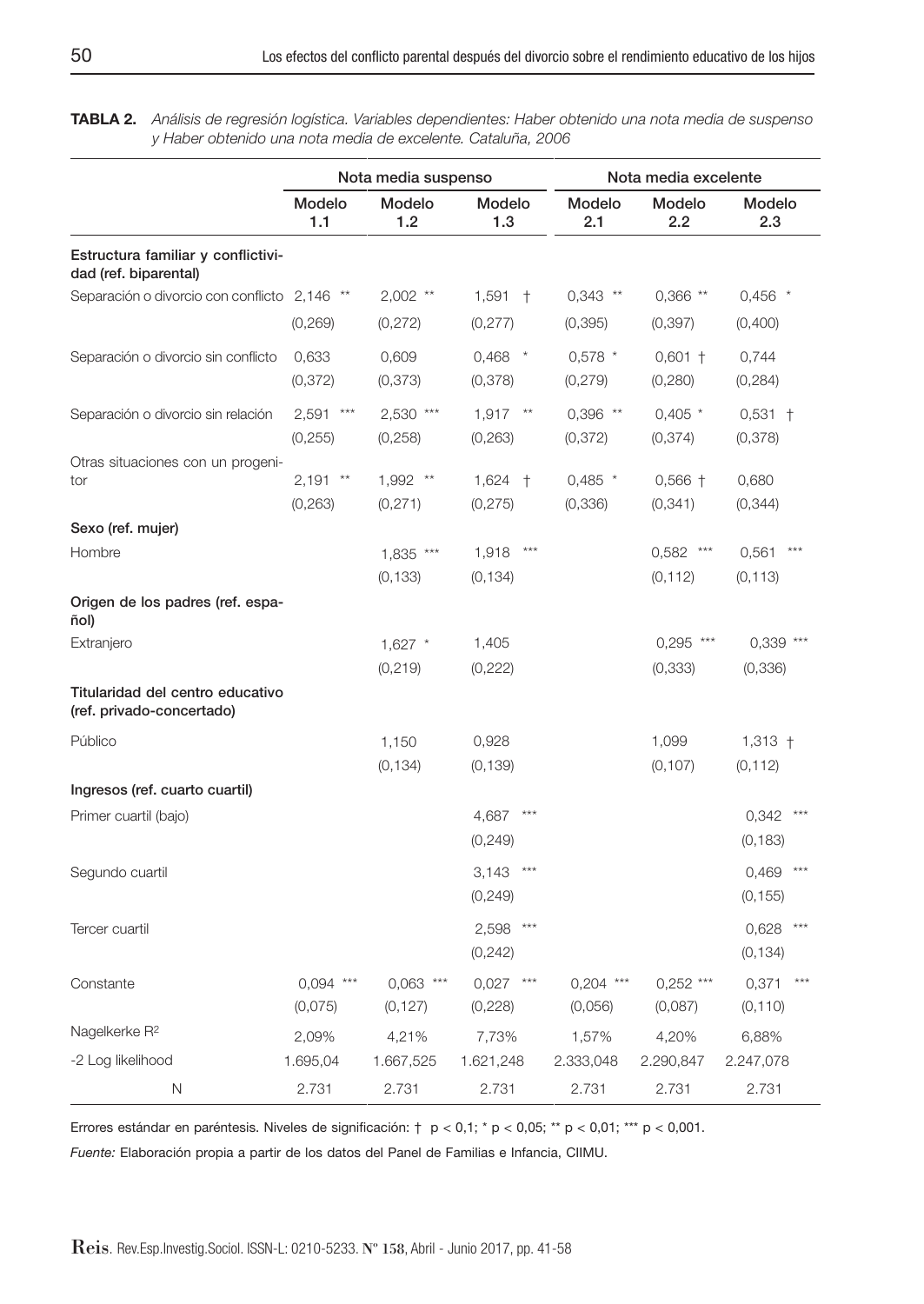Al introducir las variables de control, sexo del adolescente, origen de los padres y titularidad del centro educativo (modelo 1.2), los resultados se mantienen casi intactos y conservan la misma significación que en el modelo anterior6. Es en el modelo 1.3, cuando se introduce la variable ingresos anuales del hogar, donde aparecen cambios en el efecto de la estructura familiar según conflictividad. Así, controlando por la renta del hogar (en la que se observa una relación positiva y significativa cuanto más pobre es la familia), disminuye la razón de probabilidad de suspender, así como la significación estadística del divorcio con conflicto, divorcio sin relación y la convivencia con un progenitor por otros motivos, respecto a las familias biparentales. En este modelo, la separación o divorcio sin conflicto pasa a ser estadísticamente significativa (p < 0,05) y representa una razón de probabilidad de suspender de la mitad (OR de 0,468) respecto de los adolescentes que viven con su madre y su padre7. Para entender este resultado hay que resaltar que no tenemos información sobre el tipo de relación que mantienen las familias biparentales. Es posible que en nuestro grupo de familias biparentales exista un conjunto de parejas con una relación conflictiva que no podemos detectar (lo que en algunos casos podría desembocar en separación o divorcio). Este podría ser el motivo por el cual los hijos de padres divorciados sin conflicto tienen una OR de suspender menor que aquellos que

viven en un hogar biparental. Vivir con el padre y la madre juntos no significa necesariamente que no exista una relación conflictiva entre ambos.

Respecto a obtener una nota media de excelente, el impacto de vivir con un progenitor en el primer modelo (modelo 2.1) es estadísticamente significativo en todas sus modalidades, pero con algunas diferencias entre ellas. La razón de probabilidad de sacar una nota media de excelente para los hijos de divorciados sin conflicto y de los que viven con un progenitor por otros motivos distintos a la separación de los padres es la mitad que los que viven en un hogar biparental. En cambio, la razón de probabilidad del éxito educativo de los hijos de divorciados con conflicto es 2,7 veces más pequeña que la de los hijos que viven con su madre y su padre, y 2,5 veces más pequeña en los casos en los que los padres no tienen ningún tipo de relación. Al introducir las variables en el modelo 2.2 se observa que ser hombre y que los padres sean de origen extranjero tiene un efecto negativo y muy significativo en tener una nota media de excelente. La titularidad del centro educativo no es significativa, igual que sucedía en el análisis del riesgo de obtener una nota media de suspenso. Tampoco se observan diferencias importantes en los resultados de obtener un excelente según la estructura familiar y conflictividad cuando introducimos estas tres variables (sexo, origen de los padres y titularidad del centro educativo), pero sí varían los niveles de significación, reduciéndose en todos los casos excepto en la situación de padres divorciados y con conflicto.

En el modelo 2.3, en cambio, se observan diferencias sustanciales. Al introducir la renta del hogar, que vuelve a tener un gran impacto en el rendimiento educativo de los adolescentes (p < 0,001 en todos los cuartiles), la separación y divorcio sin conflicto y la convivencia con un progenitor por otros motivos dejan de ser significativos. Y la separación o divorcio con conflicto o sin relación entre los

<sup>6</sup> En análisis previos se observó que la edad de los adolescentes no es significativa en ninguno de los modelos analizados. Se trata de una muestra de adolescentes en una franja de edad muy corta (entre 13 y 16 años), por lo que están en una etapa vital similar, en la cual apenas se observan diferencias entre ellos. Por este motivo no se incluye la variable edad del adolescente en el análisis.

<sup>7</sup> En análisis previos se ha realizado una interacción entre la variable *Estructura familiar y conflictividad* y *Sexo del/de la adolescente* para observar si la situación de convivencia y la relación entre los padres afecta de manera distinta en los hijos que en las hijas. Los resultados no son significativos en ningún caso, por lo que no se han incluido en la tabla 2.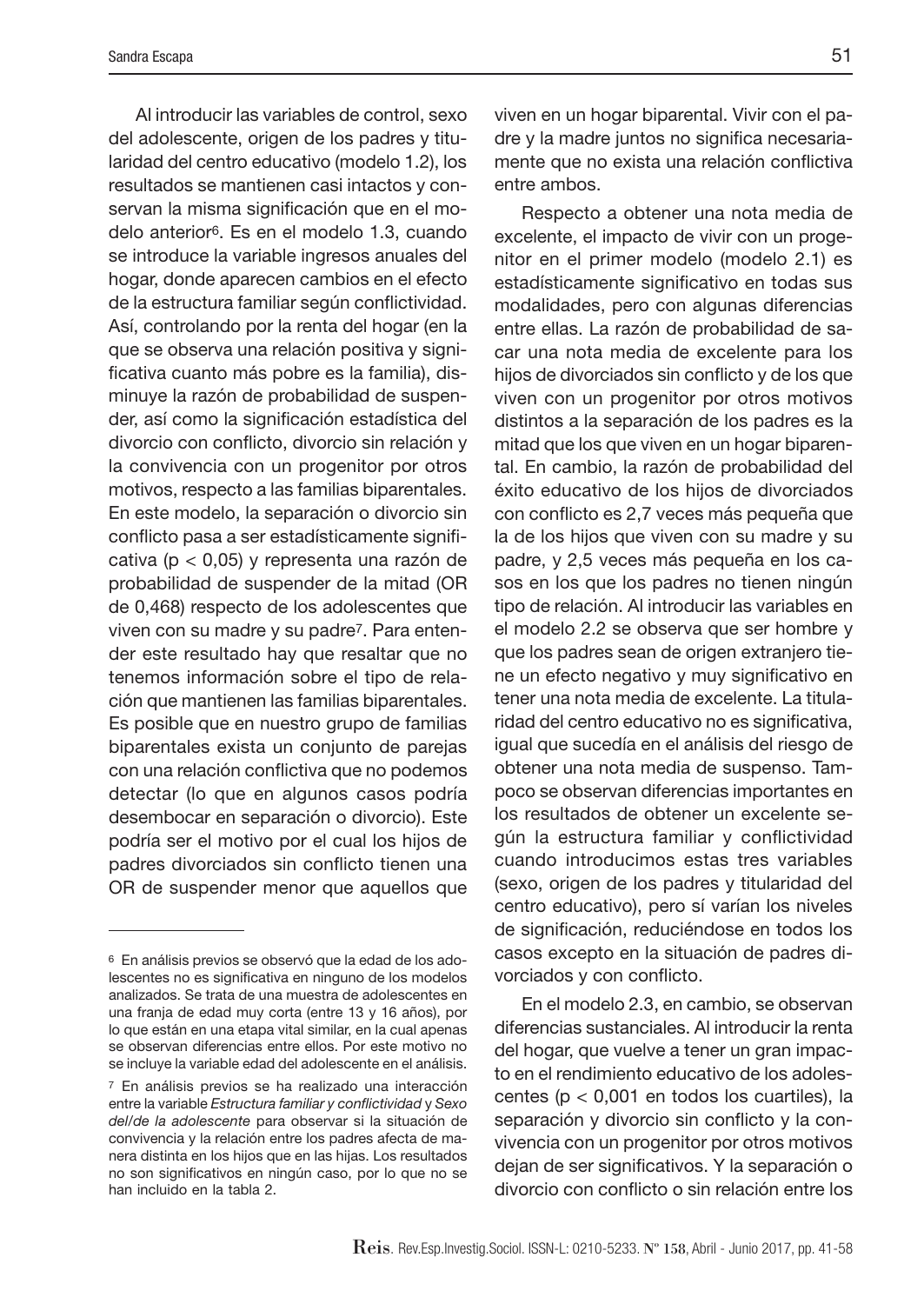padres disminuyen su nivel de significación, así como su efecto negativo ante obtener una media de excelente (con una razón de probabilidad de 2,1 y 1,9 inferior en relación a las familias biparentales, respectivamente). Por otro lado, observamos que los ingresos del hogar son un factor determinante para explicar los rendimientos académicos. Ya sea para explicar la nota media de suspenso o la nota media de excelente, los jóvenes que pertenecen a los hogares con mayores privaciones económicas (primer cuartil) tienen una razón de probabilidad 4,6 veces superior de sacar una nota media de suspenso y 3 veces inferior de sacar una media de excelente que los jóvenes con mayores ingresos del hogar ( $p < 0.001$ ).

# Conclusión y discusión

A la vista de los resultados obtenidos, podemos concluir, en primer lugar, que los hijos de padres divorciados que mantienen una relación conflictiva tienen una probabilidad más alta de tener peores resultados educativos que los hijos de divorciados sin conflicto y de hogares biparentales, lo que confirma la hipótesis 1, acorde al trabajo de Long *et al.* (1988). En segundo lugar, los hijos de padres divorciados que no mantienen ningún tipo de relación tienen una probabilidad mayor de obtener una nota media de suspenso que cualquiera de los otros grupos según estructura del hogar y conflictividad, lo cual confirma solo una parte de la hipótesis 3 en la que se indicaba que obtendrían peores resultados que los hijos de padres divorciados sin conflicto, pero no que los hijos de padres divorciados con conflicto. En tercer lugar, los adolescentes que viven con uno de sus progenitores por motivos distintos a la separación o divorcio (ya sean hogares monoparentales o reconstituidos) tienen una probabilidad similar a los hijos de divorciados con conflicto en lo que se refiere al rendimiento educativo, y mayor que los hijos de padres divorciados sin conflicto, confirmando solo una parte de la hipótesis 4. En este sentido, se pensaba que influiría más el conflicto existente entre los progenitores que cualquier otra situación, pero la variedad de situaciones que engloba este grupo (fallecimiento de uno de los progenitores, monoparentalidad por elección, etc.) no permite analizar con detalle los efectos negativos de este tipo de estructura familiar. Por último, el resultado más sorprendente se refiere al efecto de la separación o divorcio sin conflicto parental en el rendimiento educativo de los hijos (hipótesis 2). El presente trabajo muestra que los hijos de padres divorciados sin conflicto tienen una menor probabilidad (la mitad) de obtener una media de suspenso que los hijos de familias biparentales.

Diversas investigaciones ponen en relieve la importancia de la edad que tenía el hijo/a en el momento de la separación o divorcio para medir los efectos sobre el rendimiento educativo (Anthony *et al*., 2014; Lansford, 2009; Jeynes, 2002; Amato, 2001). En análisis previos se ha analizado, por un lado, el efecto de la variable edad que tenía el menor cuando se produjo el divorcio y, por otro, la variable años transcurridos desde que se produjo el divorcio en el modelo de regresión, pero en ningún caso son significativas y no hay un cambio sustancial en la varianza de los modelos (por este motivo no se han incluido en los modelos presentados). Podría considerarse plausible que el conflicto solo aparece en las rupturas recientes, pero al realizar la comparación de la media de años en que se divorciaron según el grado de conflicto actual los resultados muestran que no hay diferencias significativas. Entre los divorciados o separados con conflicto la media de años que han pasado desde que se produjo el divorcio es de 5,9. Los divorciados sin conflicto tienen una media de 6,3 años y entre los que no tienen ninguna relación, 8,0.

Aunque este estudio supone un avance importante en la difícil tarea de especificar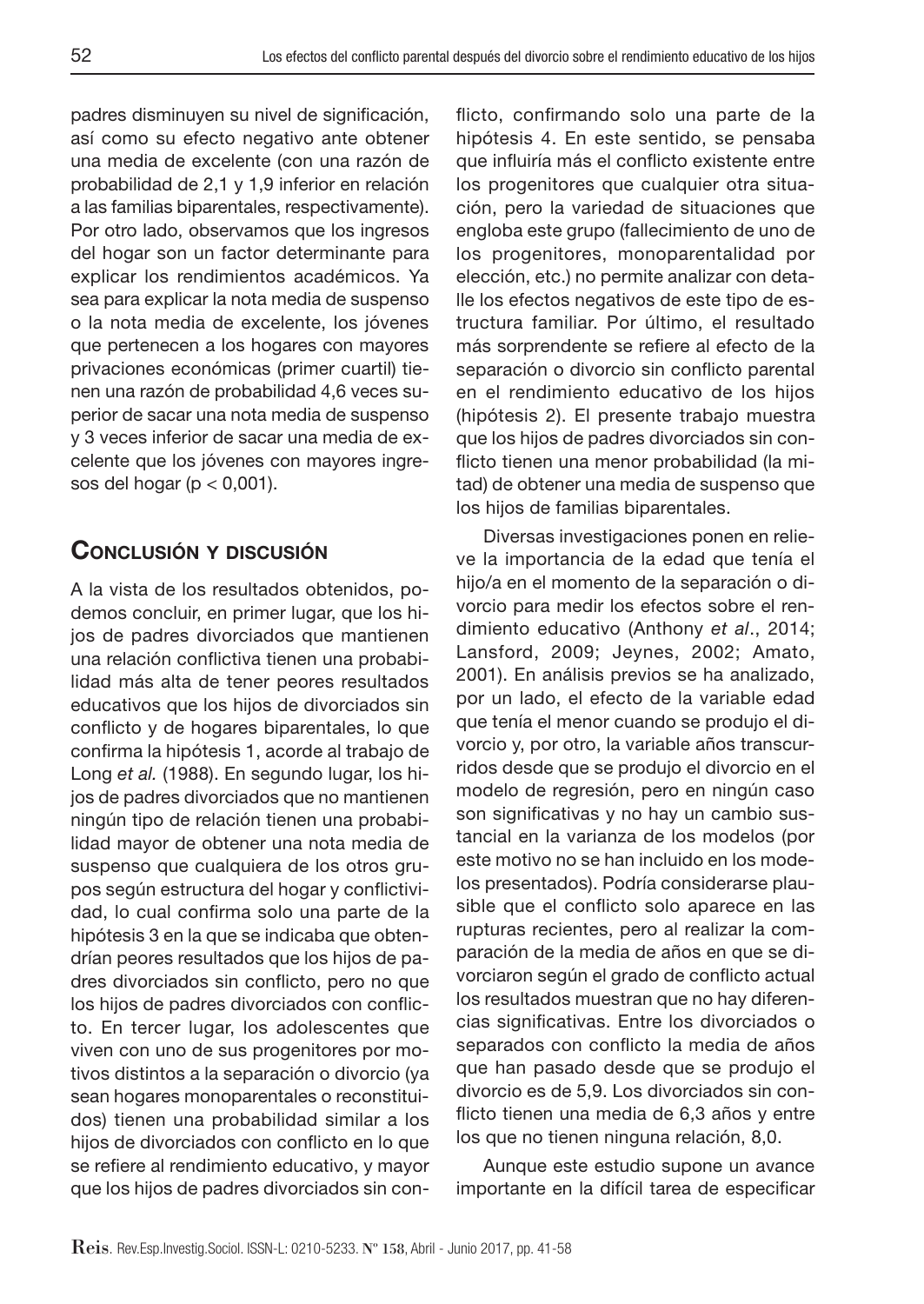las posibles consecuencias de los diferentes modelos familiares y la relación de los padres en el rendimiento educativo de los hijos adolescentes, sería conveniente disponer de la información sobre el nivel de conflicto en familias biparentales para poder analizar con mayor precisión esta relación. El hecho de que los hijos de familias que viven con dos progenitores tengan una mayor probabilidad de obtener una nota media de suspenso que los hijos de familias divorciadas o separadas sin conflicto contribuye a sostener el argumento de que el factor del conflicto es más determinante que el del divorcio o separación *per se*, como ya apuntan algunos estudios (Aughinbaugh *et al.*, 2005; Amato *et al.*, 1995; Hanson, 1999; Jekielek, 1998) y que no siempre es beneficioso vivir en una familia biparental, sobre todo cuando hay conflicto entre los progenitores (Musick y Meier, 2010). En futuras investigaciones sería idóneo recoger información acerca de la posible existencia de conflicto en familias biparentales para llegar a conclusiones más rigurosas acerca de la relación estructura familiar-conflicto con el rendimiento académico de los hijos.

También sería importante desarrollar los análisis mediante estudios longitudinales tanto de la estructura familiar como de la conflictividad parental. El *Panel de Familias e Infancia* contiene datos longitudinales, como la estructura del hogar y los rendimientos educativos, pero no permite reconstruir la evolución de la calidad de la relación entre los padres. Si dispusiéramos de información longitudinal sobre estructura y conflicto familiar antes y después de la ruptura, podríamos aislar los efectos sobre los adolescentes del conflicto parental que conduce a la ruptura de la relación y los que se producen después de que ésta se produzca. En este sentido, sería posible determinar si el divorcio es una solución preferible a mantener una relación de pareja conflictiva.

El logro educativo de los menores repercute decisivamente en sus transiciones a la vida adulta (Marí-Klose y Marí-Klose, 2010),

por lo que el presente estudio avanza en el conocimiento sobre las variables que pueden influir en el desempeño educativo. En general, los resultados de la presente investigación sugieren que el rendimiento educativo del menor no depende de si reside con sus dos progenitores o con solo uno, sino de que tenga asegurada una provisión adecuada de cuidados, atención y recursos. Concentrarse en exclusiva en la estructura familiar y sus efectos en el bienestar infantil, sin prestar atención a las dinámicas familiares que se producen antes y, sobre todo, después de la ruptura, es un error. Los datos examinados sugieren la necesidad de profundizar nuestro conocimiento sobre los efectos del conflicto en las familias biparentales y en qué condiciones el divorcio es la mejor decisión en interés del menor.

Sin embargo, se debe tener en cuenta que nuestra muestra incluye solo datos sobre hijos adolescentes. Sería interesante conseguir datos que incluyan el efecto de la estructura familiar y el conflicto parental sobre hijos más pequeños. La mayoría de las investigaciones muestran que los efectos del divorcio sobre el rendimiento educativo son más negativos cuando el divorcio sucede en etapas más tempranas (Jeynes, 2002; Amato, 2001). En cambio, otros sostienen que el efecto es peor en la adolescencia (Anthony *et al*., 2014; Lansford, 2009). Pero ¿afecta de igual manera vivir una situación de conflicto entre progenitores en la infancia que en la adolescencia? Parece que los niños en la primera infancia son supuestamente menos sensibles a los cambios ambientales, sobre todo en lo que se refiere a lo emocional, en comparación con los adolescentes (Papalia *et al.*, 2004). Sería necesario seguir investigando en esta dirección.

Por otra parte, es importante promocionar políticas de participación positiva del progenitor no residente, así como desarrollar una relación cooperativa entre los padres después del divorcio. Las ventajas de esa relación cooperativa pueden redundar en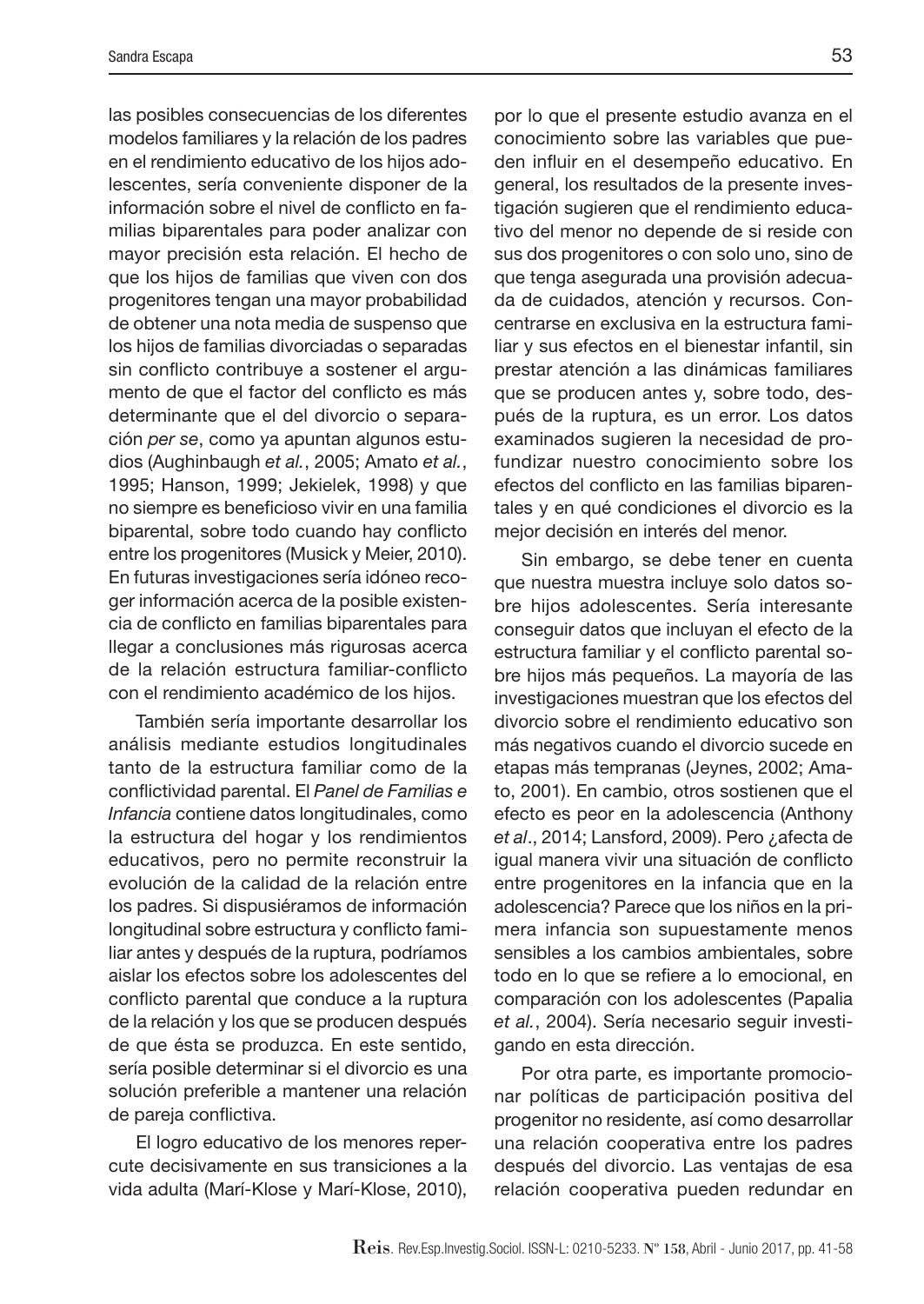mayores inversiones de tiempo y dinero de los progenitores que no residen con sus hijos (al disminuir las suspicacias acerca del modo en que los niños son criados) y paliar de este modo déficits de atención y recursos económicos que a menudo se experimentan en hogares monoparentales por falta de implicación y apoyo de ese progenitor. Los servicios de mediación y cursos de educación parental dirigidos a padres divorciados pueden facilitar estos objetivos (Emery *et al.*, 2005; Fariña y Arce, 2005; Emery, 1994). En Estados Unidos, por ejemplo, se ha impulsado el programa «Dads for Life» dirigido a padres divorciados que, además de promover la implicación del padre no residente en el cuidado de los hijos y reforzar las habilidades de crianza, trabaja para reducir el conflicto interparental e incentivar la coparentalidad (DeGarmo *et al.*, 2008; Cookston *et al.*, 2006; Braver *et al.*, 2005). Otros programas también implementados en Estados Unidos involucran a los hijos en los programas como «Children's Support Group», «Children of Divorce Intervention Project» (Pedro-Carroll, 2005) y «New Beginnings» (Wolchik *et al*., 2002). En ellos se ofrece apoyo emocional a los menores, se fomenta la comunicación entre los progenitores y los hijos/as, ayudan a los hijos a expresar sus sentimientos y enseñan a padres e hijos habilidades cognitivas para controlar su enfado y resolver los conflictos (Winslow *et al.*, 2004). La mejora de la calidad de la relación padre-madre después del divorcio es, pues, uno de los grandes retos para proteger a los niños de los efectos negativos asociados a un divorcio conflictivo.

## **BIBLIOGRAFÍA**

- Amato, Paul R. (1986). «Marital Conflict, the Parentchild Relationship and Child Selfesteem». *Family Relations*, 35(3): 403-410.
- Amato, Paul R. (2000). «The Consequences of Divorce for Adults and Children». *Journal of Marriage and Family*, 62(4): 1269-1287.
- Amato, Paul R. (2001). «Children of Divorce in the 1990s: An Update of the Amato and Keith (1991) Meta-analysis». *Journal of Family Psychology*, 15(3): 355.
- Amato, Paul R. (2005). «The Impact of Family Formation Change on the Cognitive, Social, and Emotional Well-Being of the Next Generation». *Future of Children*, 15: 75-96.
- Amato, Paul R. (2010). «Research on Divorce: Continuing Trends and New Developments». *Journal of Marriage and Family*, 72(3): 650-666.
- Amato, Paul R. y James, Spencer (2010). «Divorce in Europe and the United States: Commonalities and Differences across Nations». *Family Science*, 1(1): 2-13.
- Amato, Paul R. y Sobolewski, Juliana M. (2001). «The Effects of Divorce and Marital Discord on Adult Children's Psychological Well-being». *American Sociological Review,* 66(6): 900-921.
- Amato, Paul R.; Spencer Loomis, Laura y Booth, Alan (1995). «Parental Divorce, Marital Conflict, and Offspring Well-being during Early Adulthood». *Social Forces*, 73(3): 895-915.
- Anthony, Christopher J.; DiPerna, James C. y Amato, Paul R. (2014). «Divorce, Approaches to Learning, and Children's Academic Achievement: A Longitudinal Analysis of Mediated and Moderated Effects». *Journal of School Psychology*, 52(3): 249-261.
- Aughinbaugh, Alison; Pierret, Charles R. y Rothstein, Donna S. (2005). «The Impact of Family Structure Transitions on Youth Achievement: Evidence from the Children of the NLSY79». *Demography*, 42: 447-468.
- Booth, Alan, y Amato, Paul R. (2001). «Parental Predivorce Relations and Offspring Postdivorce Well‐Being». *Journal of Marriage and Family*, 63(1): 197-212.
- Borgers, Natacha; Dronkers, Jaap y Van Praag, Bernard M. S. (1996). «The Effects of Different Forms of Two- and Single-Parent Families on the Wellbeing of Their Children in Dutch Secondary Education». *Social Psychology of Education*, 1: 147-169.
- Braver, Sanford L.; Griffin, William A. y Cookston, Jeffrey T. (2005). «Prevention Programs for Divorced Nonresident Fathers». *Family Court Review*, 43(1): 81-96.
- Brullet, Cristina *et al.* (2011). «Geografías de la paternidad no residente: ¿ausente o vinculado?». *Documents d'Anàlisi Geogràfica*, 57(1): 83-103.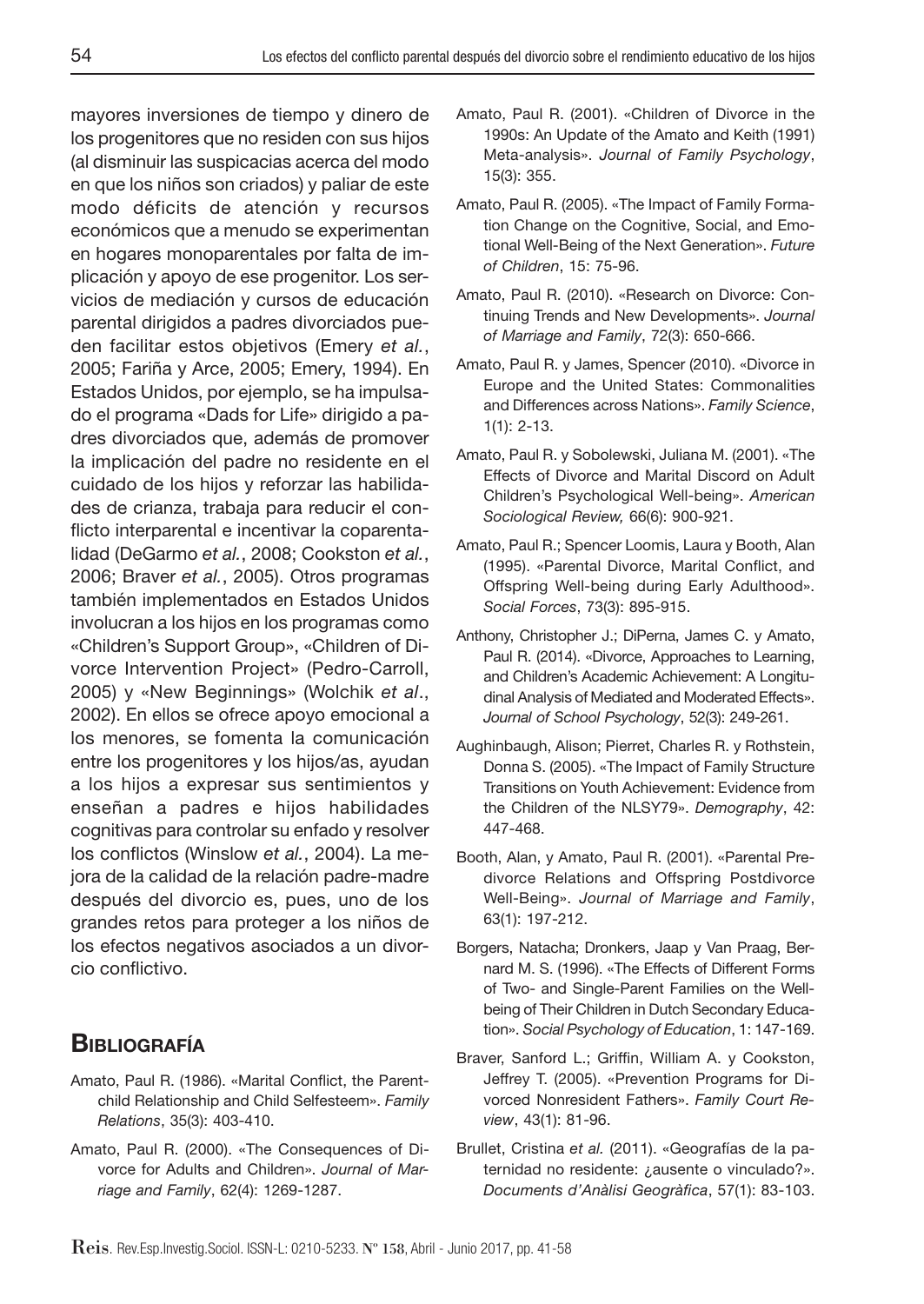- Castro, Teresa (2014). «La transformación de las familias en España desde una perspectiva sociodemográfica». Fundación Foessa. Disponible en: http://www.foessa2014.es/informe/uploaded/documentos\_trabajo/13112014045006\_7884.pdf, acceso el 24 de abril de 2016.
- Cherlin, Andrew J. (2008). *Public and Private Families: An Introduction* (5ª ed.). Boston: McGraw-Hill.
- Cookston, Jeffrey T. *et al.* (2006). «Effects of the Dads for Life Intervention on Interparental Conflict and Coparenting in the Two Years After Divorce». *Family Process*, 46(1): 123-137.
- De Lange, Marloes; Dronkers, Jaap y Wolbers, Maarten H. J. (2014). «Single-parent Family Forms and Children's Educational Performance in a Comparative Perspective: Effects of School's Share of Single-parent Families». *School Effectiveness and School Improvement*, 25(3): 329-350.
- DeGarmo, David S.; Patras, Joshua y Eap, Sopagna (2008). «Social Support for Divorced Fathers' Parenting: Testing a Stress-buffering Model». *Family Relations*, 57(1): 35-48.
- Demo, David H. (1992). «Parent-Child Relations: Assessing Recent Changes». *Journal of Marriage and the Family*, 54: 104-117.
- Emery, Robert E. (1994). *Renegotiating Family Relationships: Divorce, Child Custody, and Mediation*. New York: Guilford.
- Emery, Robert E.; Sbarra, David y Grover, Tara (2005). «Divorce Mediation: Research and Reflections». *Family Court Review*, 43(1): 22-37.
- Fariña, Francisca y Arce, Ramón (2005). «La mediación familiar: una alternativa extrajudicial para resolver rupturas de pareja». En: Suárez, J. M. (coord.). *Mediar para resolver conflictos*. *Perspectiva pedagógica 2*. Lugo: Axac.
- Fernández, Juan A. y Tobío, Constanza (1998). «Las familias monoparentales en España». *Revista Española de Investigaciones Sociológicas*, 22: 67-97.
- Flaquer, Lluís; Almeda, Elisabeth y Navarro, Lara (2006). *Monoparentalidad e infancia.* Barcelona: Obra Social La Caixa.
- Fomby, Paula y Cherlin, Andrew J. (2007). «Family Instability and Child Well-Being». *American Sociological Review,* 72: 181-204.
- Forehand, Rex *et al.* (1994). «Interparental Conflict and Parental Divorce: The Individual, Relatives,

and Interactive Effects on Adolescents across four Years». *Family Relations,* 43(4): 387-393.

- Hanson, Thomas L. (1999). «Does Parental Conflict Explain Why Divorce Is Negatively Associated with Child Welfare?». *Social Forces*, 77(4): 1283- 1316.
- Hanson, Thomas L.; McLanahan, Sara S. y Thomson, Elisabeth (1998). «Windows on Divorce: Before and After». *Social Science Research*, 27: 329-349.
- Hetherington, E. Mavis (1989). «Coping with Family Transitions: Winners, Losers, and Survivors». *Child Development*, 60: 1-14.
- Hetherington, E. Mavis (2003). «Social Support and the Adjustment of Children in Divorced and Remarried Families». *Childhood*, 10: 217-236.
- Houle, René *et al.* (1999). «Análisis biográfico del divorcio en España». *Revista Española de Investigaciones Sociológicas*, 88: 11-35.
- Jekielek, Susan M. (1998). «Parental Conflict, Marital Disruption and Children's Emotional Well-being». *Social Forces*, 76(3): 905-936.
- Jeynes, William (2002). *Divorce, Family Structure, and the Academic Success of Children*. Binghamton, New York: Haworth Press.
- Johnston, Janet R. (1994). «High-Conflict Divorce». *The Future of Children. Children and Divorce*, 4(1): 165-182.
- Julià, Albert; Escapa, Sandra y Marí-Klose, Marga (2015). «Nuevos riesgos sociales y vulnerabilidad educativa de chicos y chicas en España». *Revista de Educación*, 369: 9-30.
- Justicia, M. José y Cantón, José (2011). «Conflicto entre padres y conducta agresiva y delictiva de los hijos». *Psicothema*, 23(1): 20-25.
- Lansford, Jennifer E. (2009). «Parental Divorce and Children's Adjustment». *Perspectives on Psychological Science*, 4(2): 140-152.
- Long, Nicholas *et al*. (1988). «Continued High or Reduced Interparental Conflict Following Divorce: Relation to Young Adolescent Adjustment». *Journal of Consulting and Clinical Psychology,* 56: 467-469.
- López-Larrosa, Silvia; Sánchez-Souto, Vanesa y Mendiri, Paula (2012). «Los adolescentes y el conflicto interparental destructivo: impacto en la percepción del sistema familiar y diferencias según el tipo de familia, la edad y el sexo de los adolescents». *Universitas Psychologica*, 11(4): 1255-1262.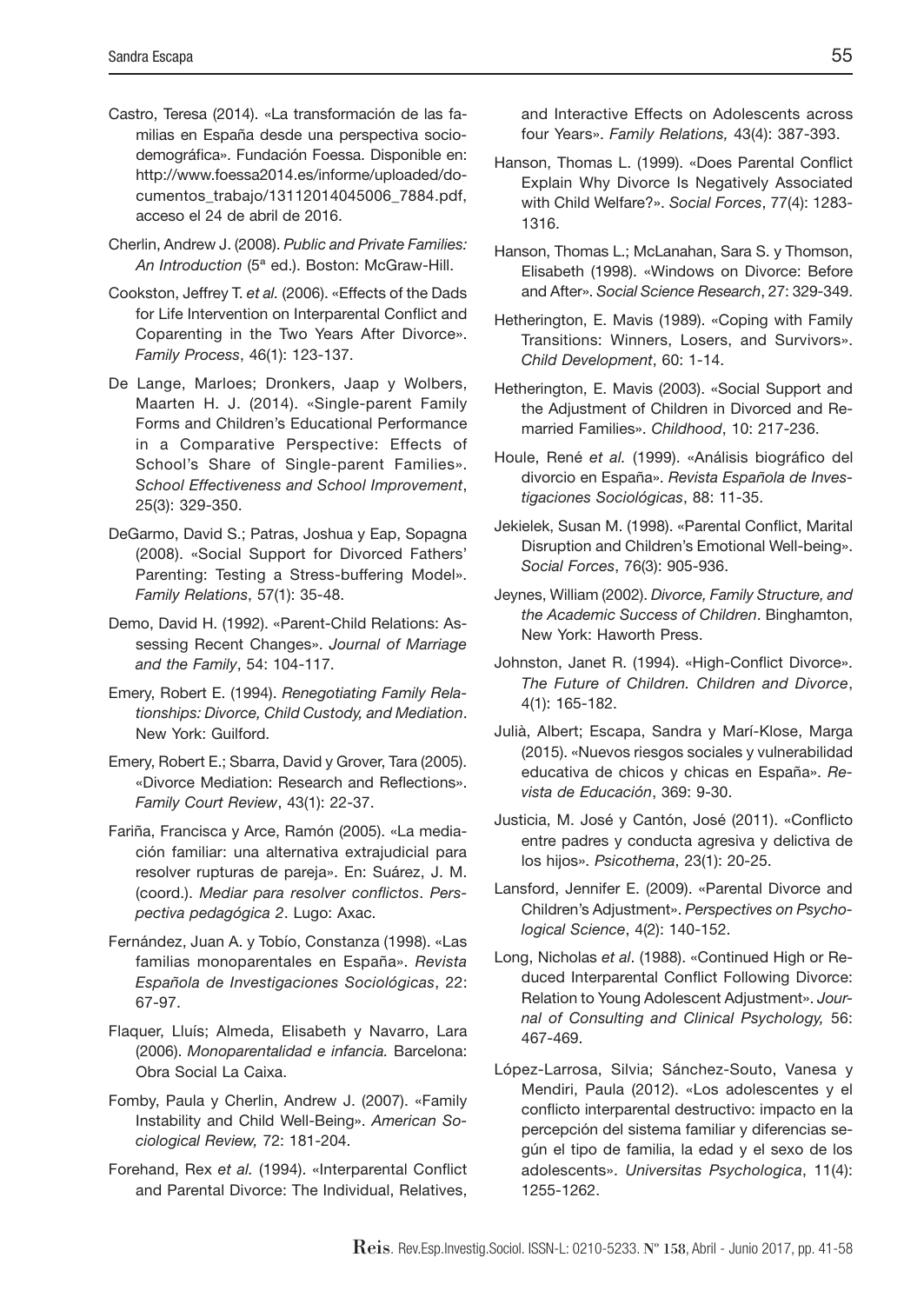- Marí-Klose, Marga y Marí-Klose, Pau (2010). «Las nuevas modalidades familiares como contexto de transición a la vida adulta: el logro educativo en hogares monoparentales». *Revista de Estudios de Juventud*, 90: 162-179.
- Marí-Klose, Marga y Marí-Klose, Pau (2012). «Separats després del divorci? La implicació del pare no resident i el seu impacte en el benestar dels nois i noies». En: Gómez-Granell, C. y Marí-Klose, P. (dirs.). *Família i relacions intergeneracionals: un espai d'oportunitats per a l'educació dels fills*. Barcelona: Ajuntament de Barcelona.
- Marotz-Baden, R. *et al*. (1979). «Family Form or Family Process? Reconsidering the Deficit Family Model Approach». *The Family Coordinator*, 28(1): 5-14.
- Martínez, José Saturnino (2003). «Family Structure Effects over Children Educational Level and Status Attainment in Spain», 6ª ESA Conference. Disponible en: https://www.um.es/ESA/papers/ Rn9\_86.pdf, acceso el 24 de abril de 2016.
- Martínez, José Saturnino (2008). «Clase social, tipo de familia y logro educativo en Canarias». *Papers*, 87: 77-100.
- McLanahan, Sara (2004). «Diverging Destinies: How Children Fare Under the Second Demographic Transition». *Demography*, 41(4): 607-627.
- McLanahan, Sara y Booth, Karen (1989). «Motheronly Families: Problems, Prospects, and Politics». *Journal of Marriage and the Family*, 51: 557-580.
- McLanahan, Sara y Percheski, Christine (2008). «Family Structure and the Reproduction of Inequalities». *Annual Review of Sociology*, 34: 257- 276.
- McLanahan, Sara y Sandefur, Gary (1994). *Growing up with a Single Parent: What Hurts, what Helps*. Cambridge: Harvard University.
- Mednick, Birgitte R. *et al.* (1990). «Long-term Effects of Divorce on Adolescent Academic Achievement». *Journal of Divorce*, 13(4): 69-88.
- Morgado, Beatriz; González, M.ª del Mar y Jiménez, Irene (2003). «Familias monoparentales: problemas, necesidades y recursos». *Portularia*, 3: 137- 160.
- Musick, Kelly y Meier, Ann (2010). «Are both Parents always better than one? Parental Conflict and

Young Adult Well-being». *Social Science Research*, 39(5): 814-830.

- Neighbors, Bryan; Forehand, Rex y Armistead, Lisa (1992). «Is Parental Divorce a Critical Stressor for Young Adolescents? Grade Point Average as a Case in Point». *Adolescence,* 27(107): 639.
- OECD (2015). *OECD Family Database*. Disponible en: http://www.oecd.org/els/family/database.htm, acceso el 21 de marzo de 2016.
- Papalia, Diane E.; Olds, Sally W. y Feldman, Ruth D. (2004). *A Child's World: Infancy through Adolescence*. New York: McGraw-Hill.
- Pedro-Carroll, JoAnne (2005). «Fostering Resilience in the Aftermath of Divorce. The Role of Evidence-based Programs for Children». *Family Court Review*, 43(1): 52-64.
- Riggio, Heidi R. y Valenzuela, Ann Marie (2011). «Parental Marital Conflict and Divorce, Parent-child Relationships, and Social Support among Latino-American Young Adults». *Personal Relationships*, 18: 392-409.
- Ruiz, Diego (1999). *Después del divorcio. Los efectos de la ruptura matrimonial en España*. Madrid: CIS.
- Sarrazin, Janie y Cyr, Francine (2007). «Parental Conflicts and Their Damaging Effects on Children». *Journal of Divorce and Remarriage*, 47(1): 77-93.
- Shaw, Daniel S. y Emery, Robert E. (1987). «Parental Conflict and other Correlates of the Adjustment of School-age Children whose Parents Have Separated». *Journal of Abnormal Child Psychology*, 15(2): 269-281.
- Slater, Elisa J. y Haber, Joel D. (1984). «Adolescent Adjustment Following Divorce as a Function of Familial Conflict». *Journal of Consulting and Clinical Psychology*, 52: 920-921.
- Sun, Yongmin (2001). «Family Environment and Adolescents' Well‐Being Before and After Parents' Marital Disruption: A Longitudinal Analysis». *Journal of Marriage and Family*, 63(3): 697- 713.
- Sun, Yongmin y Li, Yuanzhang (2001). «Marital Disruption, Parental Investment, and Children's Academic Achievement A Prospective Analysis». *Journal of Family Issues*, 22(1): 27-62.
- Treviño, Rocío *et al.* (2000). «Los determinantes demográficos y familiares de las rupturas de unio-